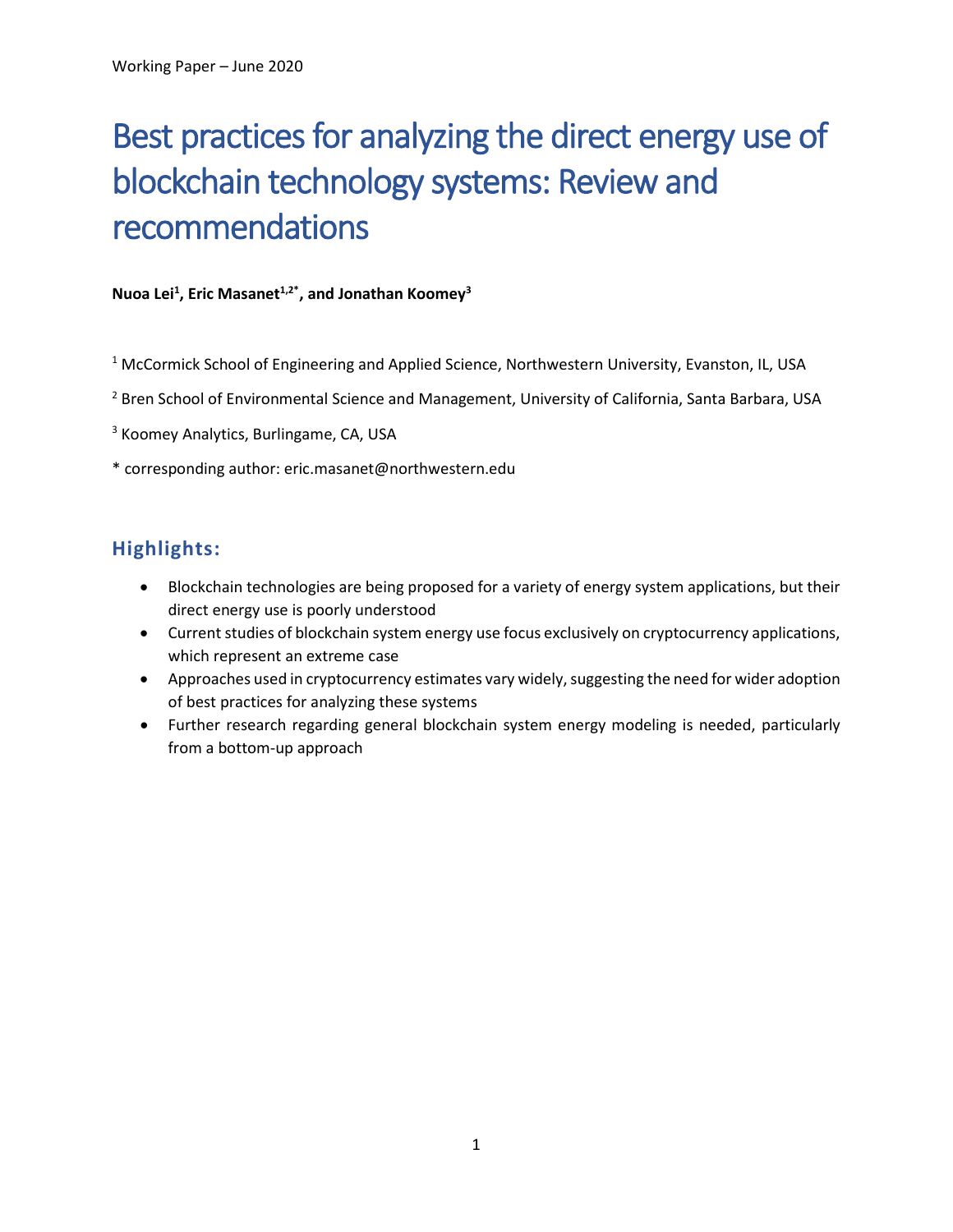# Table of Contents

| 1              |     |  |  |  |  |
|----------------|-----|--|--|--|--|
| $\overline{2}$ |     |  |  |  |  |
|                | 2.1 |  |  |  |  |
|                | 2.2 |  |  |  |  |
|                | 2.3 |  |  |  |  |
|                | 2.4 |  |  |  |  |
|                | 2.5 |  |  |  |  |
|                | 2.6 |  |  |  |  |
| 3              |     |  |  |  |  |
|                | 3.1 |  |  |  |  |
|                | 3.2 |  |  |  |  |
|                | 3.3 |  |  |  |  |
| 4              |     |  |  |  |  |
| 5              |     |  |  |  |  |
|                | 5.1 |  |  |  |  |
|                | 5.2 |  |  |  |  |
| 6              |     |  |  |  |  |
|                | 6.1 |  |  |  |  |
|                | 6.2 |  |  |  |  |
| 7              |     |  |  |  |  |
| 8              |     |  |  |  |  |
|                |     |  |  |  |  |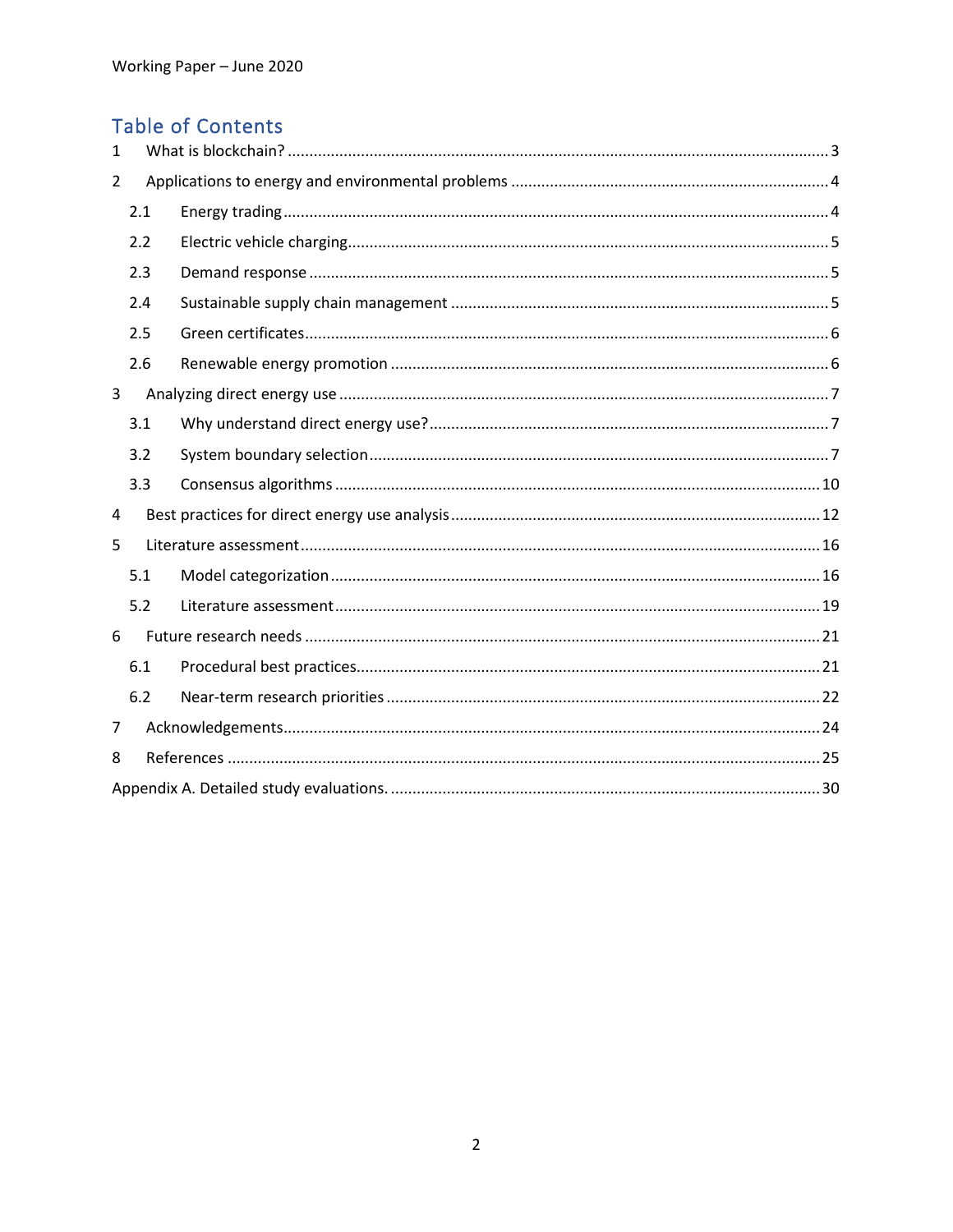# 1 What is blockchain?

A blockchain is a system for recording information across a network of computer systems in a way that makes these records secure, verified, and immutable. It is often referred to as a "distributed ledger" system, because each participant in the blockchain system has a copy of recorded information, making such records both transparent and easily verifiable. Information is recorded to the distributed ledger in a series of "blocks," each of which contains transactions or other key data that will be archived. Every time new transactions or data are added to the ledger, a new block is added containing a record of those transactions or data to every participant's ledger. Therefore, the ledger is comprised of an expanding series of blocks of information, hence, the name blockchain [1].

Blockchain ledgers are designed to be difficult to hack or change, given that any change must be verified against all other copies of the ledger in the blockchain system. In addition to security, this decentralized nature means that blockchain ledgers can be established by any sufficiently well-connected and organized network of participants, making record-keeping and verification possible for many applications without needing to work through a traditional central authority (e.g., a bank, a power utility, or a title company). As such, blockchain technologies can be seen as much nimbler, faster to establish, and participatory than traditional centralized systems for storing and verifying critical information.

While cryptocurrencies like Bitcoin are the most well-known examples of blockchain ledgers, the aforementioned benefits have led to high interest in—and many emerging applications of—blockchain technologies to solving energy and environmental problems [2][3]. While blockchain technologies can play an important role in addressing these problems (see Section 2), this report focuses on a narrower question: how much direct energy is required to run blockchain systems?

Answering this question is an important first step toward understanding the net benefits of blockchain systems, for several reasons. First, as discussed in Section 3, the blockchain is comprised of different information technology (IT) devices for computing, storing, and communicating necessary information, some of which (e.g., cryptocurrency mining rigs) can have high operational energy requirements [4]. Second, these IT devices run on electricity, which is still a carbon- and pollutant-intensive energy source in many parts of the world [5]. Third, as blockchain applications proliferate, it is vital for decision makers (e.g., policy makers and power utility operators) to have accurate information for understanding the implications of blockchain technologies on grid loads. Finally, to date, the only published estimates of the direct energy use of blockchain systems have focused entirely on "proof or work" cryptocurrencies like Bitcoin (see Section 5), which are likely to have significantly higher energy intensities than other blockchain applications that can rely on less computationally-demanding verification approaches. Therefore, a more nuanced view of direct energy use is required to avoid perceptions that all blockchain systems will be as energy-intensive as cryptocurrencies.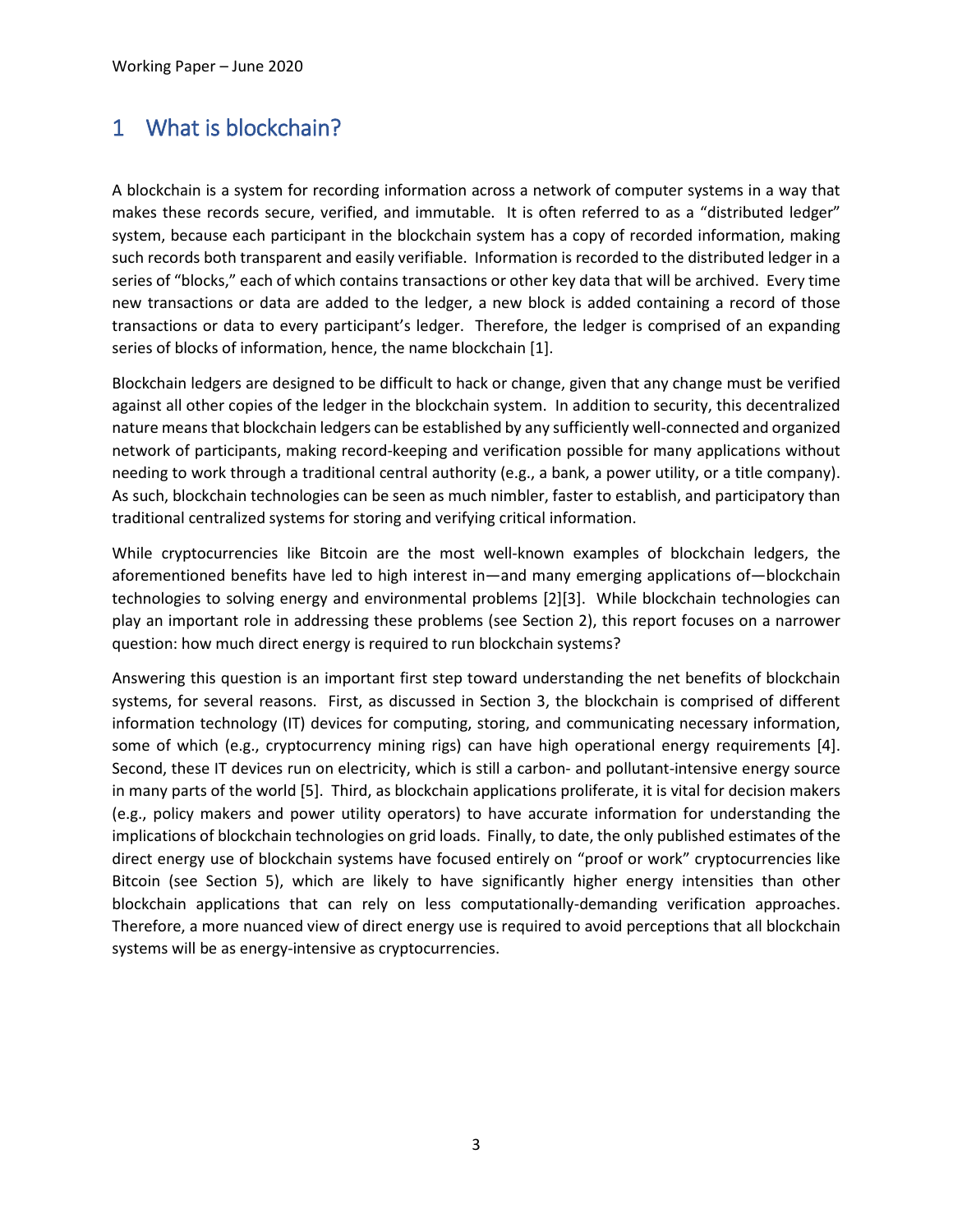# 2 Applications to energy and environmental problems

Some key examples of blockchain technology applied to energy and environmental problems include energy trading, electric vehicle (EV) charging, demand response, sustainable supply chain management, green certificates, and renewable energy promotion (Figure 1). Some of the benefits of such applications could include cost-effective local energy trading, acceleration of renewable energy generation, providing grids with new demand response resources for greater grid stability, and enabling consumers to better track the sources of the energy they consume. Below, we review this opportunity space in more detail.



*Figure 1 Key examples of blockchain applied to energy and environmental problems*

#### 2.1 Energy trading

Blockchain technology applied to distributed energy systems, such as microgrids, enables "peer to peer" (P2P) trading of energy, which avoids the need for a central accounting authority such as a conventional energy utility company. This is an emerging concept of power system operation where prosumers (consumers and producers) within a localized community can trade their own generated renewable energy, such as from their PV panels. Compared to the traditional energy trading process, where a central control system alone processes all the measured data from distributed producers and consumers, blockchain technology can speed up energy transactions, avoid single point failure, and prevent manipulation from the central intermediary [6]. Additionally, within the trading platform smart contracts, automatic real-time metering, bidding, negotiation, and suppler switching can be realized transparently and without human intervention, which could bring economic benefits to consumers by creating a competitive environment for energy producers [2][7]. One successful P2P energy trading case study is the Ethereum-based New York Brooklyn Microgrid project [8], which allows prosumers to sell their surplus solar energy to the grid or to New York City residents who prefer to use clean energy versus fossil fuel. The Brooklyn Microgrid promotes distributed renewable generation through an integrated market platform, and environmental-conscious consumers can also track their energy sources. There is also evidence that consumers may lower their electricity bill due to the competition enabled by the integrated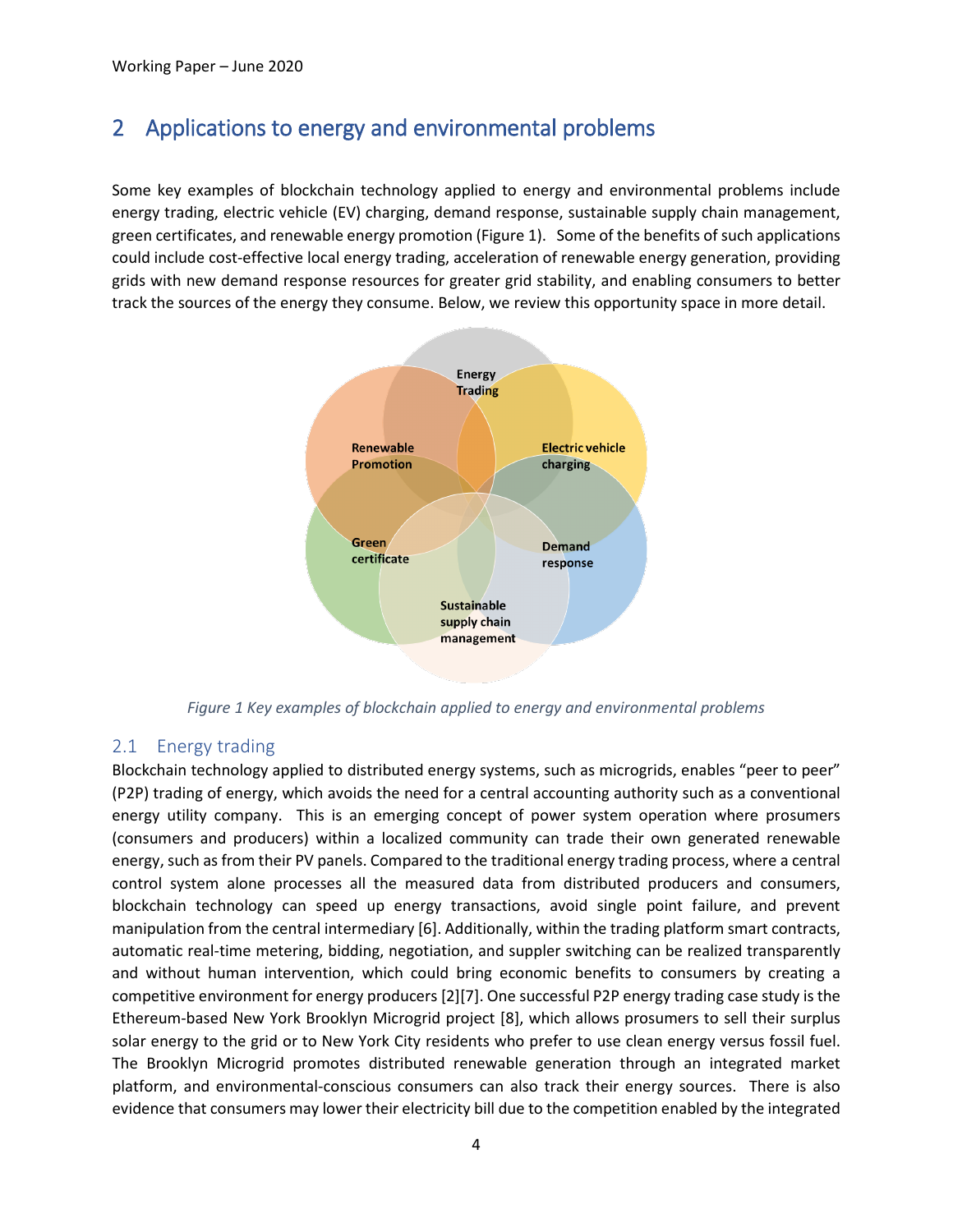platform [2]. Similar P2P trading platforms have been financed by Shell in the UK, Colombia, Japan, and Australia to optimize the integration of distributed energy resources into supply networks [9]. With an additional machine learning functionality that could predict the energy-demand profile of users, the P2P trading platform has also been piloted by the UK company Hackney's Banister House Estate to better accommodate low-carbon energy demands of consumers [10].

### 2.2 Electric vehicle charging

Another fast-growing application of blockchain technology is for charging of EVs, which are a critical technology for climate change mitigation [11]. Accessible charging is one key strategy for addressing EV range anxiety (i.e. running out of battery power during a long drive) [12]. Blockchain technology can provide a near-term solution to increase the attractiveness of EV by enabling sharing of private charging stations, through which EV drivers can have flexibility to charge their vehicles at different times in different locations. Compared to a traditional centrally operated platform, the blockchain based platform can ensure the security and privacy of the vehicle and residential charging stations owners. One of the successful examples is Share&Charge, a blockchain based P2P platform that provides intelligent and seamless sharing of the EV charging stations [13]. Through a mobile application, EV drivers can access the locations of nearby charging stations and get real-time price information, and the owners of the personal charging stations can earn money through the sharing of idle charging stations. Likewise, similar services are provided by Chargemap, through which the consumers can also be guaranteed with a verifiable 100% clean energy from solar and wind [14]. Another important blockchain application for EVs is vehicle-to-grid functionality for demand response, which is discussed in the next section.

### 2.3 Demand response

With increasing penetrations of variable renewable supply resources, better management of energy supply and demand is necessary for grid stability. One of the most cost-efficient strategies to provide the needed balancing is customer demand response [15]. However, traditional demand response program require centralized management of demand response participants, which can be inefficient and timeconsuming [16], while 20% of the customers opt out of the traditional demand response program because of poor customer experience [17]. Blockchain technology may provide an innovative approach for automatic demand response by better leveraging the flexibilities among customer loads, EV scheduling, energy storage, and the use of distributed energy resources. A California company, Leap, has developed a platform called Distributed Energy eXchange, which could integrate building HVAC systems, EV chargers, and building management systems for peak load reduction [18]. The participating nodes in this system can provide information on when they can reshape their loads with anticipated prices; load reductions are then executed through communications among every participating node. Furthermore, blockchain technology can encourage EVs to absorb surplus renewable energy from distributed resources, and feed power back into the grid (vehicle-to-grid) to support demand response programs, alleviating large investments in dedicated battery storage, while tapping the distributed sources of renewable energy. For example, a pioneering demonstration by eMotorWerks used its smart EV chargers to balance up to 30 MW of renewable energy in California, reducing the on-peak demand of non-renewable energy [19].

#### 2.4 Sustainable supply chain management

In supply chain management, blockchain has been used for shipment tracking and food tracing due to its efficiency and transparent data sharing. Walmart created a food traceability system that is based on Hyperledger Fabric to ensure food safety, where the origins of the fruit and meat sold across the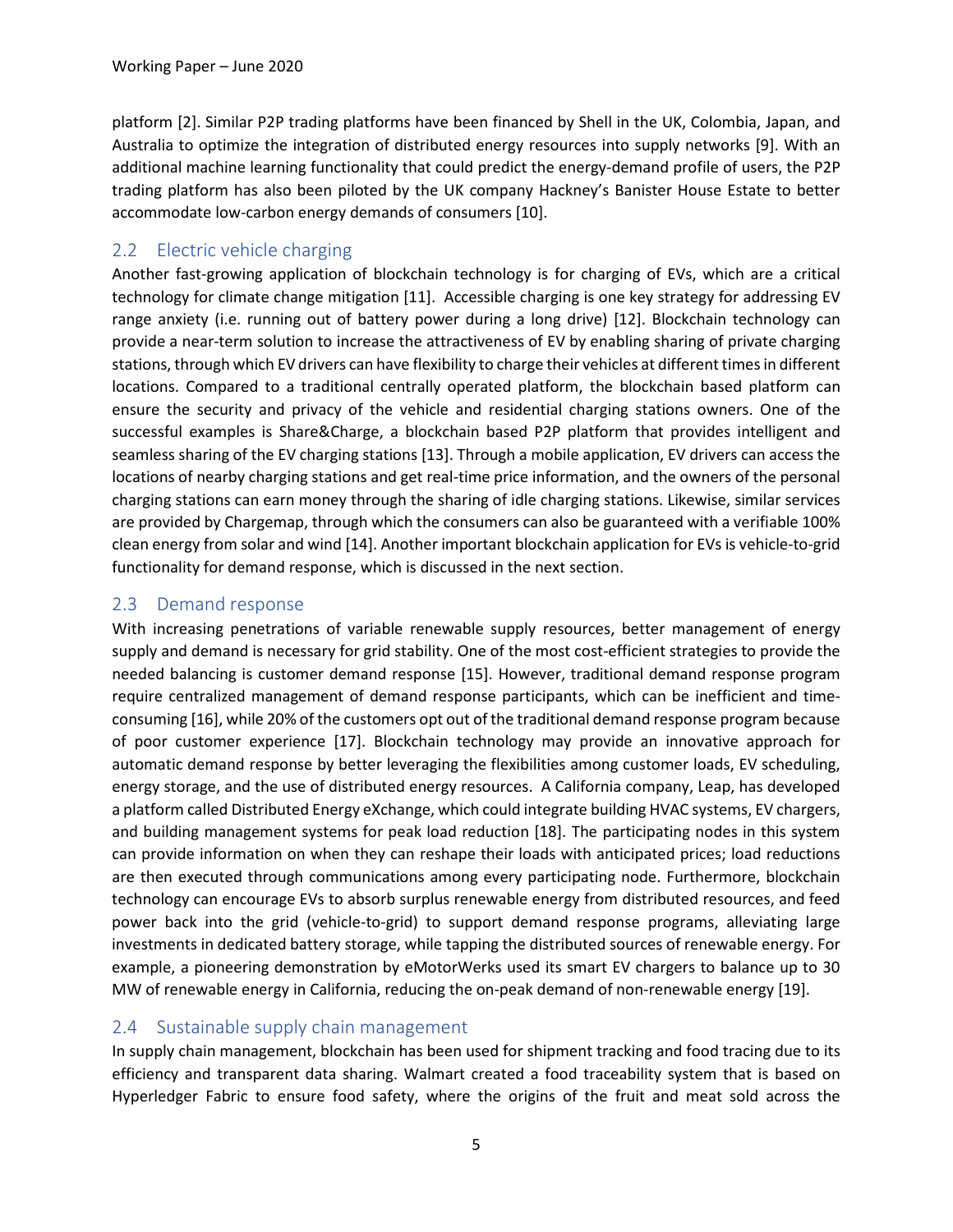Walmart's stores can be traced [20]. IBM also launched a blockchain network for better supplier qualification, validation, and lifecycle information management, aiming at reducing the time and cost associated with qualifying and managing new suppliers while creating new business opportunities among suppliers and buyers [21]. Apart from this, blockchain technology may also help to reduce waste and decouple growth from resources consumption within the supply chain by fostering a sharing economy. For example, in a blockchain enabled supply chain, all participants have visibility to the availability of unused or underutilized logistic assets (e.g. trucks, trailers) and when they can have access to them, and thus lead to an increased utilization and reduced resource consumption through assets sharing [22].

### 2.5 Green certificates

Similar to its application in supply chain management, blockchain technology has also been applied for green certificates, carbon trading, and plastic-offsets by creating a simple and transparent market that streamlines the trading process between buyers and sellers, and eliminating some fraud concerns that may exist in the current marketplace. For example, Power Ledger has collaborated with the Midwest Renewable Energy Tracking System to build a blockchain application that could manage the sales of renewable energy and thermal energy credits, in which the energy credits can be tracked [23]. Nori announced its use of blockchain between carbon credit buyers and cropland growers, which makes the process of buying carbon removal credits simpler, and the carbon removal actions can be easily verified [24]. Similar to the carbon-offset scheme, a project named RecycleToCoin, has used a blockchain-based mobile application to allow companies across the world to offset their plastic footprint [25]. With this blockchain technology, the companies can get offset tokens that are issued automatically, and the companies can have full transparency to how funds were spent.

#### 2.6 Renewable energy promotion

Most of the blockchain applications introduced above can be treated as having promoted the use of the renewable energy to some degree, such as that in the P2P energy trading, where renewable energy is better tapped because of the market platform. However, there are also blockchain projects that specifically target the promotion of renewable energy. SolarCoin aims at incentivizing solar power generation, which gives solar energy producers one digital token called SolarCoin for every megawatt of solar energy produced [26]. SolarCoins can be used like cryptocurrencies for purchase and trading of goods and services. Another example is Sunexchange, which creates a business opportunity for owners of solar PV systems. A blockchain based leasing platform automatically leases the owners' solar cells to business or organizations, while owners are paid with Bitcoins or an equal amount of local currency for the solar cells they leased [27].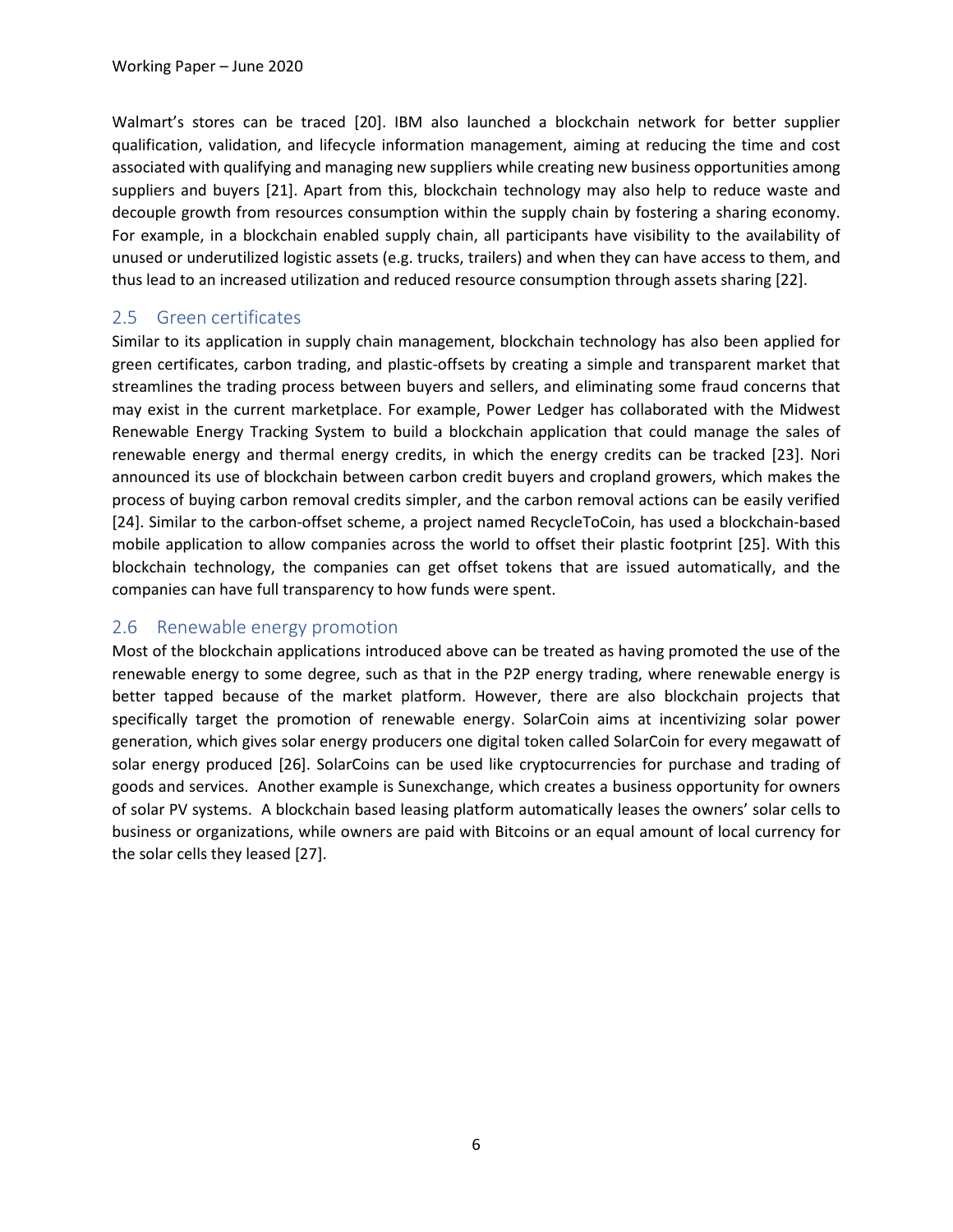# 3 Analyzing direct energy use

#### 3.1 Why understand direct energy use?

Any time a promising new technology emerges, questions arise about its potential effects if widely adopted. Because IT changes quickly, it attracts much speculation of this type [3].

Blockchain has the potential to increase direct electricity used by IT systems, especially if more computationally-intensive forms of blockchain become widespread. The only widely-used form of blockchain currently is for cryptocurrency, like Bitcoin, which was responsible for about 0.2% of global electricity use on June 30, 2018 [28]. It also has the potential to reduce energy use in other sectors, but such effects are outside the scope of this report.

Future adoption of new technology is highly uncertain, and many studies of Bitcoin in particular show the potential for significant growth in electricity use (see Section 5). Policy makers need accurate assessments of the implications for broad adoption of this new technology, including potential effects on electricity demand, which is the motivation for this work.

This section explores subtleties in the choice of system boundaries as well as variations in choice of the type of consensus algorithms used to verify the blockchain. These choices can substantially affect the direct electricity used by blockchain applications.

### 3.2 System boundary selection

Figure 2 depicts the general system components, data flows, and electricity flows associated with any application of blockchain technology. To understand this system, it is helpful to start with a transaction, which occurs between client devices within the P2P network. This transaction could be the amount of surplus renewable energy shared between prosumers [2], or simply a financial exchange between two persons. The transaction record includes detailed information about the clients, the transaction value, and a cryptographic digital signature that proves the authenticity of the transaction. At this stage, however, the transaction has not been verified by all participants in the blockchain network system.

Next, the unverified transaction is inserted into a new block together with other transactions occurring within the same timeframe. The block is then broadcast to the entire system through the communication network, which includes both access and core network technologies. The block is received by validating notes, which can be located as independent entities or within larger computing centers, which offer validation and add a new verified block to the existing blockchain. In cryptocurrency networks, validation is performed by specialized mining rigs that compete against each other to solve a consensus algorithm, and receive a financial reward for successful validation. Copies of the newly-updated blockchain are then redundantly stored in distributed storage across the network as a public ledger. With each new set of transactions that occur on the network, the process is repeated such that the blockchain grows in length over time.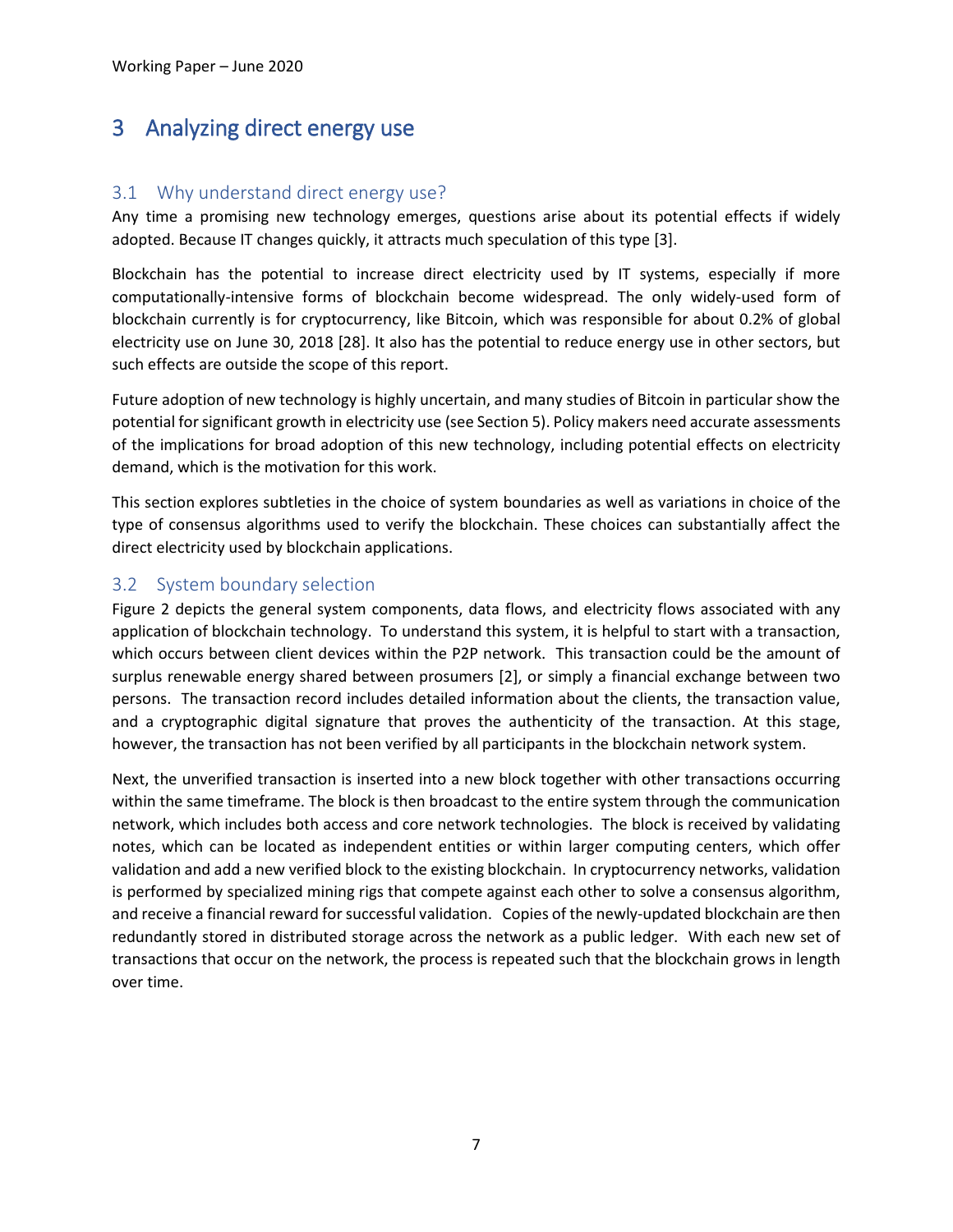The initialization, broadcasting, validation, and storing of a transaction takes place in the form of data flows (depicted by black arrows in Figure 2) across multiple IT devices within the blockchain technology system, each of which consumes electricity (depicted by yellow arrows in Figure 2). The subsystems and types of IT devices that comprise most blockchain technology systems are summarized in Table 1. Therefore, understanding the direct energy use of blockchain requires an understanding of the IT devices that comprise the entire system as well as the system conditions that govern their electricity use.



*Figure 2 Generalized schematic of blockchain technology subsystems, information flows, and electricity inputs*

In practice, some of the subsystems depicted in Figure 2 may be combined into single entities within a given blockchain system. For example, a client device (e.g., a computer) that initiates a transaction could also participate in the network as a validating node, whereas a validating node may also include storage for archiving a copy of the distributed ledger (this is sometimes known as a full node [29]). Conversely, when a client device exists solely for initiating transactions (i.e., it does not participate in validation or distributed ledger storage), it is known as a simplified payment verification client. Similarly, some computing centers may contain many validating nodes and storage devices, which are physically clustered together for improved management, better energy-efficiency, or higher mining profit but are considered as virtually distributed across the blockchain network. Computing centers also contain lots of network devices to facilitate communications between in-house validating nodes, as well as for communicating with other nodes across the blockchain network. Therefore, there can be many different physical manifestations of the general blockchain technology subsystems depicted in Figure 2, as well as different functions provided by these subsystems, in the real world.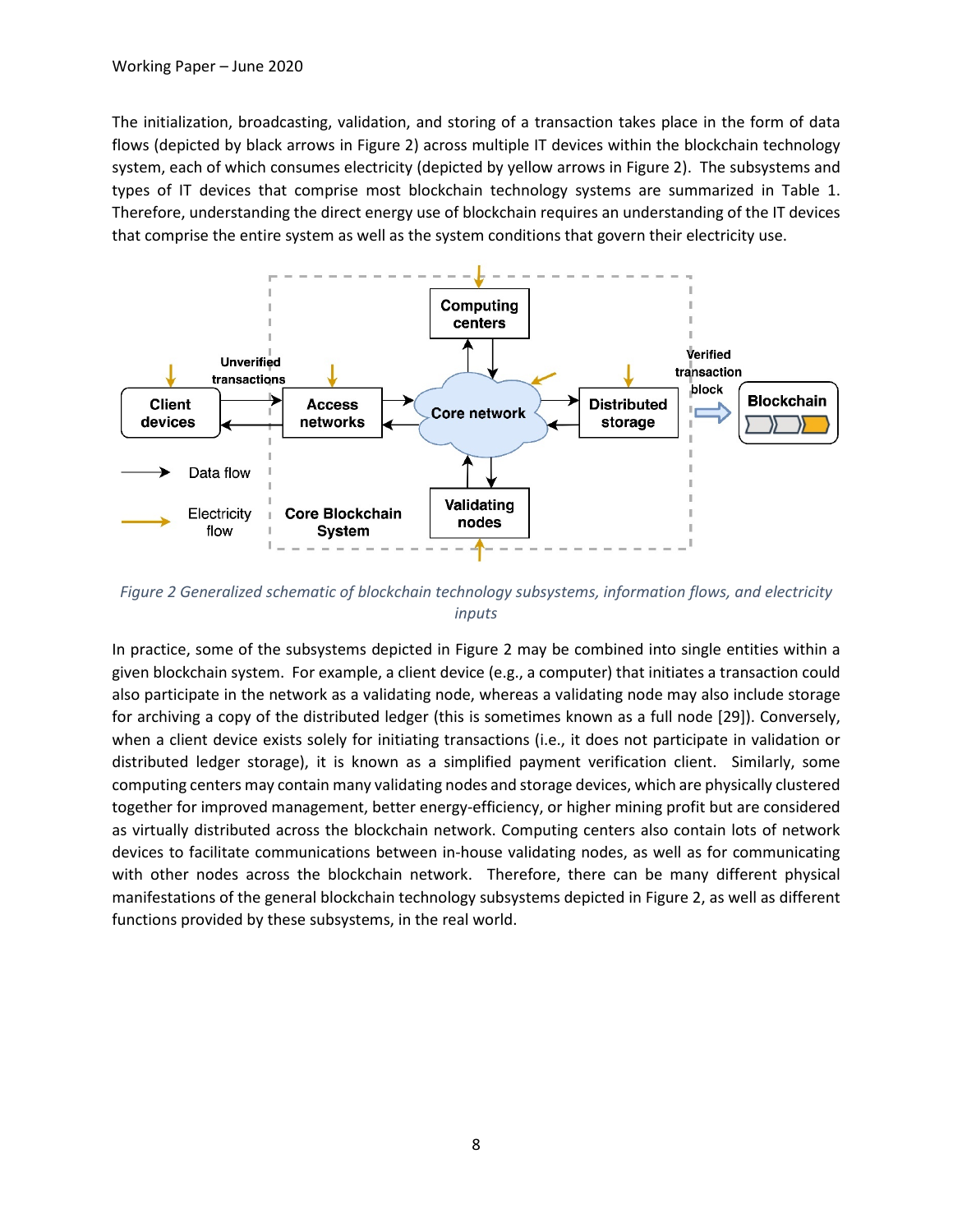| Subsystem                                                                       | <b>Description</b>                                                                                                                                                                                                                                                                                                                                                                                                                                                                                                                                  | <b>Typical IT devices</b>                                                                                                                                                            |
|---------------------------------------------------------------------------------|-----------------------------------------------------------------------------------------------------------------------------------------------------------------------------------------------------------------------------------------------------------------------------------------------------------------------------------------------------------------------------------------------------------------------------------------------------------------------------------------------------------------------------------------------------|--------------------------------------------------------------------------------------------------------------------------------------------------------------------------------------|
| <b>Client</b><br>devices                                                        | User devices in the blockchain network that initiate or<br>receive transactions.                                                                                                                                                                                                                                                                                                                                                                                                                                                                    | IoT devices, smart meters,<br>EV charging stations, PCs,<br>mobile phones, etc.                                                                                                      |
| <b>Access</b><br>networks                                                       | Devices in the blockchain network system positioned<br>between the client devices and the internet core, which<br>act as a middleware to provide connectivity, data<br>transferring, and data security between the client devices<br>and the core network.                                                                                                                                                                                                                                                                                          | Gateways, routers,<br>modems, etc.                                                                                                                                                   |
| <b>Distributed</b><br>storage                                                   | Storage devices distributed across the blockchain<br>network that store the distributed ledger                                                                                                                                                                                                                                                                                                                                                                                                                                                      | Storage equipment (hard<br>disk drives, solid-state<br>drives, etc.), and<br>supporting infrastructure<br>for storage cooling and<br>power supply.                                   |
| Validating<br>nodes                                                             | Nodes distributed across the blockchain network that are<br>responsible for verifying transactions and approving<br>modifications of the blockchain throughout the<br>blockchain network according to a specified consensus<br>algorithm. Nodes are sometimes known as blockchain<br>miners.                                                                                                                                                                                                                                                        | Computing devices (CPUs,<br>GPUs, FPGAs, ASICs, etc.)<br>and supporting<br>infrastructure for cooling<br>and power supply.                                                           |
| <b>Computing</b><br>centers<br>(mining<br>centers,<br>data<br>centers,<br>etc.) | Dedicated buildings used for mining/validating, data<br>processing, data storage, and data communications.<br>Computing centers often require specialized power<br>conversion and backup equipment to ensure reliable,<br>high quality power supply, and environmental control<br>equipment to maintain acceptable indoor thermal<br>environment. Cryptocurrency blockchains may employ<br>dedicated mining centers with highly specialized mining<br>rigs, whereas other forms of blockchain may rely on<br>conventional data center technologies. | Servers, computing<br>devices, storage<br>equipment, network<br>equipment, power and<br>cooling devices, etc.                                                                        |
| Core<br>network                                                                 | The central part of a telecommunication network, which<br>typically constitute service provider equipment that using<br>Internet Protocol (IP) to form regional, national, and<br>global networks. The core network provides a path for<br>exchanging information and broadcasting the<br>transactions in the blockchain system.                                                                                                                                                                                                                    | IP core/metro/edge<br>switches and routers,<br>transmission link elements<br>(copper, fiber optic, radio<br>links, etc.), and supporting<br>devices for cooling and<br>power supply. |

#### *Table 1 Blockchain technology subsystems and their typical IT devices*

Notes: IoT = internet of things; EV = electric vehicle; PCs = personal computers; CPU = central processing unit; GPU = graphics processing unit; FPGA = field-programmable gate array; ASIC = application-specific integrated circuit.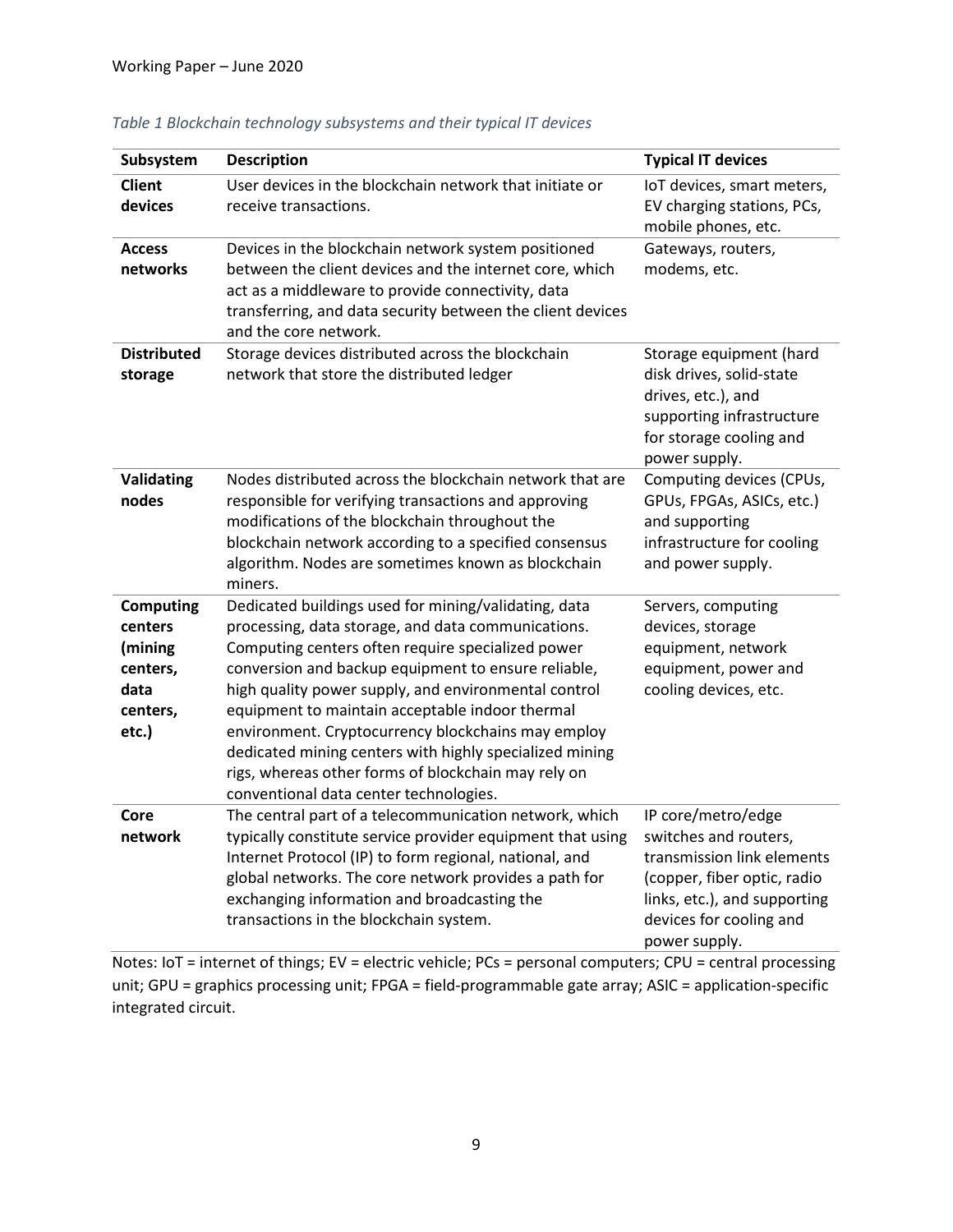Furthermore, the specific IT devices within each subsystem might differ depending on the transaction scales, applications, and consensus algorithms implemented by various blockchain systems. For example, large-scale blockchain applications like Bitcoin and Ripple involve undersea cables and international fiber networks to ensure frequent global data communications, which is unlikely the case for local renewable energy sharing. Client devices could be smart meters in microgrid applications [30], or they could simply be general purpose technologies like PCs or mobile phones for financial transactions. Depending on the extent to which client devices are dedicated to the blockchain, energy analysts may choose to include or exclude them from the blockchain energy analysis system boundary. Finally, the type of consensus algorithm employed by the blockchain network might also influence its IT device makeup; for example, proof of work (PoW) consensus algorithms may require powerful ASIC-based validating nodes, whereas other consensus algorithms may be designed for less computationally-powerful validating nodes [31].

### 3.3 Consensus algorithms

One of the most important and fundamental requirements in a blockchain system is reaching consensus on the validity of transactions across the P2P network without the mediation of a centralized authority. Such agreement between validating nodes in a network is achieved through the implementation of a socalled consensus algorithm, which ensures the system to be tolerant even of failed validating nodes or malicious members [32]. A key determinant of the energy intensity of a blockchain network is the consensus mechanism implemented [33], [34], whereas this energy intensity can differ greatly based on the type of consensus algorithm employed [35], [36]. Therefore, understanding the types consensus algorithms and their effects on blockchain system energy use is a key factor in accurate estimation of direct energy use.

Reaching reliable and valid consensus while maintaining a low level of energy intensity is still a challenge in blockchain network system designs. Thus, several types of consensus algorithms have been developed and each of them presents their own characteristics in terms of scalability, throughput, latency, security, and, importantly, energy consumption. Below, we briefly introduce several popular consensus algorithms and summarize their characteristics in Table 2. Unlike cryptocurrencies, for which consensus algorithms are well known, there is limited publicly-available information on the consensus algorithms being used in the various blockchain applications described in Section 2.

#### *3.3.1 Proof of Work (PoW)*

PoW is currently the most widespread consensus algorithm because of its use in Bitcoin [37]. In the PoW mechanism, the validators/miners compete to solve a computational-expensive problem with some predefined targets [38]. As an incentive, the first validator/miner who solves the problem can add the new block to the existing blockchain and get rewarded with a certain amount of cryptocurrency. The difficulty of solving the problem is dynamically adjusted so that one block is expected to be added within a predetermined time interval (e.g., about 10 minutes for Bitcoin). The probability for a given validating node to add the next block is proportional to its computing power. Thus, the energy consumption of PoWbased blockchain scales with the number of miners despite steady improvements in the energy efficiency of the computing devices, which has become the main criticism of the PoW consensus algorithm [4].

### *3.3.2 Proof of Stake (PoS)*

Unlike the PoW system, in which miners keep investing in wasteful computations, PoS is a less energyintensive design that relies on each miner depositing a certain amount of cryptocurrency as a stake [35]. The probability of the stakeholder who will create the next block is proportional to the amount of stake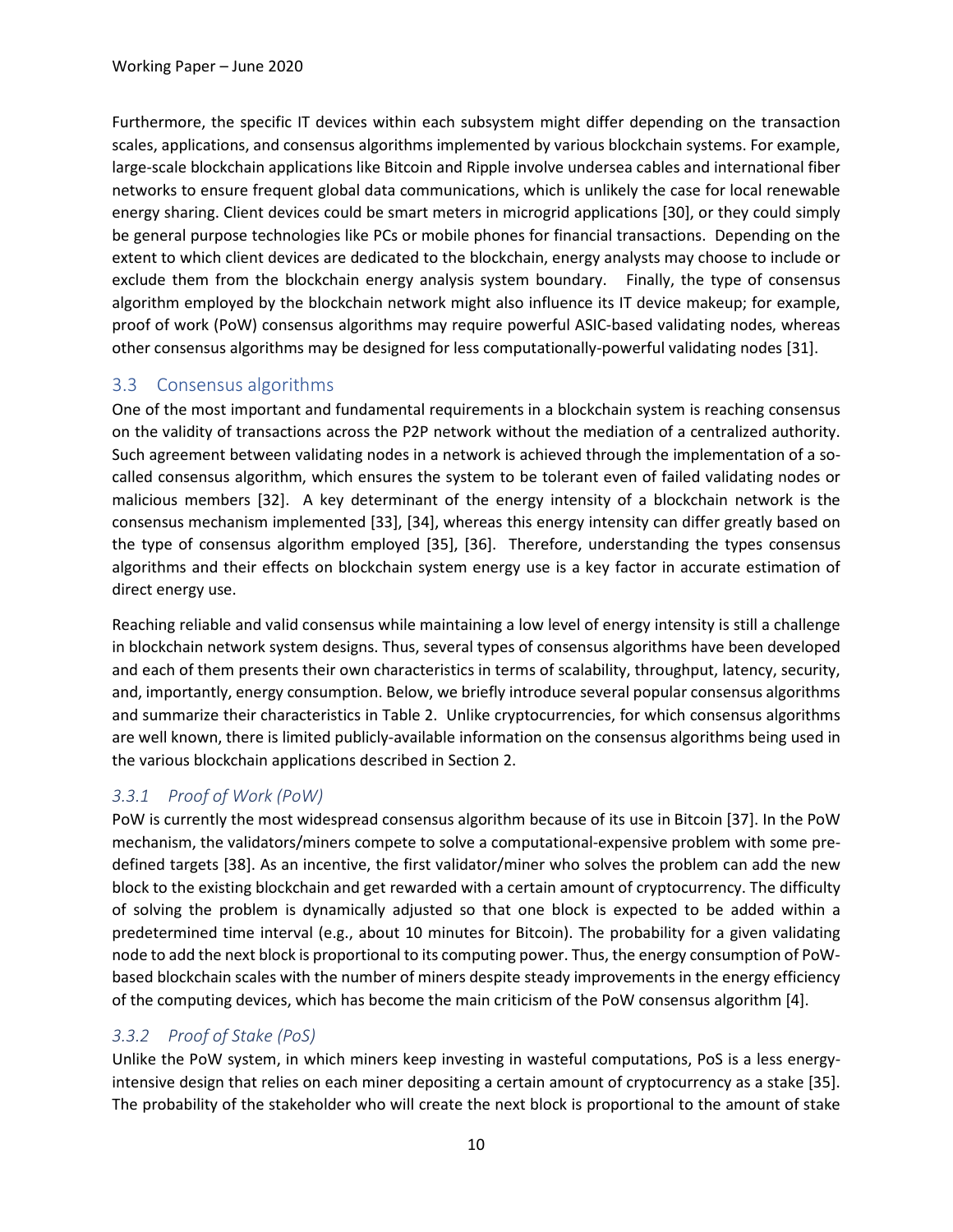invested and the successful stakeholder receives a transaction fee as the reward of validating the transactions. However, this algorithm could potentially lead to undesirable centralization in the blockchain system since rich stakeholder will become richer with the accumulation of transaction fees which further increases the chance of being chosen as the next block creator [39]. Several variants of PoS algorithm have been developed, and two major categories are chain-based PoS and Byzantine Fault Tolerant (BFT) based PoS [40]. In the chain-based PoS, a block validator is selected at random to create a block that links to the previous blocks. The BFT-based PoS favors a more permissioned blockchain approach where validators are chosen for each round and must agree upon insertion of the proposed block to the blockchain [41].

#### *3.3.3 Practical Byzantine Fault Tolerance (PBFT)*

Originated from the Byzantine Generals Problems, BFT refers to the property of a system where system members can reach consensus through collective decision making. PBFT was one of the algorithms developed to guarantee the BFT requirement in an asynchronous environment [42]. Under PBFT, no more than one-third of the nodes can be malicious in order to ensure the proper work of the system. However, due to the implementation of a voting-based consensus approach, PBFT is more favorable to use in a trusted environment, whereas the intensive data communications between the nodes make it hard to scale to large networks [43].

#### *3.3.4 Federated Byzantine Agreement (FBA)*

Like PBFT, the FBA consensus algorithm is another practical realization of the BFT system requirement. Under FBA, validators are chosen from network members to form a quorums of nodes (with a minimum number required), then the quora can sign the transactions to make the final decision [44][7]. Ripple and Steller has successfully applied the FBA algorithm [44]. It is often used for its high throughput, and it has higher scalability compared to PBFT.

#### *3.3.5 Proof of Authority (PoA)*

PoA is a reputation-based consensus algorithm which can be treated as a modified version of the PoS algorithm, where the validators (also called authorities) stake their own reputation instead of cryptocurrency quantities as in PoS systems [45]. This system is secured by pre-approved validators selected based on voting, and the selected validating nodes then approve the validity of a newly generated blocksthrough reaching an agreement. The limited number of validatorsmakes PoA a more highly scalable and more efficient algorithm than PoS and PoW, but it has been criticized as being too centralized and subject to consistency issues [32].

#### *3.3.6 Proof of Capacity (PoC)*

PoC is another consensus algorithm dedicated to solving the energy-intensive problem of the PoW algorithm, where miners commit their own hard disk drive instead of their computing power to be selected as the next block creator and thus earn cryptocurrency rewards [46][47]. PoC works by storing a list of possible solutions (known as 'plot') on the miners' storage drive before the commencement of the next mining activity. The larger the hard drive, the more possible solutions can be stored in the miners' drive, and thus more chances to win the next mining reward. However, this algorithm still consumes energy for hard disk drive operations, which could grow to significant quantities as the system scales to larger levels.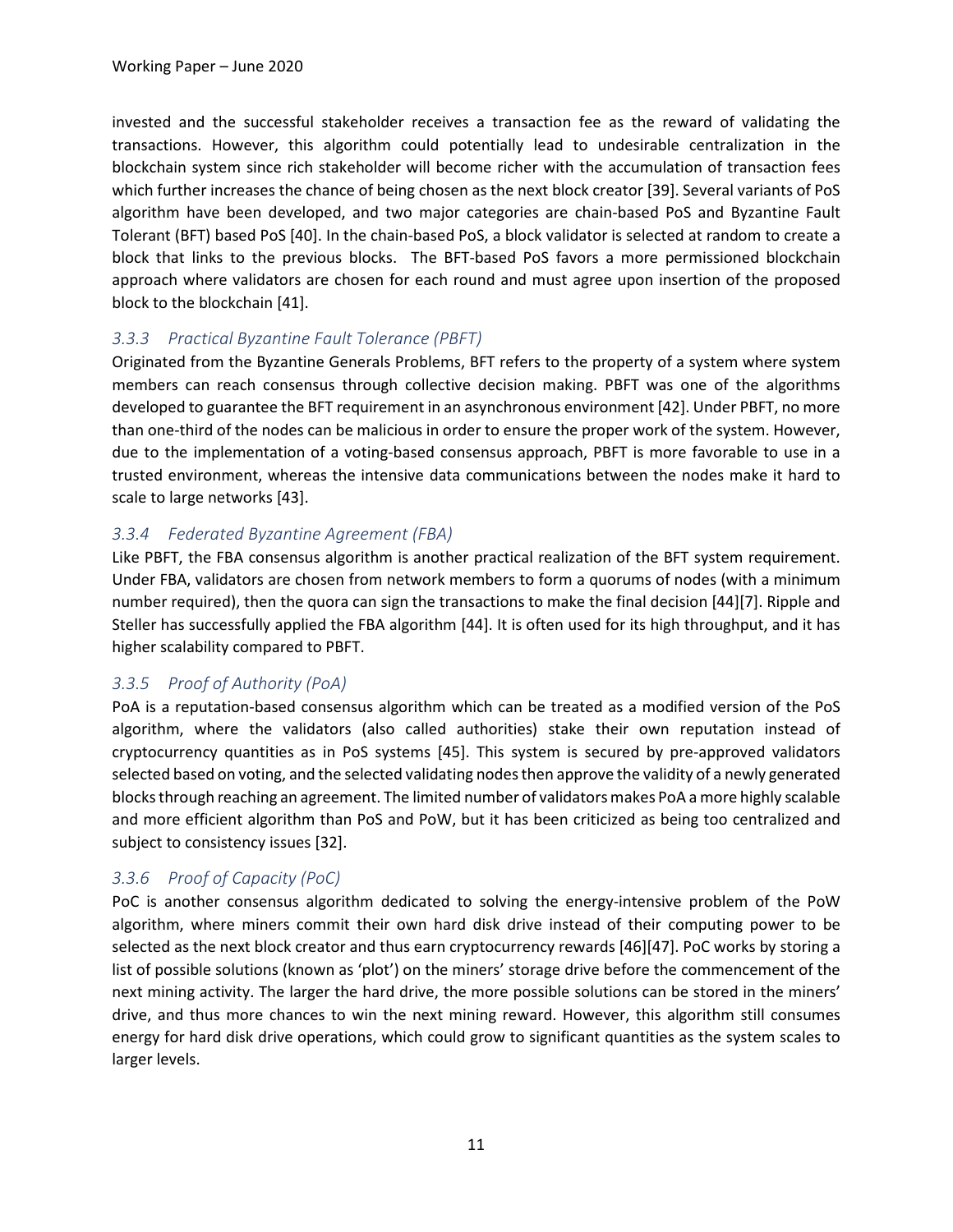### *3.3.7 Proof of Burn (PoB)*

PoB aims to solve the co-problems of high energy consumption and high mining hardware dependency associated with PoW algorithms by replacing the investment of computational resources with a verifiable burning of coins. The next block creator is chosen from investors who have demonstrated sending some of their owned coins to an address from which the coins cannot be reclaimed [48]. The probability of being the next block creator scales with the amount of coins burned, and the chosen creator will get rewarded as an incentive of this investment. Even though the PoB algorithm has lower direct energy requirements, it could potentially have high indirect energy implications depending on the choice of coins burned. For example, burning Bitcoin to get the coins offered by the PoB system would have higher indirect energy use than burning Ether coins. Furthermore, the scalability, throughput, latency, and security of this algorithm have not being fully understood yet, which requires further testing.

# 4 Best practices for direct energy use analysis

This section proposes best practices for analyzing the direct energy use of blockchain, which is a function of the technology subsystems, IT devices, and consensus algorithms described in the previous sections. It draws and expands upon previous literature that has documented various elements of best practices for energy analysis of IT systems relevant to blockchain [28][49][50][51]. The key to creating accurate estimates is to draw sensible boundaries around relevant systems, insist on consistent comparisons, collect measured data, provide complete and accurate documentation, take special care to account for changes over time (because IT changes so rapidly), and avoid extrapolating into the future based on assumptions that are by their nature highly uncertain.

We propose 10 different best practices, which relate to discrete aspects of proper IT energy analysis and results communication. We use them to assess the existing blockchain energy analysis literature (Section 5) and to suggest important areas of future research (Section 6) for addressing observed barriers to best practice adherence.

- 1. **Properly include the full system.** As shown in Figure 2 and Table 1, all blockchain technology systems require different combinations of computing, storage, and communications hardware alongside other important components (e.g., power supplies, computing center cooling systems) necessary for the provision of blockchain system services. A fundamental tenet of IT systems modeling is to consider the most comprehensive system boundary possible to avoid excluding potentially important sources of energy demand from the analysis. Ideally, a systems diagram should be provided for maximum transparency, so that users of a study can clearly identify which technology components have been included or excluded from a given analysis. When technology components are excluded, the reasons should be described clearly (e.g., due to lack of data or due to following established conventions for cut-off criteria [52]). The recommended system boundary for including all blockchain system components is depicted in Figure 2.
- 2. **Build from the bottom up.** History has shown that, for IT systems, bottom-up analyses that consider IT device stocks, their operational and energy use characteristics, and how such characteristics may vary by application and evolve over time generally provide more accurate energy estimates than simplistic top-down methods [28], [50], [53].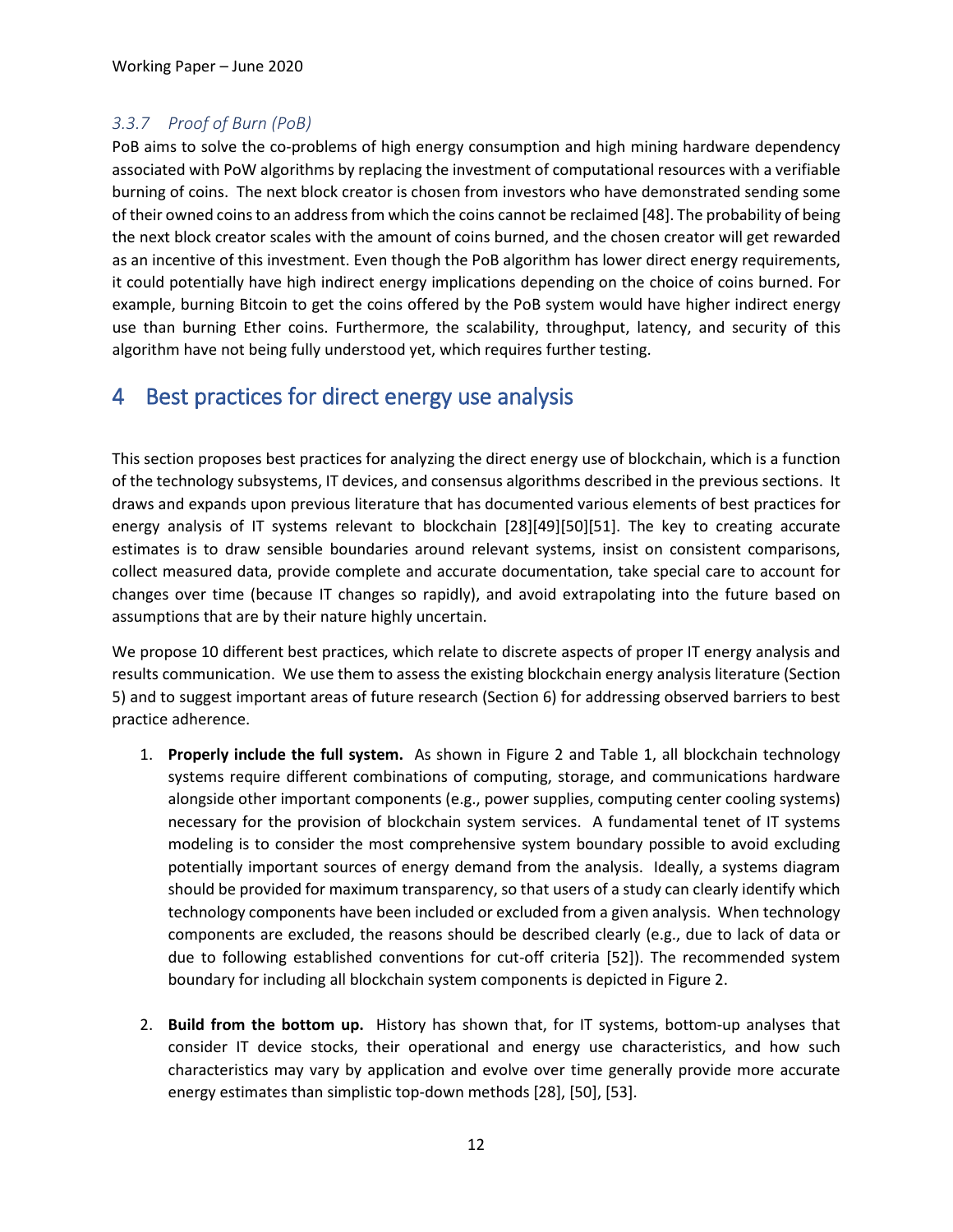Working Paper Working Paper-June 2020 June 2020

| Consensus   | Scalability    | Throughput | <b>Latency</b>       | Security | Levels of        | <b>Energy</b> | Application   | Reference                 |
|-------------|----------------|------------|----------------------|----------|------------------|---------------|---------------|---------------------------|
| algorithm   |                |            |                      |          | decentralization | consumption   | examples      |                           |
| <b>DoW</b>  | 雲              | N          | High                 | 雲        | High             | 들이            | Bitcoin,      | [37][38]                  |
|             |                |            |                      |          |                  |               | Ethereum,     |                           |
|             |                |            |                      |          |                  |               | itecoin, etc. |                           |
| <b>PoS</b>  | 雲              | Medium     | Medium               | High     | 雲                | Low           | Ethereum,     | [25][39][40][41]          |
|             |                |            |                      |          |                  |               | PPcoin, etc.  |                           |
| <b>PBFT</b> | N <sub>0</sub> | Medium to  | Low to               | 雪        | Medium to high   | Low to        | Zilliqa,      | [32][43]                  |
|             |                | high       | medium               |          |                  | medium        | Hyperledger   |                           |
|             |                |            |                      |          |                  | (Determined   | abric, ect.   |                           |
|             |                |            |                      |          |                  | by the scale  |               |                           |
| EBA         | 連              | 德          | <b>Low</b>           | High     | N                | <b>Low</b>    | Ripple,       | $\left[ \Delta 1 \right]$ |
|             |                |            |                      |          |                  |               | Steller, etc. |                           |
| PoA         | 雲              | 雲          | $N$ o $\overline{C}$ | 틀        | N                | Low           | Energy Web    | [53][54][55]              |
|             |                |            |                      |          |                  |               | Chain,        |                           |
|             |                |            |                      |          |                  |               | Microsoft     |                           |
|             |                |            |                      |          |                  |               | Azure, etc.   |                           |
| <b>PoC</b>  | 雲              | Medium     | Medium               | Require  | 唱                | Low to        | Burst, etc.   | $[74]$ [47]               |
|             |                |            |                      | further  |                  | medium        |               |                           |
|             |                |            |                      | testing  |                  |               |               |                           |
| <b>PoB</b>  | Require        | Require    | Require              | Require  | 高                | Determined    | S<br>limcoin, | [48][56][57]              |
|             | further        | further    | further              | further  |                  | by the        | Counterparty, |                           |
|             | testing        | testing    | testing              | testing  |                  | burned coin   | etc.          |                           |

*Table 2 Characteristics of different consensus algorithms*

.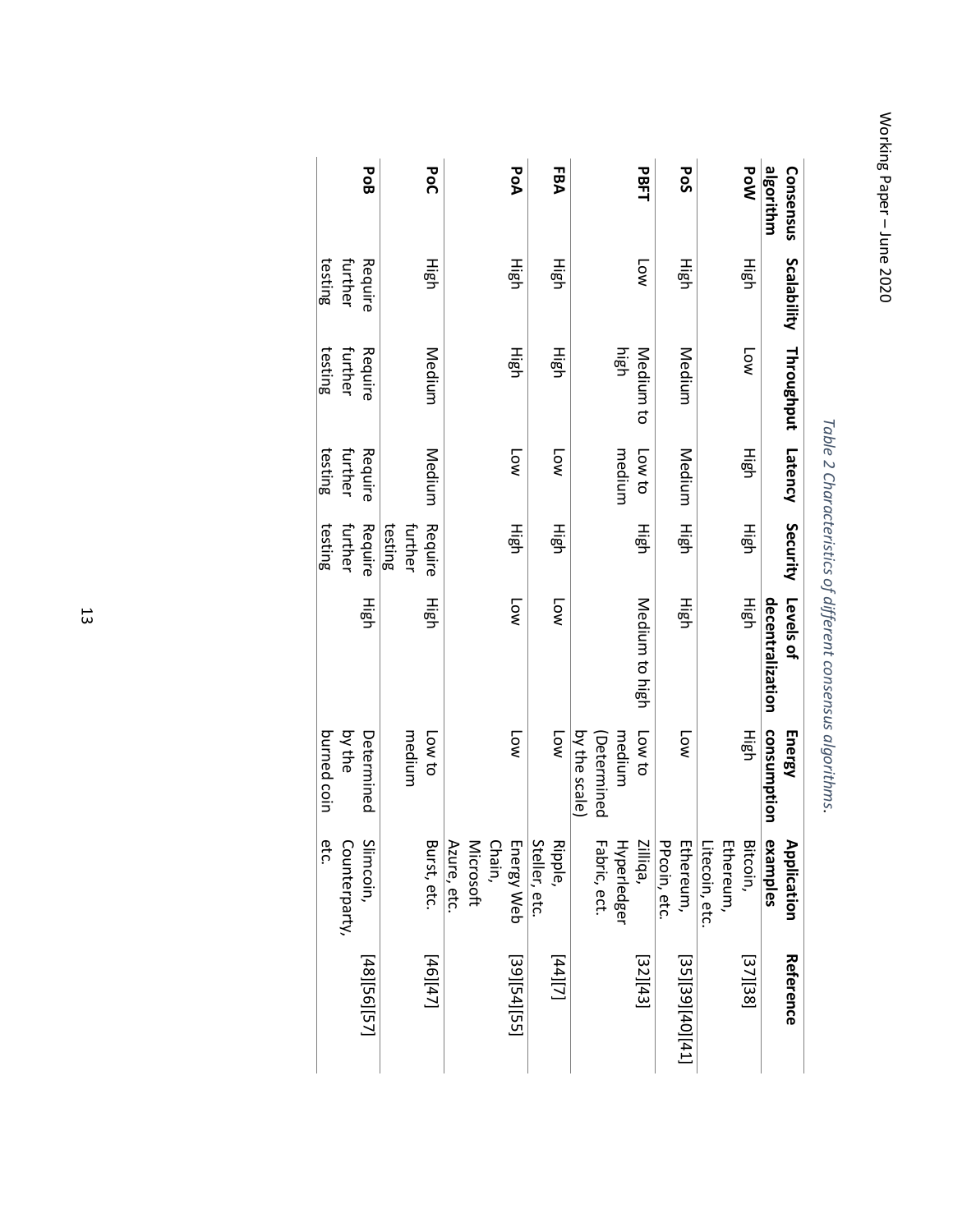- 3. **Use measured/surveyed power data.** Ideally, power use estimates at the IT device level should be informed by direct power measurements. Furthermore, such power measurements should be made using conditions that emulate real-world operating conditions, such as typical capacity utilizations or operating temperatures. While many manufacturers provide power data for IT devices, such data are typically limited to maximum or rated power values (which may be substantially higher than power use at typical operating conditions), typical power use values (which may or may not correspond to system conditions or device configurations being analyzed). Therefore, direct measurements are preferred, with care taken not to omit important ancillary components such as power conversion units from the measurements. When direct measurements are not possible, the next best bet is to survey real-world operators of different blockchain system components (e.g., communications networks, computing centers, storage banks) based on power utility data and installed device characteristics. Such survey data may often be confidently used to estimate the energy use of installed devices in real-world conditions.
- 4. **Use time-period appropriate technology data.** The energy efficiency and configurations of IT devices have historically changed rapidly, whereas their stocks typically turnover quickly due to short lifespans driven by planned upgrade cycles and technology obsolescence. These observations apply to all major IT devices that can comprise blockchain systems in Table 1, and to cryptocurrency mining rigs in particular. Technology change in the latter is occurring on the order of months due to economic forces [4][58], whereas for other system components such as servers, storage devices, and network communications, change can be expected at least annually [59]. Therefore, for accurate energy use estimates, blockchain energy analysts must ensure that technology assumptions are well aligned with their chosen period of analysis. For retrospective analyses, this means accounting for historical technology evolution in considered technology stocks. For prospective analyses, this means accounting for future technology change, but only over near-term time periods in which current rates of technology change are expected to continue.
- 5. **Account for capacity utilization.** Many IT devices exhibit variations in operational power use due to capacity utilization, particularly computing devices such as servers. For some devices, power use will vary between an unloaded idle state (idle power) and a maximum loading state (maximum power), whereas the operational power use between these two extremes is a function of capacity utilization. However, some IT devices may have relatively constant power draw irrespective of capacity utilization, such as network routers. Therefore, it is important for analysts to account for capacity utilization effects in two ways. First, for any devices whose power use varies with capacity utilization, this functional relationship should be established and any system-level energy estimates derived must express capacity utilization assumptions clearly. Second, when considering variations in blockchain system energy use due to changes in activity levels, analysts should avoid scaling energy use linearly with activity levels when such capacity utilization effects exist. In particular, more research is needed on capacity utilization effects for cryptocurrency mining rigs, given their high energy use and risk of miscalculations if linear scaling does not apply.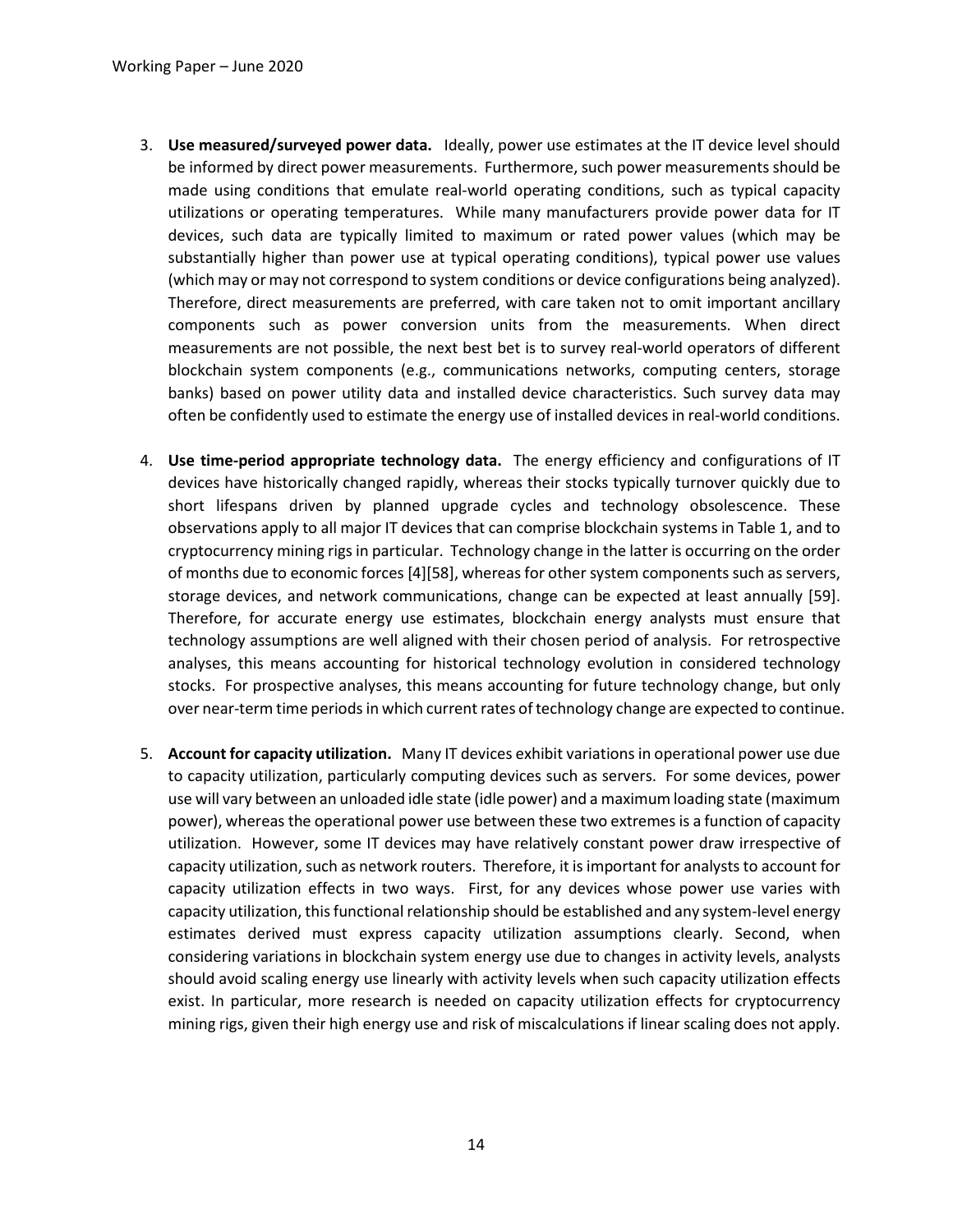- 6. **Account for locational variations.** Locational variations in the direct energy use of blockchain systems can arise from two important sources. First, energy required for cooling computing centers can vary significantly by climate zone [60], and should be considered for analyses involving large-scale systems such as cryptocurrency mining centers. Second, significant differences can exist in communication systems depending on the local network technologies (fixed and wireless), mobile station fuel types, and local network configurations, which can affect energy use. At minimum, analysts should clearly state the geographical boundaries of their analyses and use technology data that are appropriate within those boundaries. Because direct energy use values are often used to derive pollutant emissions estimates from electricity use, locational variations should absolutely be considered in studies that offer such estimates, given they are dependent upon local electrical grid mixes.
- 7. **Properly account for uncertainty.** Blockchain technologies and applications are still evolving rapidly, so there will be significant uncertainties inherent in any direct energy use estimates. Therefore, it is important for analysts to adequately address and communicate uncertainty for informed decision making. Proper treatment of uncertainty includes: using sensitivity analysis to identify model parameters whose variation contributes most to variations in results; establishing credible uncertainty distributions for those key parameters; and presenting final estimates as ranges that result from these distributions, as opposed to presenting only point estimates. Another possible approach is to construct bounding scenarios in an analysis, in which key parameters assume best and worst-case values, to provide corresponding ranges on final estimates. Conversely, analysts should avoid use of guesswork presented under the guise of being proper uncertainty analysis, since such approaches lend results more precision and credibility than is warranted. Finally, analysts should communicate any limitations of their work in light of inherent uncertainties, and only draw conclusions that are robust to such uncertainties.
- 8. **Consider retrospective time series analysis.** Given the fast pace of blockchain technology evolution, retrospective analyses that consider multiple years can add value by forcing analysts to properly account for technological change, and by illuminating the historical pace of technological change for a study's users. Having a credible view of this pace is important for constructing useful scenarios about the future, and for giving a sense of what levels of future energy use may be realistic, based on how the underlying drivers of technological change (e.g., processor efficiencies, storage densities, etc.) are likely to change moving forward.
- 9. **Avoid simplistic extrapolations**. If other analytical best practices are followed, simplistic extrapolations will be avoided through proper consideration of technology stocks, trends, and drivers of energy use over time in blockchain systems. However, in the past there have been many examples of analysts extrapolating past or present IT energy values into the future using simplistic methods, including scaling them up on the basis of a chosen activity parameter, such as internet traffic for data centers [61], internet growth [50], or blockchain transactions [62]. Such methods often lead to vast errors in estimated future energy use, because they ignore important changes in the technologies and applications that drive energy use. Therefore, we state this criterion as an explicit best practice that should be a tenet of proper IT energy analysis moving forward.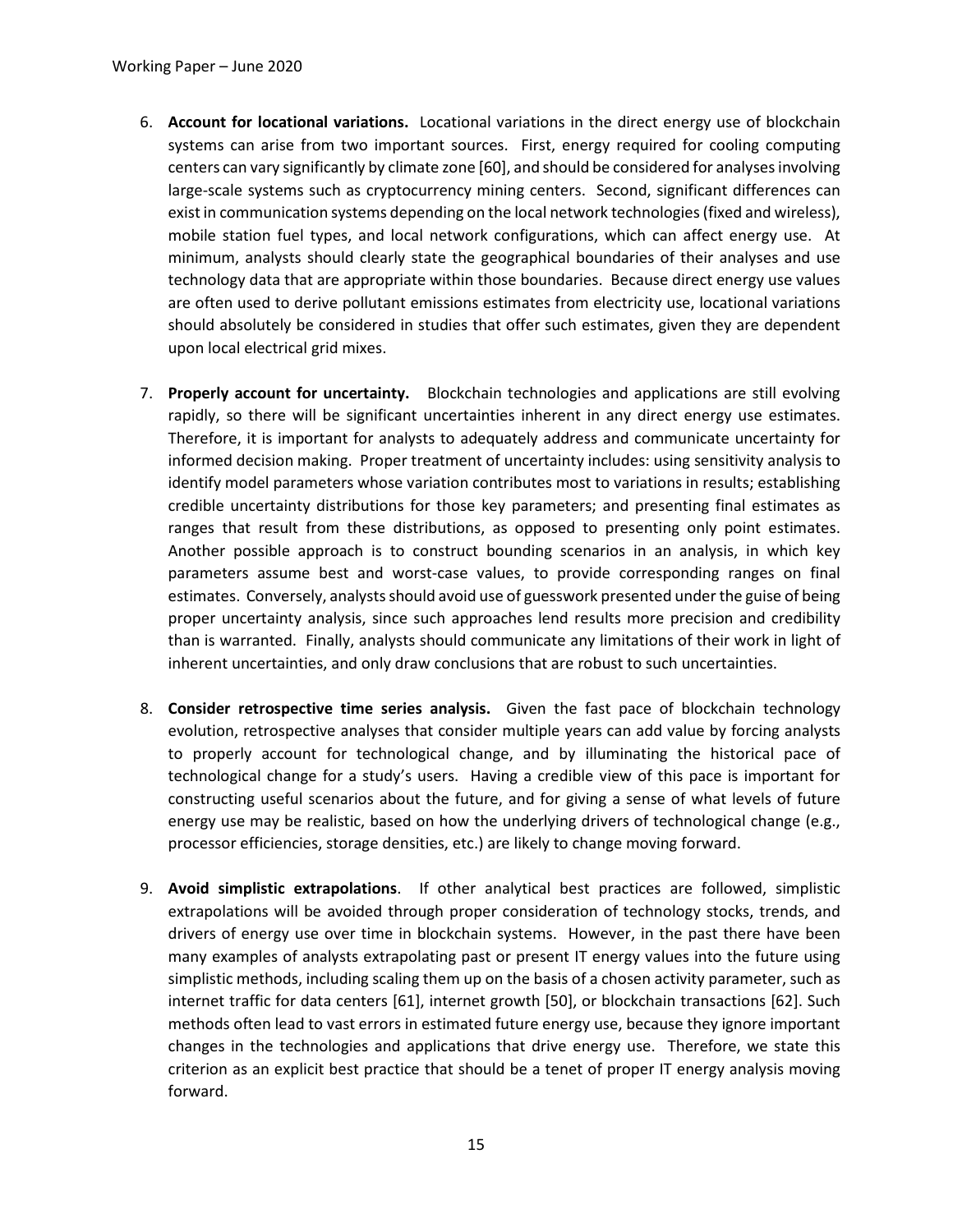10. **Create open and complete documentation allowing replication**. All analyses should fully document all data sources, modeling equations, and analytical assumptions for full transparency, and provide modeling files or sufficient mathematical documentation for full replication of results by the scientific community. This level of transparency and replicability is necessary for open critique and improvement of datasets and models moving forward, especially given that no general-purpose models exist for estimating blockchain energy use besides cryptocurrency applications (see Section 5).

# 5 Literature assessment

This review identified 15 studies (as of March 2020) that have presented estimates of the direct energy use of blockchain systems. Each study was evaluated for adherence to the 10 best practices discussed in Section 4. Findings are summarized in Table 3, whereas the evaluation remarks for each study can be found in Appendix A. All 15 studies were focused on cryptocurrencies, around half of which focused on Bitcoin. This past singular focus underscores the need for broader analyses of other applications of blockchain technologiesto paint a more comprehensive picture of direct energy use. However, even given their limited scopes on cryptocurrencies, the body of studies evaluated enabled useful generalizations about the state of adherence to best practices within the analyst community (discussed in Section 5.2) and identification of important future research opportunities (discussed in Section 6). In order to evaluate the modeling approaches undertaken in each study, a brief discussion of model categorizations is offered in Section 5.1.

#### 5.1 Model categorization

We identified four major modeling methods that have been used to quantify the energy use of blockchain systems to date: 1) the top-down approach; 2) the economic approach; 3) the hybrid top-down approach; and 4) extrapolation based on direct measurement. In this section, we briefly introduce these modeling approaches and summarize their calculation formulae such that their relationship to bottom-up methods (Best Practice #2) can be more clearly understood.

#### *5.1.1 Top-down approach*

The top-down approach was initially implemented in [63] to study Bitcoin electricity use from 2009 to 2014. In subsequent studies, it was used to assess the electricity used by not only Bitcoin [4], [62], [72], [64]–[71], but also Ethereum [69], [71], Litecoin [69], and Monero [69]. This approach can technically be applied to estimate the power use of validating nodes in any blockchain network system that employs the PoW consensus algorithm. It was one of the most frequently-used methods in our pool of reviewed studies due to lack of data on the installed base of mining rigs in cryptocurrency mining networks, which is a barrier to estimating blockchain electricity use using bottom-up accounting. In the top-down method, the electricity use of a PoW-based blockchain system is approximated by multiplying the network hash rate by an assumed average mining rig efficiency (see eq. (1)). This approach inherently excludes client devices, distributed storage, and network communications from its system boundary. Sometimes, an additional PUE value [60] is applied in this equation to account for the power loss of mining rig power supply equipment and the power use of cooling systems. However, given the significant uncertainty in establishing the average energy efficiency of mining/validating hardware, and the exclusion of other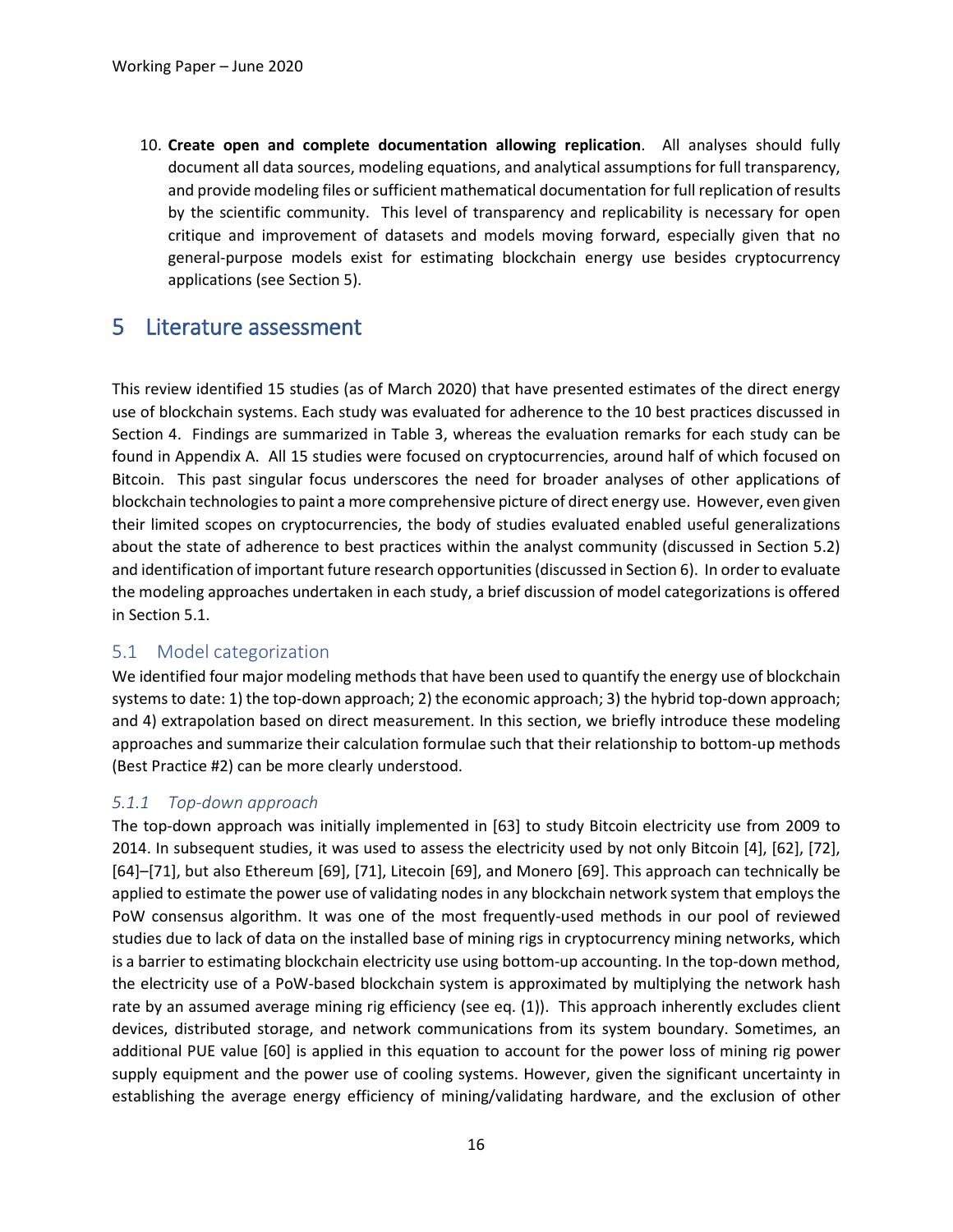subsystems in this method, the top-down approach seems most suitable for generating a lower bound system energy estimate when applying the most efficient hardware available during a given time-frame.

$$
P = H \ast e \ast PUE \tag{1}
$$

where  $P$  is power consumption (W),  $H$  is hash rate (hash/second), e is energy efficiency of the hardware (J/hash), PUE is power usage effectiveness.

#### *5.1.2 Economic approach*

The economic approach is another method that has been used to estimate the electricity use of both Bitcoin and Ethereum mining [4], [67], [68], [72]. This method starts from the assumption that cryptocurrency miners in the market follow economically-rational behavior. Namely, that mining should be a profitable activity, thus the power use of mining at the break-even point where mining revenue equals mining electricity cost can be described as:

$$
P = (N_t + N_{f,t}) * V * \varphi / (p * t) \tag{2}
$$

where  $N_t$  is the number of crypto coins generated during time period t (coins),  $N_{f,t}$  is the transaction fees during time period t (coins), V is the market price of the crypto coin (USD/coin),  $\varphi$  is the percentage of mining revenues spent on electricity,  $p$  is the electricity cost (USD/J),  $t$  is the time period (second).

The economic approach could theoretically be used to estimate electricity consumption for any cryptocurrency validating nodes that are associated with a mining reward. The approach could also capture the electricity consumption validating node power supplies and cooling systems, if such costs are included in  $\varphi$ , whereas the electricity consumption of access and core networks, distributed storage, and client devices are excluded. However, the estimate given by the economic method is very sensitive to different choices of  $\varphi$ , V, and p in eq. (2). In fact,  $\varphi$  is prone to be a subjective choice of the analyst, p is highly geographically dependent, and  $V$  can be highly volatile over time (with variations occurring over time-steps as short as minutes). Although efforts have been made to reduce the effect of  $V$  by using the moving average of the crypto coin price, the choice of the moving average time of is also arbitrary. All of the aforementioned reasons indicate that the direct energy use estimates derived by the economic approach can be highly uncertain, with several studies suggesting it may result in over-estimated power use values [4], [73], [74].

#### *5.1.3 Hybrid top-down approach*

The hybrid top-down approach was initially developed by Marc Bevand to reduce the uncertainty in the distribution of mining hardware efficiencies from an economic point of view [73], [74]. The hybrid topdown approach leverages both top-down and economic approaches to produce uncertainty bounds of power consumed by validating nodes in the blockchain system, which has also been used in studies [75], [76]. Following the assumption that miners will run the mining hardware if it is profitable, this method first establishes a sampling rejection threshold described as: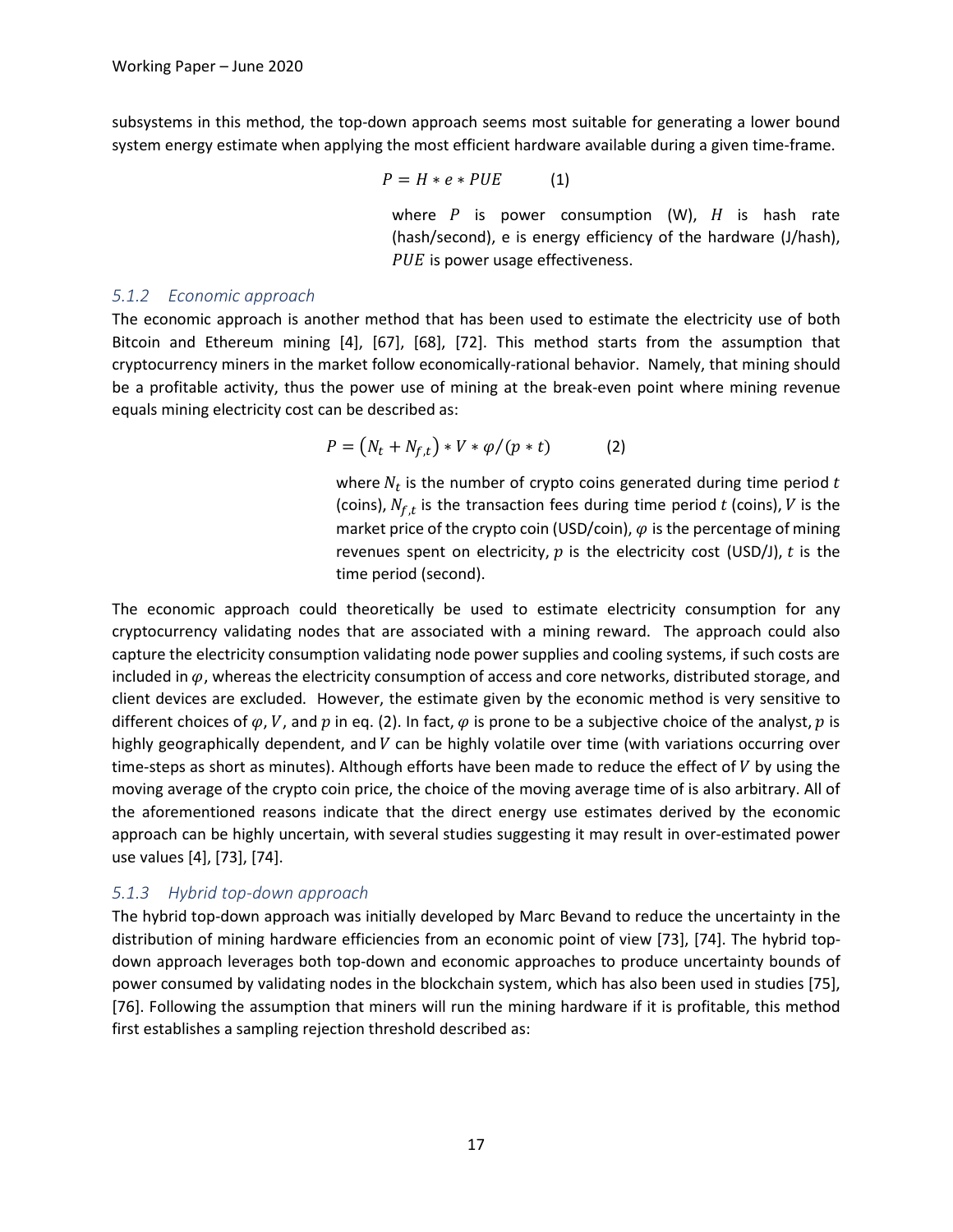$$
e_{th} = (N_t + N_{f,t}) * V / (p * \oint_t H)
$$
 (3)

where  $e_{th}$  is the sampling rejection threshold (J/hash),  $\oint_t H$  is the integral of the network hash rate across time period  $t$  (hash).

Thus,  $e_{th}$  is a temporal (V and H) and spatial (p) dependent parameter, and given a vector  $\vec{e}$  representing the efficiencies of all the mining hardware available on the market, a vector  $\vec{e}_p$  describing all the profitable mining hardware over the market can be derived, where all the element of  $\vec{e}_p$  should be no larger than  $e_{th}$ . Finally, a lower and an upper bound energy estimate of the validating nodes can be calculated applying eq. (1), where inputs for the lower and upper bound are respectively the most and least efficient miners in the vector  $\vec{e}_p$ .

The hybrid top-down approach can be used for estimating validating node electricity use in PoW-based cryptocurrency blockchain systems. However, access and core network energy use, distributed storage energy use, and client device energy use are excluded. Theoretically, it is a preferable approach to simpler top-down methods because it considers mining hardware efficiency as a function of profitability, based on the assumed prices of crypto coins. However, this approach can only be used to reduce the uncertainty from the top-down approach because real probability distribution of the mining rigs is unknown, which requires further research investigation and more public data sharing.

#### *5.1.4 Extrapolation based on direct measurement*

Another method to estimate the power use of blockchain network is to directly measure the power consumption and hash rates or node numbers within a small network, which can then be used to derive a representative energy intensity (i.e. joule per hash [77] or joule per node [78]). Next, the electricity use of validating nodes across the blockchain network can be extrapolated by multiplying the energy intensity by the total network hash rate or total network nodes. This method has been used in ref. [77] to estimate the electricity of Monero mining, which features a similar approach to the top-down modeling method, but the joule per hash derived here is based on a small number of samples in a test network. Similarly, in ref. [78], this method is proposed for energy modeling of Ripple and Steller system using measured joules per node. However, ref. [78] only provides the final formulas for the energy estimation since the number of the nodes in the network is unknown. Like the other methods described in this section, it excludes access and core network energy use, distributed storage energy use, and client device energy use.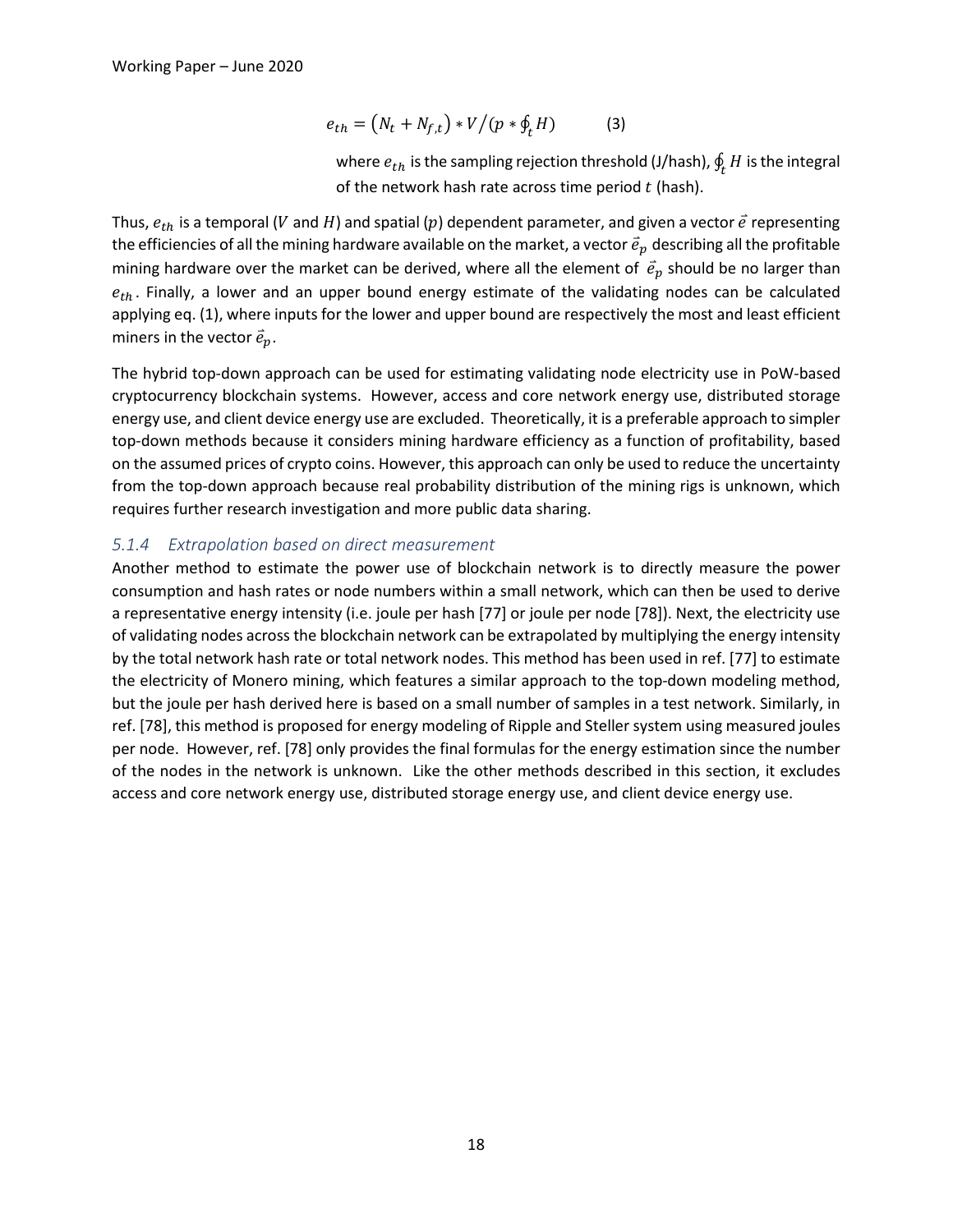### 5.2 Literature assessment

Table 3 summarizes our assessment of the 15 blockchain energy studies identified in this report according to the best practices identified in Section 4. Explanations for the ratings assigned to each study can be found in Appendix A.

Notably, for some criteria exemplars are lacking because: a) none of the studies used a bottom-up modeling approach (criterion 2); b) the only study that used measured data was based on a very small number of samples (criterion 3); c) only 2 studies partially considered the capacity utilization of system equipment (criterion 5); and d) studies that considered locational variations of grid mixes or PUE values were largely based on educated guesswork (criterion 6).

Overall, it can be seen that Cambridge Bitcoin Electricity Consumption Index (CBECI) [75] demonstrated the best adherence to our proposed best practices by:

- performing time-series mining equipment efficiency sampling and analysis (criteria 4 and 8);
- quantifying uncertainties based on a hybrid top-down modeling method while allowing full randomness of input parameters such as electricity prices (criterion 7);
- avoiding simplistic extrapolations such as scaling a single day power estimate to the whole year [64], [65], extrapolating future blockchain energy use based on transaction numbers [62] or network difficulty trends [71], or extrapolating locational blockchain energy use based on assumed mining locations [77] (criterion 9);
- providing a web-based interface with transparent data and methodology documentation (criterion 10).

Similarly, the studies conducted by Stoll [72] and Bevand [73][74] also demonstrate high compliance with our proposed best practices. And the two studies from Bevand, upon which the CBECI based, are the only ones to consider overclocking situations of certain types of mining rigs as a capacity utilization effect (criterion 5).

It is also worth noting that the study from Köhler [70] is the only one that considered the energy consumption of non-validating nodes in the blockchain network (criterion 1), albeit as a simplistic preliminary estimate that requires further investigation.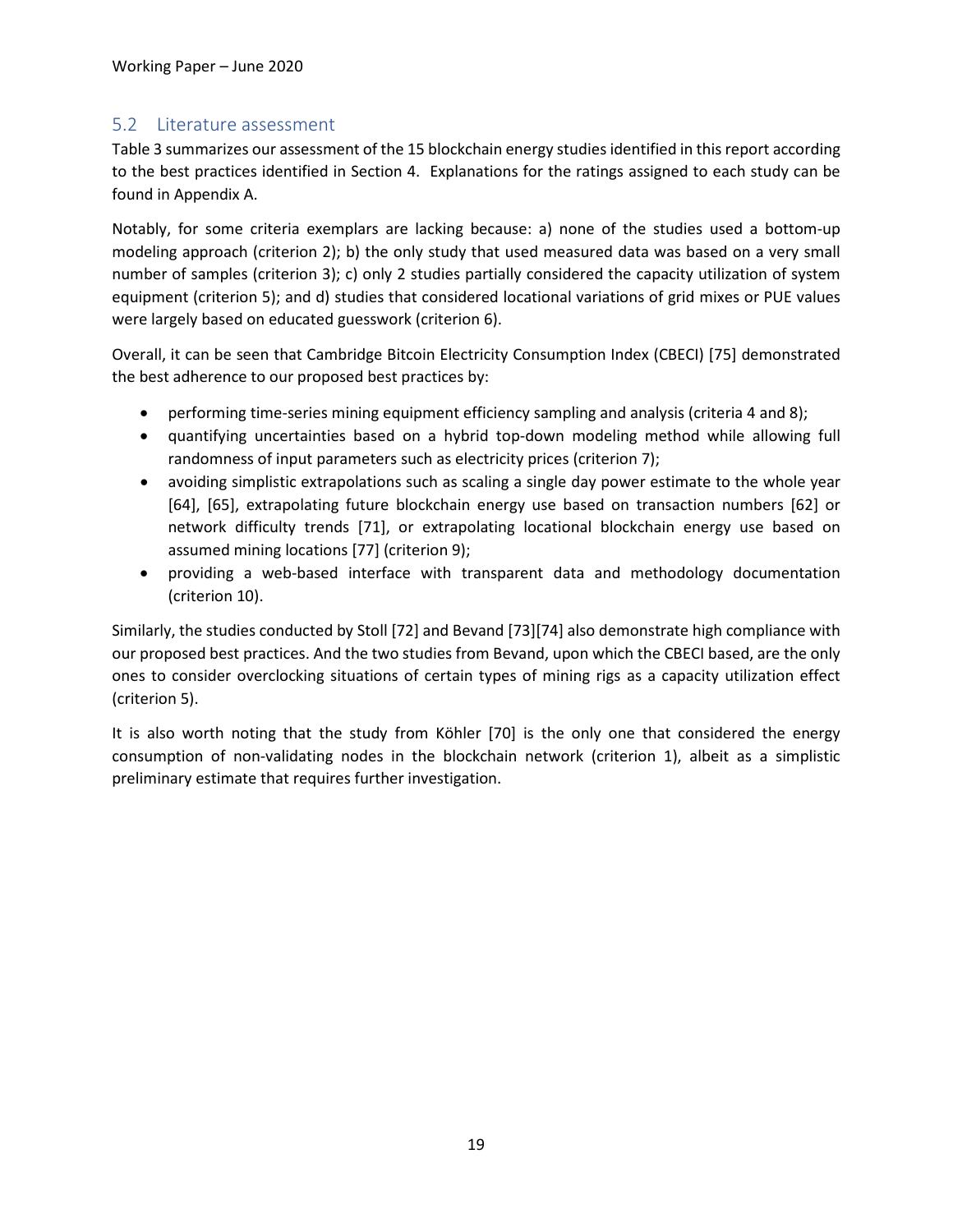Working Paper Working Paper - June 2020 June 2020

*Table 3 Assessment of best practice adherence by study*

|             |                        |                         | مِ                              |                 | .∝                          | <sup>N</sup> .                   | ō.                                | ŗч                               |                 | 4.                          | $\dot{\mathsf{e}}$         | Ņ.                        | ٻ                                       |                           |
|-------------|------------------------|-------------------------|---------------------------------|-----------------|-----------------------------|----------------------------------|-----------------------------------|----------------------------------|-----------------|-----------------------------|----------------------------|---------------------------|-----------------------------------------|---------------------------|
| replication | documentation allowing | 10. Open and complete   | Avoid simplistic extrapolations | series analysis | Consider retrospective time | Properly account for uncertainty | Account for locational variations | Account for capacity utilization | technology data | Use time-period appropriate | Use measured/surveyed data | Build from the pottom up. | <b>Properly include the full system</b> | Criterion                 |
|             |                        | $\overline{\mathbf{c}}$ |                                 |                 | Ž                           | <b>Z</b>                         | $\overline{\mathsf{x}}$           | $\mathsf{\overline{x}}$          |                 | Z                           | $\mathsf{\overline{x}}$    | $\mathsf{\overline{x}}$   | $\mathsf{\overline{x}}$                 | O, DM/er [63]             |
|             |                        | ≺                       | $\mathsf{\overline{x}}$         |                 | $\overline{\mathsf{x}}$     | $\mathsf{\overline{x}}$          | $\overline{\mathsf{x}}$           | $\mathsf{\overline{x}}$          |                 | $\mathsf{\overline{x}}$     | $\mathsf{\overline{x}}$    | $\mathsf{\mathsf{x}}$     | ×                                       | <b>Μ</b> cCook [64], [65] |
|             |                        | ≺                       | $\pmb{\times}$                  |                 | $\mathsf{\overline{x}}$     | $\pmb{\times}$                   | ×                                 | $\mathsf{\overline{x}}$          |                 | ×                           | ×                          | $\mathsf{\overline{x}}$   | Z                                       | <b>McCook [66]</b>        |
|             |                        | Ź                       | Ž                               |                 | Ž                           | <b>Z</b>                         | $\mathsf{\overline{x}}$           | $\mathsf{\overline{x}}$          |                 | Z                           | $\mathsf{\overline{x}}$    | $\overline{\mathsf{x}}$   | <b>S</b>                                | Digiconomist [67]         |
|             |                        | ≺                       | Ż                               |                 | $\overline{\mathsf{x}}$     | $\mathsf{\overline{x}}$          | $\overline{\mathsf{x}}$           | $\mathsf{\overline{x}}$          |                 | Z                           | $\mathsf{\overline{x}}$    | $\overline{\mathsf{x}}$   | <b>S</b>                                | De Vries [68]             |
|             |                        | ≺                       | Ž                               |                 | Ž                           | <b>S</b>                         | <b>S</b>                          | $\mathsf{\overline{x}}$          |                 | S                           | ×                          | $\mathsf{\overline{x}}$   | $\pmb{\times}$                          | Krause [69]               |
|             |                        | ≺                       |                                 |                 | Ž                           | <b>Z</b>                         | $\overline{\mathsf{x}}$           | $\overline{\mathsf{x}}$          |                 | ≺                           | $\mathsf{\overline{x}}$    | $\overline{\mathsf{x}}$   | Z                                       | Vranken [4]               |
|             |                        | $\overline{\mathbf{c}}$ | $\mathsf{\overline{x}}$         |                 | $\overline{\mathsf{x}}$     | $\overline{\mathsf{x}}$          | $\overline{\mathsf{x}}$           | $\mathsf{\overline{x}}$          |                 | $\overline{\mathsf{x}}$     | $\overline{\mathsf{x}}$    | $\mathsf{\mathsf{x}}$     | ×                                       | [Sa] snoM                 |
|             |                        | ≺                       |                                 |                 | ≺                           | S                                | ×                                 | <b>S</b>                         |                 | ≺                           | ×                          | ×                         | <b>S</b>                                | [4] ([87] bnsved          |
|             |                        |                         |                                 |                 | $\overline{\mathsf{x}}$     | Z                                | <b>Z</b>                          | $\overline{\mathsf{x}}$          |                 | Z                           | ×                          | $\overline{\mathsf{x}}$   | Ś,                                      | Köhler [70]               |
|             |                        | ≺                       | $\mathsf{\overline{x}}$         |                 | ≺                           | $\mathsf{\mathsf{x}}$            | $\mathsf{\overline{x}}$           | $\mathsf{\mathsf{x}}$            |                 | <b>S</b>                    | $\mathsf{x}$               | $\mathsf{x}$              | $\pmb{\times}$                          | $[LL]$ apez               |
|             |                        | ≺                       |                                 |                 | ≺                           |                                  | $\overline{\mathbf{c}}$           | $\overline{\mathsf{x}}$          |                 | ≺                           | ×                          | $\mathsf{\overline{x}}$   | $\overline{\mathbf{c}}$                 | CBECI [12]                |
|             |                        |                         |                                 |                 |                             | <b>Z</b>                         | <b>Z</b>                          | $\overline{\mathsf{x}}$          |                 | ≺                           | $\mathsf{\overline{x}}$    | $\overline{\mathsf{x}}$   | <b>S</b>                                | <b>Stoll [72]</b>         |
|             |                        | $\overline{\mathbf{z}}$ | $\mathsf{\overline{x}}$         |                 | $\overline{\mathsf{x}}$     | $\mathsf{\mathsf{x}}$            | $\mathsf{\overline{x}}$           | $\overline{\mathbf{c}}$          |                 | Î,                          |                            | $\mathsf{\mathsf{x}}$     | $\pmb{\times}$                          | $[LL]$ וִ                 |
|             |                        |                         |                                 |                 |                             | <b>S</b>                         | <b>Z</b>                          | $\overline{\mathsf{x}}$          |                 |                             | ×                          | $\mathsf{\overline{x}}$   | $\overline{\mathsf{x}}$                 | Küfeoglu [76]             |

Note: ~ = Partial;  $\checkmark$  $=$  Yes;  $x$ = No;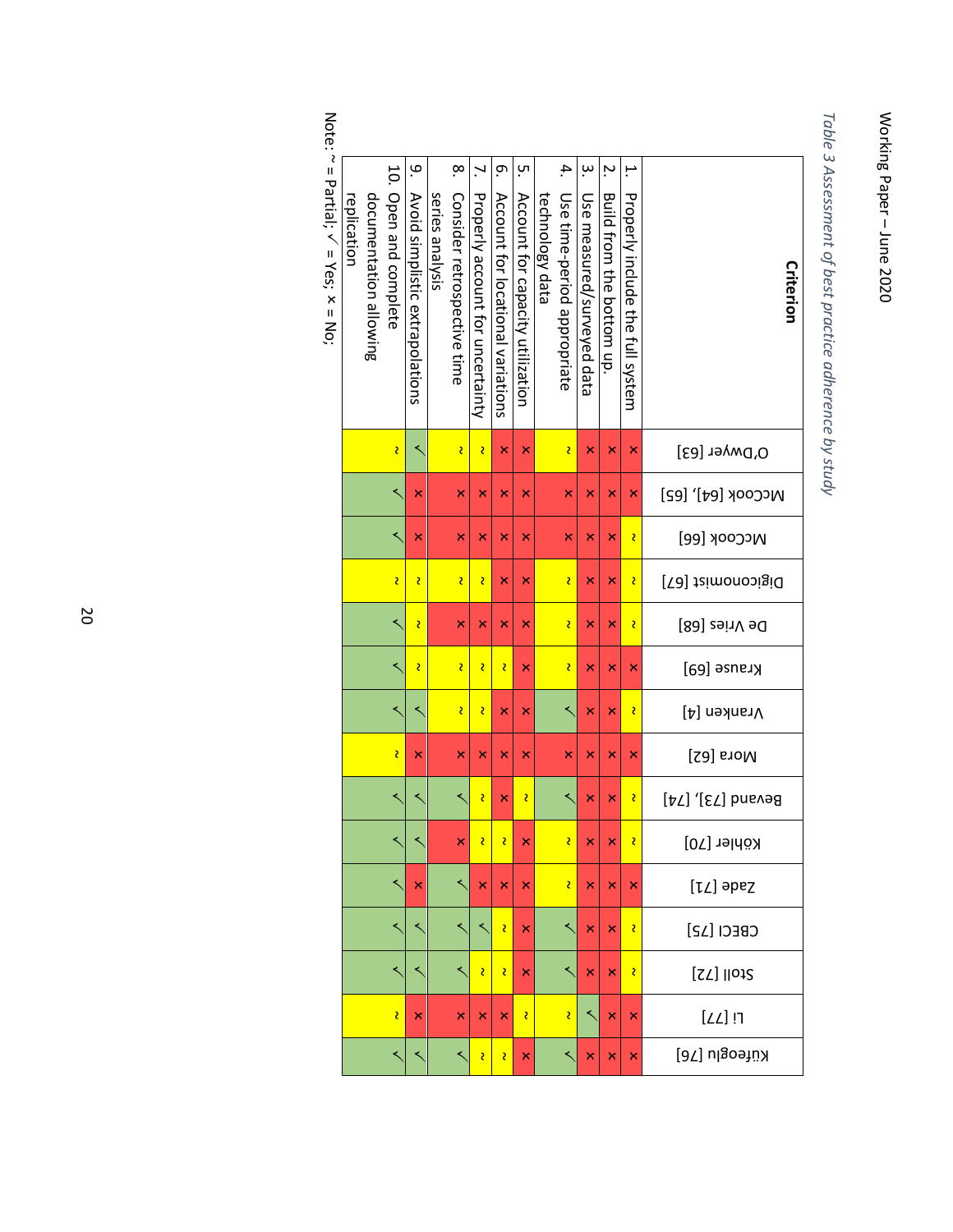# 6 Future research needs

As observed in Section 5, there is substantial variance in the body of literature to date with respect to adherence to best-practice analysis and reporting principles. Some of the observed lapses relate to issues that can be readily avoided through more careful analysis and greater reporting transparency among researchers, such as providing open and complete model documentation. However, most of the observed lapses stem from current data gaps and insufficiently nuanced understandings of blockchain technologies and their operational characteristics in the real world. These latter lapses can only be avoided in the future through targeted research that generates better data and empirical evidence for the energy analysis community on blockchain technology systems and their applications.

Therefore, below we offer two categories of future research recommendations. The first category stresses best practices that must be followed to ensure that future research is credible, transparent, and useful to the broader blockchain stakeholder community. We refer to this category as "procedural best practices." The second category suggests research agendas that should be pursued to both generate the data and enable the detailed, robust analyses necessary for producing direct energy use estimates that can be used with confidence by decision makers. We refer to this category as "Near-term research priorities." Clearly, these two categories are not-mutually exclusive: future research must follow the procedural best practices for maximum utility. Finally, each recommendation indicates the relevant best practice(s) identified in this paper in parentheses.

#### 6.1 Procedural best practices

- Studies must provide **open and complete model documentation (10)**. Without such documentation, it can be impossible for other researchers to fully replicate a study's results. Replication is a necessary condition for the scientific process, which involves a continuous cycle of open critique and improvement, whereas open models can be valuable resources for other researchers, potentially negating the need to "reinvent the wheel" in future studies. In addition to documenting fundamental equations, researchers should consider making their model execution code or modeling files available in public repositories such as GitHub for direct use by the community. Finally, researchers should consider publishing in journals that provide Open Science Badges [79], which can ensure persistent access to modeling files and increase data sharing opportunities.
- Studies must explicit state the **system boundaries associated with the analysis (1)**, ideally through the use of a systems diagram that clearly indicates which technology components are included in the analysis and which are not. Explicit documentation of system boundaries enables the research community to more easily compare results to other studies and determine how results can and cannot be used in future research. Additionally, researchers should explain any decisions to exclude certain technology components from the system boundary, and discuss any potential limitations of the study that may result from such exclusions. The ideal system boundary to capture the direct energy use of blockchain systems has been discussed in Section 2.
- Studies must **avoid simplistic extrapolations (9)** of past or present-day blockchain energy use estimates into the future. Blockchain technologies and applications are evolving rapidly [4], [75];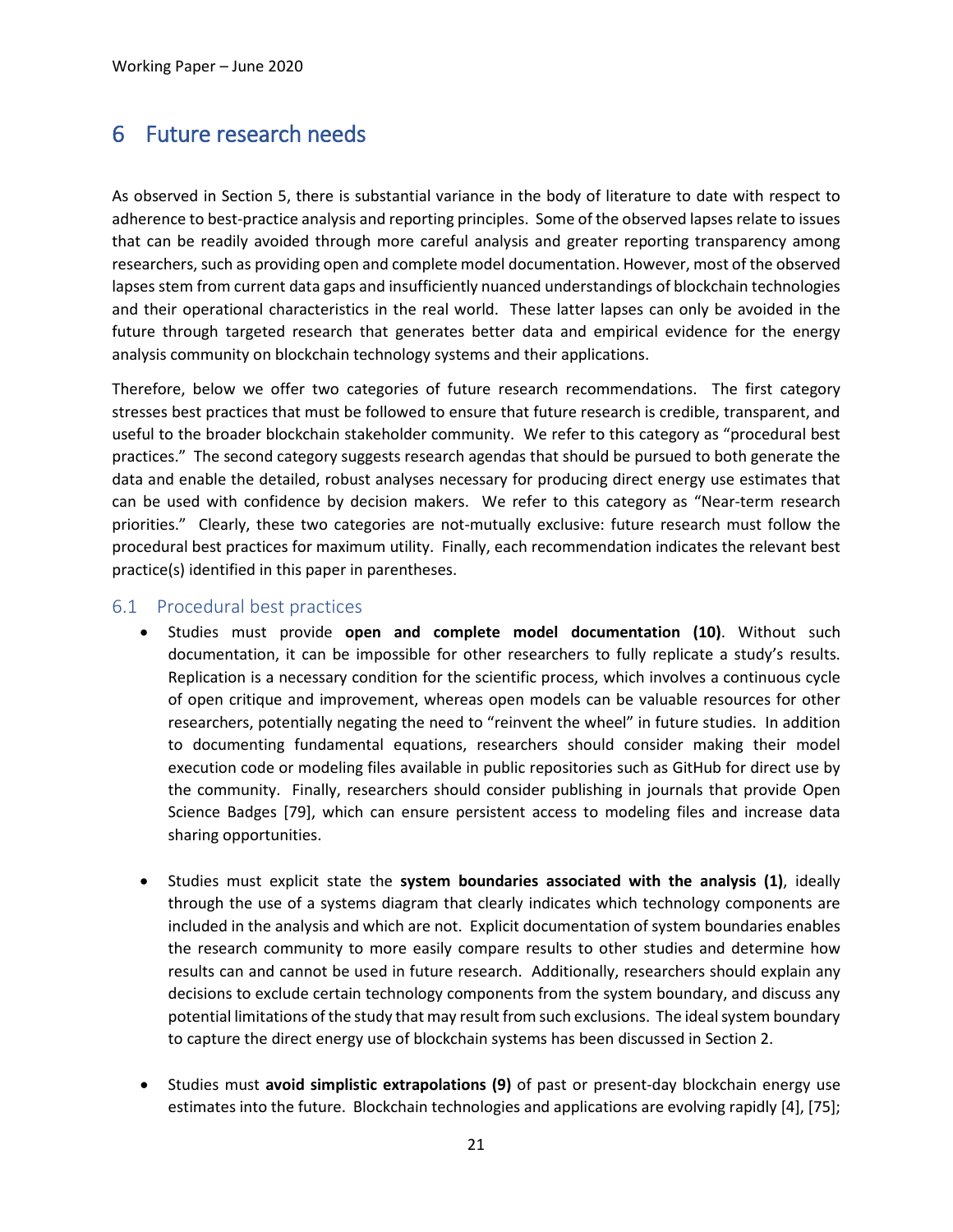therefore, past or present-day energy use is not a reliable indicator of future energy use. In fact, for cryptocurrency mining, the technologies engaged, their efficiencies, and the system conditions involved (e.g., network hash rates, difficulty levels, cryptocurrency values) can change so rapidly that system energy use can change on a daily basis [28]. For example, one observed study [62] extrapolated the energy use of cryptocurrency mining rigs decades into the future without considering the rapid pace of mining rig efficiency improvements, erroneously predicting massive growth in mining emissions [58]. Therefore, this recommendation applies as a core best practice for study design, since the history of IT energy analysis has shown that simplistic extrapolations nearly always deliver misleading results [50].

• Finally, future blockchain energy use estimates should always be **peer-reviewed**. While most but not all—of the observed studies fall into this category, they all share the common trait of providing early estimates for a rapidly evolving technology class that is attracting high interest in the energy, policy, and business communities. It follows that such early estimates can have an outsized influence on shaping popular perceptions about blockchain energy use and where it may be headed. These early perceptions can become ensconced as conventional wisdom that is often difficult to undo [50]. Thus, subjecting future studies to peer review will be an important quality check to ensure adherence to the best practices summarized here before being made publicly available. Given the many data gaps and unknowns, peer review can also ensure that assumptions are reasonable and expose researchers to the latest and best information to improve a study before it is released.

#### 6.2 Near-term research priorities

- One of the most important areas of future research is **to gather measured energy use data (3)** for the IT technologies that comprise the blockchain system, with a particular focus on purposebuilt computing equipment such as cryptocurrency mining rigs for which empirical data gaps are pervasive. All but one [77] of the observed studies relied on manufacturer specification data or other estimation techniques in lieu of using measured data, given the lack of such data in the literature. However, previous research on IT energy use has shown that manufacturer specifications are often a poor substitute for measured data [80], whereas direct energy measurements can subject equipment to a range of different loading and environmental conditions, leading to more robust estimates. In addition to measured data for mining rigs, other priority data gaps include servers and storage devices, network equipment for blockchain communications, and client device equipment dedicated to processing/recording blockchain transactions. Direct energy measurements can also force researchers to include important ancillary equipment in measurements, such as computing unit power supplies or storage controllers, which may be overlooked when using manufacturer equipment specifications [62]– [66]. In lieu of direct energy use estimates, researchers can also consider surveying operators of various subsystems within the blockchain system—e.g., computing center operators—which may monitor energy use and activity levels at the facility or device levels.
- As part of gathering measured energy data, a **deeper understanding of capacity utilization effects (5)** is required. This recommendation involves two lines of inquiry. First, direct energy measurements should establish the idle power draw, the maximum power draw, and the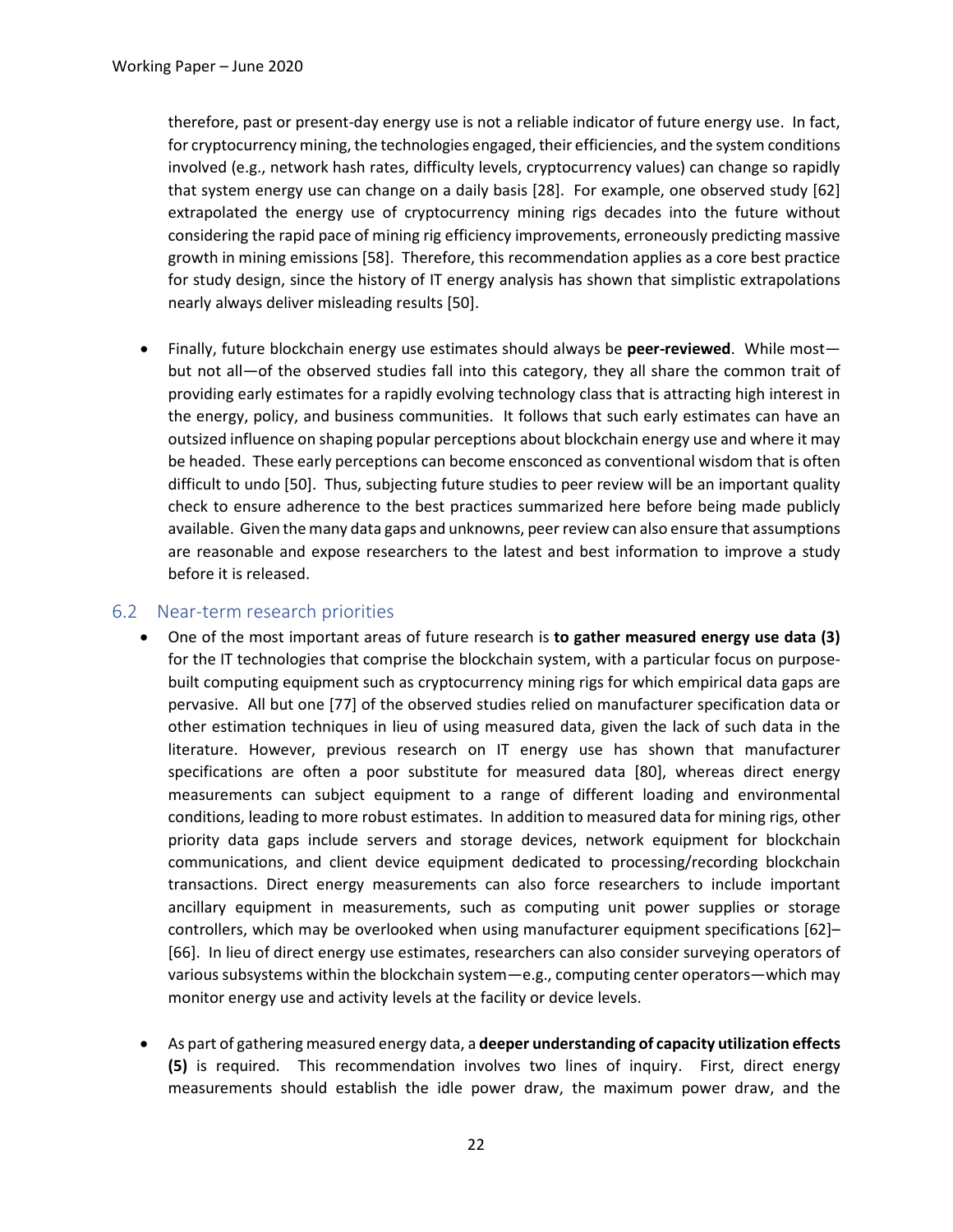functional relationship between the device activity level (e.g., percent processor utilization of a server, hashrate of a mining rig, data transfer rate of a communications device) and the power draw that will occur between these two limits. This research can follow the example set by the SPEC Power Benchmark [81], which established a measurement protocol for establishing such a functional relationship for servers. Second, the actual capacity utilizations of equipment in operating blockchain systems should be observed and quantified, and as temporal functions, to get a better understanding of real-world capacity utilization levels. This information, coupled with measured power data and power-activity functions, can help develop more accurate estimates of direct energy use.

- In addition to better technology-level power data, there is a pressing need for **developing estimation methods for and datasets on the installed base (2)** of dedicated blockchain technologies, such as cryptocurrency mining rigs or specialized transaction equipment. As discussed in Section 2, the most accurate IT energy models are generally built in bottom-up fashion based on installed base data. However, there are no publicly-available datasets on the numbers of cryptocurrency mining rigs or other blockchain-enabled energy applications, which is a major barrier to bottom-up methods moving forward [28]. The research community should seek out partnerships with device manufacturers, block-chain application start-ups, and market analysts to lay out a research strategy for deriving installed base estimates. Such agenda could include data science strategies for using a combination of shipment data on equipment or key equipment components (e.g., purpose-built ASICS), top-down inferencing, strategic sampling of known projects, or network activity data.
- Given the rapid pace of technological change in blockchain systems, a **better understanding of equipment lifespans/stock turnover and generational improvements (4)** in power profiles and power-activity functions is needed, to quantify the pace and drivers of efficiency trends over time. This understanding is necessary for selecting the appropriate time period of technology data in a given analysis (4), for performing retrospective time series analyses (8), and for scenario exercises that may project the energy use of blockchain systems into the future (9). Such an understanding could be based on a combination of retrospective sampling of technologies for direct energy use measurements and modeling of key technology performance indicators from manufacturer specification data on key system components over time (e.g, joules per hash evolution of mining rigs, server processor watt-hours per computation, kWh per terabyte of storage).
- A **better understanding of how spatial variations may affect the direct energy use (6)** of blockchain systems is also required, given that local climates can affect computing center cooling energy use [60], network connection types and technologies can affect communications energy use [3], and local electricity grid mixes will determine the broader environmental impacts of system electricity use, such as CO2 emissions. This line of research could employ data integration techniques involving known blockchain computing center locations, announced blockchain projects, market analyst insights on blockchain industry stakeholders, and statistical inferencing techniques, as well as develop models that can simulate the relationship between important spatial factors and energy use of archetypal blockchain systems.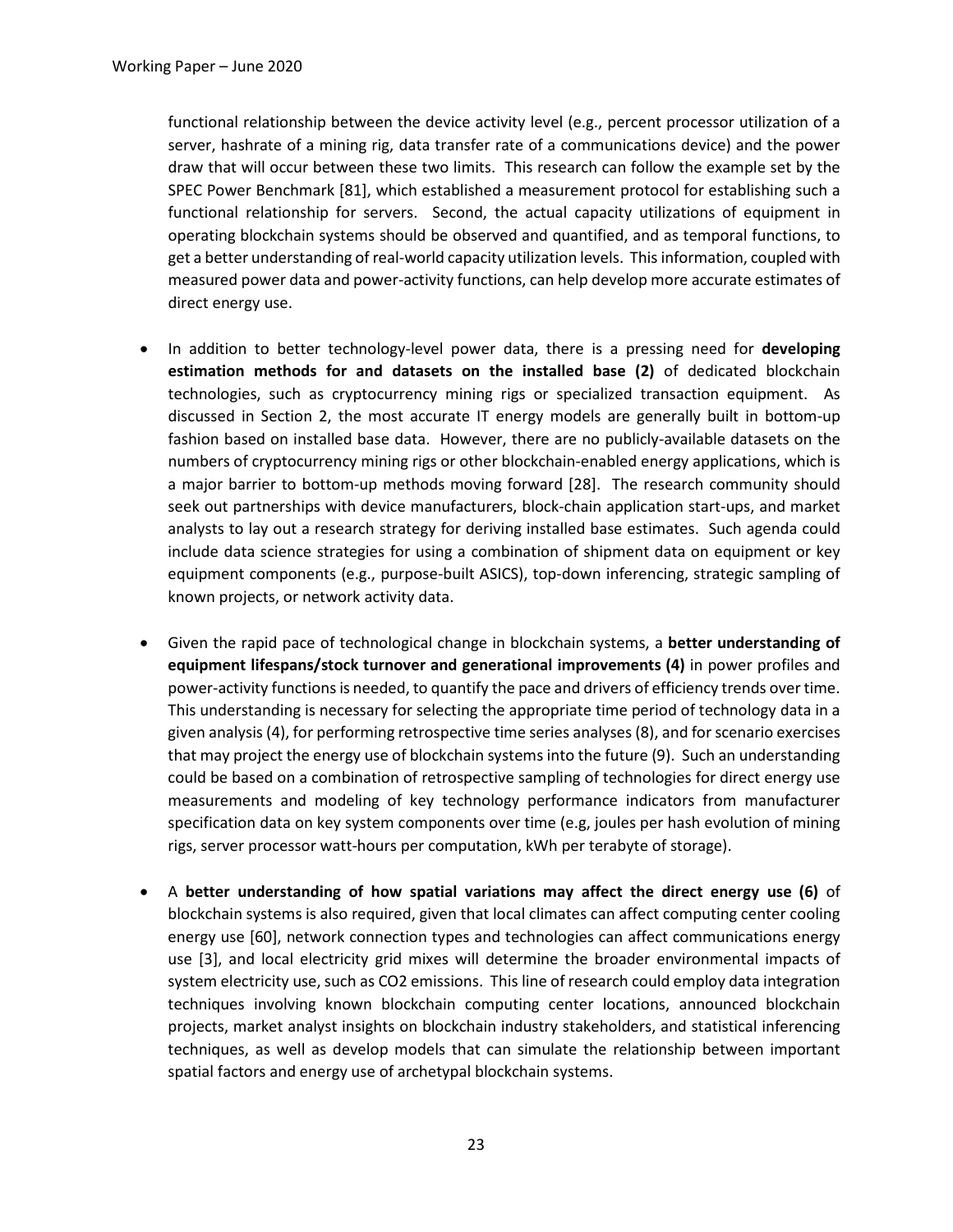- A better understanding of the **dynamic relationship between consensus algorithms, difficulty adjustments, validation node stock evolution, and validation node energy use (4)** is also required, since these factors are highly interdependent and can change quickly in cryptocurrency systems due to market effects. Theoretical models are needed that accurately quantify the historical relationships between these variables, which can be used to conduct scenario analyses that consider different rates of technological change, market conditions, and system designs for understanding possible future trajectories in energy use.
- **Compiling and maintaining databases of blockchain applications** deployed worldwide would be an important resource for the energy analyst community and policy makers alike. Such a database could document the locations, consensus algorithms, IT device characteristics, applications, and energy estimates of existing and announced projects. This resource would be similar to other technology tracking datasets like those for EV charging stations, battery storage, or solar PV installations [82], which enable market monitoring and energy use tracking. Early research should be aimed at developing an open platform with data fields that are relevant for energy modeling, populating the dataset with known projects and information, and encouraging community-based contributions moving forward.
- Finally, methods for **proper treatment of uncertainty (7)** in direct energy use estimates should be developed, inclusive of model- and empirical-based inquiries to identify sensitive system parameters, establishing evidence-based distributions for those parameters, and generating credible uncertainty ranges. Such research would provide the dual benefit of communicating to decision makers the inherent uncertainty in modeled estimates while identifying future research that could reduce key uncertainties. In addition to parameter uncertainty research, the research community should consider inter-model comparisons to explore structural uncertainties in different models, and construct bounding scenarios for time-series analyses for more robust decisions.

# 7 Acknowledgements

The authors gratefully acknowledge funding for this work from the Alfred P. Sloan Foundation.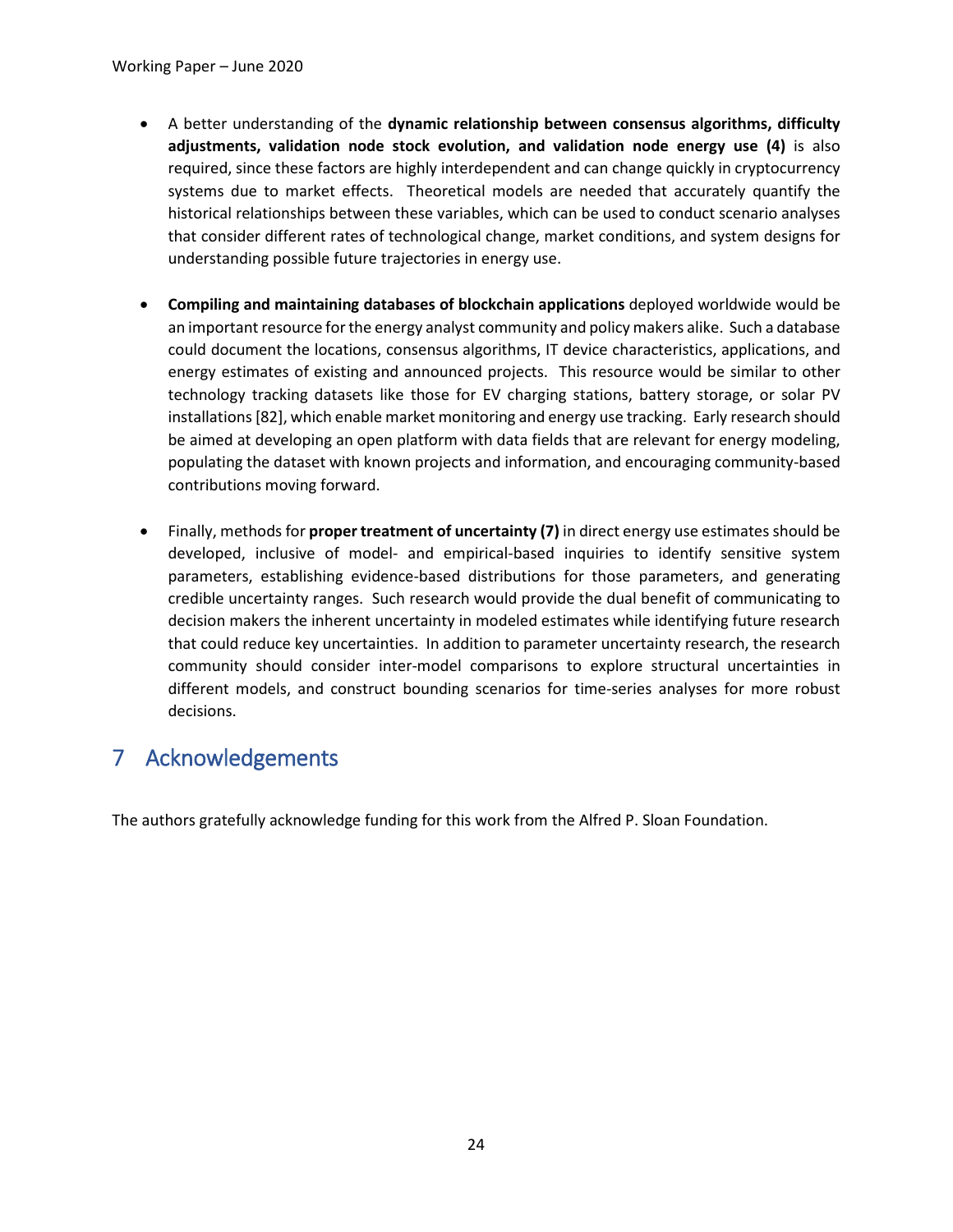# 8 References

- [1] H. F. Atlam and G. B. Wills, "Technical aspects of blockchain and IoT," in *Advances in Computers*, vol. 115, 2019.
- [2] T. Sawa, "Blockchain technology outline and its application to field of power and energy system," *Electr. Eng. Japan (English Transl. Denki Gakkai Ronbunshi)*, 2019.
- [3] IEA, *Digitalization & Energy*. OECD, 2017.
- [4] H. Vranken, "Sustainability of bitcoin and blockchains," *Curr. Opin. Environ. Sustain.*, vol. 28, pp. 1–9, Oct. 2017.
- [5] IEA, *World Energy Outlook 2019*. Paris: OECD, 2019, p. 810.
- [6] H. F. Atlam and G. B. Wills, "Intersections between IoT and distributed ledger," in *Advances in Computers*, 2019.
- [7] M. Andoni *et al.*, "Blockchain technology in the energy sector: A systematic review of challenges and opportunities," *Renew. Sustain. Energy Rev.*, vol. 100, pp. 143–174, Feb. 2019.
- [8] "Brooklyn Microgrid | Community Powered Energy." [Online]. Available: https://www.brooklyn.energy/. [Accessed: 05-Jul-2020].
- [9] "Shell invests in peer-to-peer energy trading blockchain platform." [Online]. Available: https://www.edie.net/news/8/Shell-invests-in-peer-to-peer-energy-trading-blockchainplatform/. [Accessed: 05-Jul-2020].
- [10] "London startup performs UK's first blockchain energy trade." [Online]. Available: https://www.edie.net/news/8/London-startup-performs-UK-s-first-blockchain-energy-trade/. [Accessed: 05-Jul-2020].
- [11] IEA, *Energy Technology Perspectives 2017: Catalysing Energy Technology Transformations*. OECD, 2017.
- [12] "P2P Vehicle Charging: Is blockchain a driver of EV adoption? | Power Technology Research." [Online]. Available: https://powertechresearch.com/p2p-vehicle-charging-is-blockchain-a-driverof-ev-adoption/. [Accessed: 05-Jul-2020].
- [13] "Peer2Peer Germany | Share&Charge." [Online]. Available: https://shareandcharge.com/peer2peer-germany/. [Accessed: 05-Jul-2020].
- [14] "Chargemap Pass: the pass to charge your electric car with peace of mind." [Online]. Available: https://chargemap.com/pass. [Accessed: 05-Jul-2020].
- [15] P. Alstone *et al.*, "2025 California Demand Response Potential Study Phase 2 Report," *Lawrence Berkeley Natl. Lab.*, no. April, 2017.
- [16] "Evolve Power with Blockchain Demand Response Management System Virtual Force." [Online]. Available: https://www.virtualforce.io/blog/evolve-power-with-blockchain-demandresponse-management-system/. [Accessed: 06-Jul-2020].
- [17] "Demand Management | Uplight." [Online]. Available: https://uplight.com/solutions/demandmanagement/?utm\_source=google&utm\_medium=ppc&utm\_campaign=demand-managementkeywords. [Accessed: 06-Jul-2020].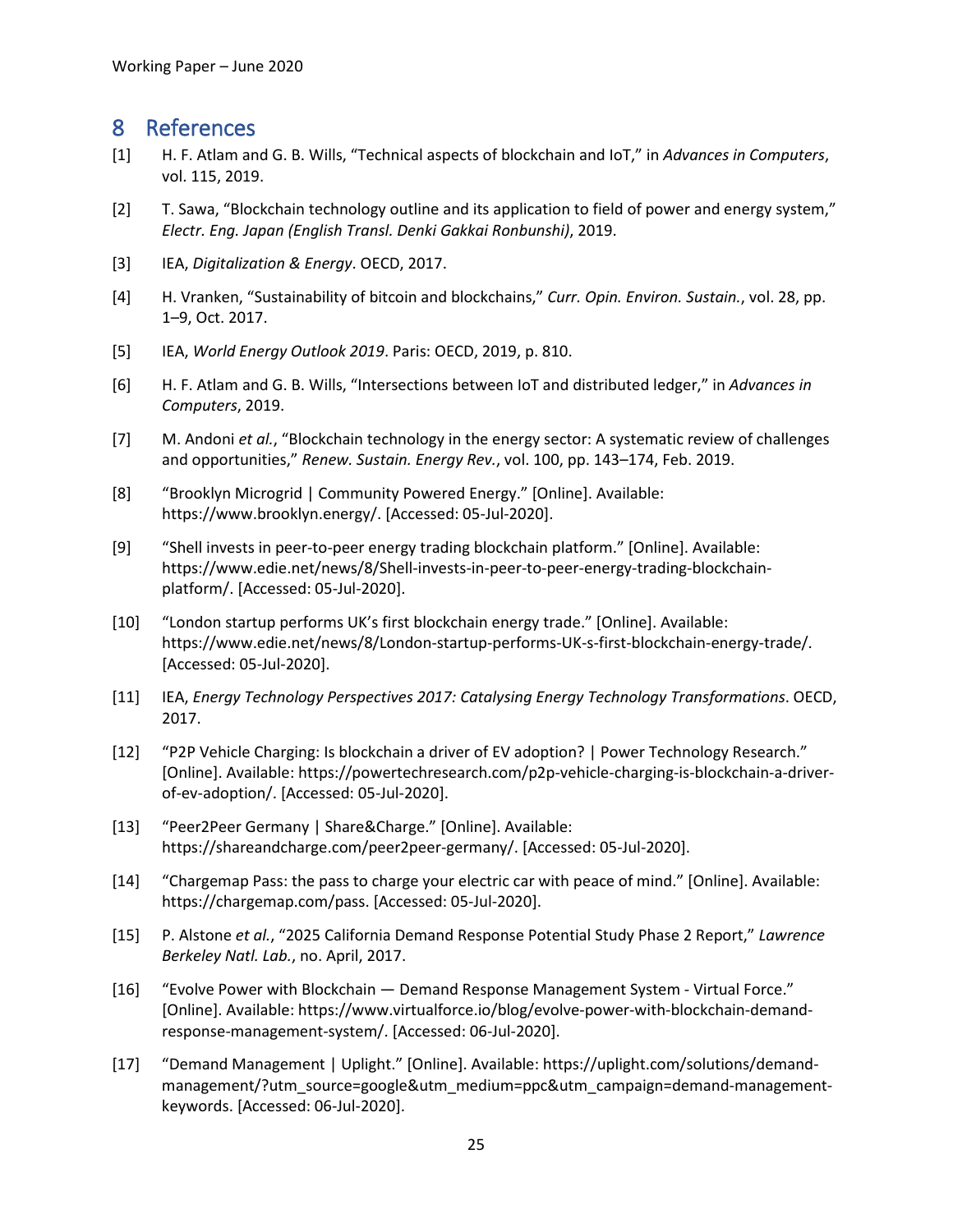- [18] "Leap, a New Startup Testing Blockchain, Takes 90MW Stake in California's Distributed Energy Auction | Greentech Media." [Online]. Available: https://www.greentechmedia.com/articles/read/leap-takes-90mw-stake-in-californias-latestdistributed-energy-auction. [Accessed: 06-Jul-2020].
- [19] "eMotorWerks lays groundwork for vehicle-to-grid charging." [Online]. Available: https://www.greencarreports.com/news/1120756\_emotorwerks-lays-groundwork-for-vehicleto-grid-charging. [Accessed: 06-Jul-2020].
- [20] "Walmart's Foray Into Blockchain, How Is the Technology Used?" [Online]. Available: https://cointelegraph.com/news/walmarts-foray-into-blockchain-how-is-the-technology-used. [Accessed: 06-Jul-2020].
- [21] "IBM Joins with Top Companies to Launch Blockchain Network 'Trust Your Supplier.'" [Online]. Available: https://www.environmentalleader.com/2019/08/180485/. [Accessed: 06-Jul-2020].
- [22] "How Blockchain Can Drive Supply Chain Sustainability | Longitudes." [Online]. Available: https://longitudes.ups.com/how-blockchain-can-drive-supply-chain-sustainability/. [Accessed: 06-Jul-2020].
- [23] "M-RETS, United States Power Ledger." [Online]. Available: https://www.powerledger.io/project/m-rets/. [Accessed: 06-Jul-2020].
- [24] "Can blockchain catalyze carbon removal? | Greenbiz." [Online]. Available: https://www.greenbiz.com/article/can-blockchain-catalyze-carbon-removal. [Accessed: 07-Jul-2020].
- [25] "Blockchain Startup Launches First Global Plastic-Offset Scheme Sustainable Brands." [Online]. Available: https://sustainablebrands.com/read/supply-chain/blockchain-startup-launches-firstglobal-plastic-offset-scheme. [Accessed: 07-Jul-2020].
- [26] "SolarCoin." [Online]. Available: https://solarcoin.org/. [Accessed: 07-Jul-2020].
- [27] "HOW IT WORKS | The Sun Exchange." [Online]. Available: https://thesunexchange.com/how-itworks. [Accessed: 07-Jul-2020].
- [28] J. Koomey, "Estimating Bitcoin Electricity Use: A Beginner's Guide," 2019.
- [29] "What Are Nodes? | Binance Academy." [Online]. Available: https://academy.binance.com/blockchain/what-are-nodes. [Accessed: 01-Jul-2020].
- [30] S. Noor, W. Yang, M. Guo, K. H. van Dam, and X. Wang, "Energy Demand Side Management within micro-grid networks enhanced by blockchain," *Appl. Energy*, vol. 228, pp. 1385–1398, Oct. 2018.
- [31] "Monero Community Validates New Anti-ASIC Mining Algorithm | Crypto Briefing." [Online]. Available: https://cryptobriefing.com/monero-new-mining-algorithm/. [Accessed: 01-Jul-2020].
- [32] A. Miglani, N. Kumar, V. Chamola, and S. Zeadally, "Blockchain for Internet of Energy management: Review, solutions, and challenges," *Computer Communications*. 2020.
- [33] W. Wang *et al.*, "A Survey on Consensus Mechanisms and Mining Strategy Management in Blockchain Networks," *IEEE Access*, vol. 7, pp. 22328–22370, 2019.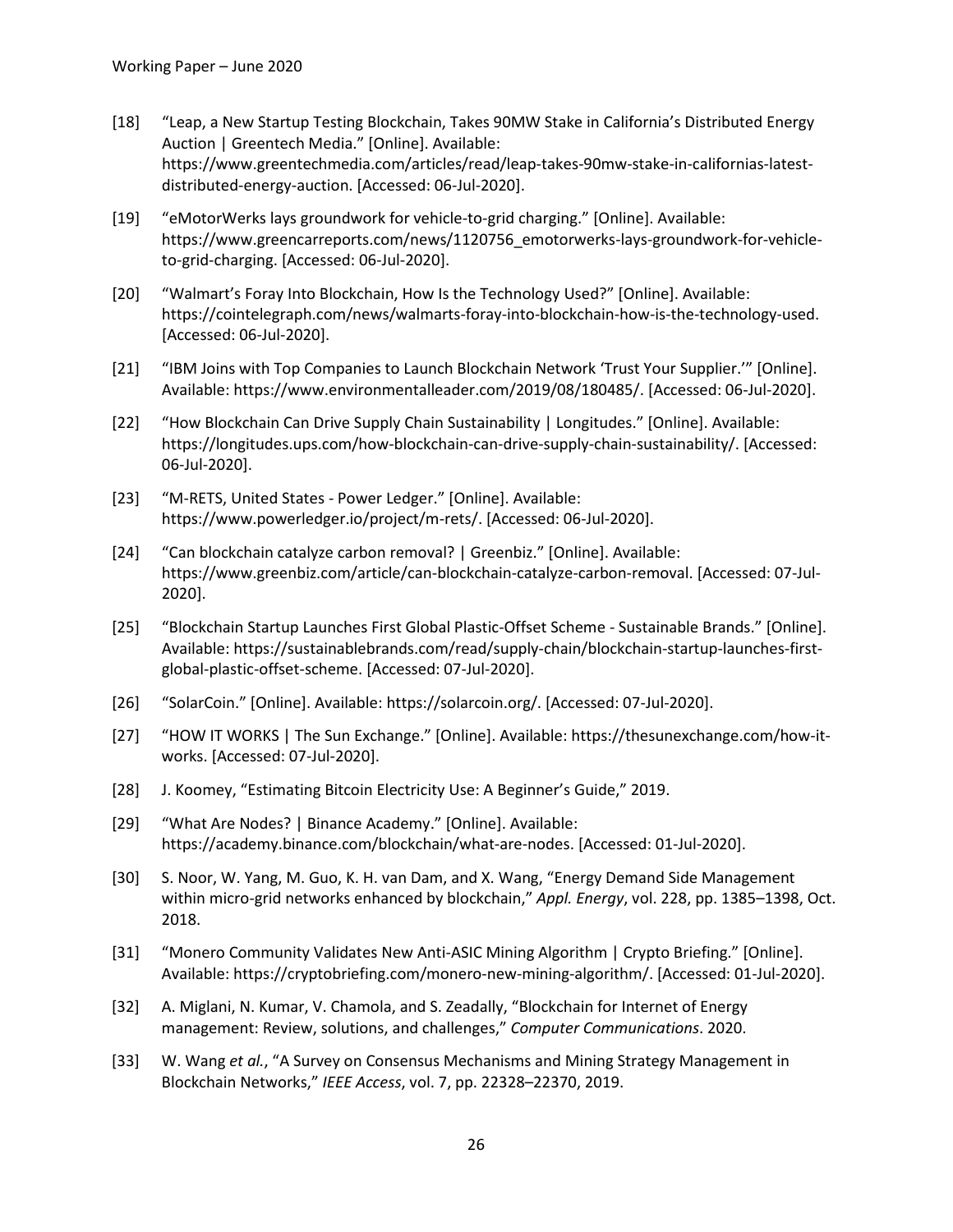- [34] M. S. Ferdous, M. J. M. Chowdhury, M. A. Hoque, and A. Colman, "Blockchain Consensus Algorithms: A Survey," Jan. 2020.
- [35] S. King and S. Nadal, "PPCoin: Peer-to-Peer Crypto-Currency with Proof-of-Stake," 2012.
- [36] "Beyond Bitcoin: As Blockchain Adoption Accelerates, a Need to Manage Energy and Climate Emerges - Rocky Mountain Institute." [Online]. Available: https://rmi.org/beyond-bitcoinblockchain-adoption-accelerates-need-manage-energy-climate-emerges/. [Accessed: 18-Jul-2020].
- [37] S. Nakamoto, "Bitcoin: A Peer-to-Peer Electronic Cash System | Satoshi Nakamoto Institute," 2008.
- [38] "Proof-of-Work, Explained." [Online]. Available: https://cointelegraph.com/explained/proof-ofwork-explained. [Accessed: 01-Jul-2020].
- [39] M. L. Di Silvestre *et al.*, "Blockchain for power systems: Current trends and future applications," *Renewable and Sustainable Energy Reviews*. 2020.
- [40] "A Proof of Stake overview Pool Of Stake Medium." [Online]. Available: https://medium.com/@poolofstake/a-proof-of-stake-overview-445c52558d03. [Accessed: 30- Jun-2020].
- [41] "Proof-of-Stake (POS) outperforms Bitcoin's Proof-of-Work (POW) | Hacker Noon." [Online]. Available: https://hackernoon.com/is-bft-consensus-effective-for-proof-of-stake-blockchainimplementations-dc01f429d225. [Accessed: 30-Jun-2020].
- [42] M. Castro and B. Liskov, "Practical Byzantine Fault Tolerance," *Proc. Symp. Oper. Syst. Des. Implement.*, 1999.
- [43] "practical Byzantine Fault Tolerance(pBFT) GeeksforGeeks." [Online]. Available: https://www.geeksforgeeks.org/practical-byzantine-fault-tolerancepbft/. [Accessed: 02-Jul-2020].
- [44] "Federated Byzantine Agreement consensus." [Online]. Available: https://tokenseconomy.gitbook.io/consensus/chain-based-pbft-and-bft-based-proof-of-stake/federatedbyzantine-agreement. [Accessed: 02-Jul-2020].
- [45] "Proof of Authority Explained | Binance Academy." [Online]. Available: https://academy.binance.com/blockchain/proof-of-authority-explained. [Accessed: 01-Jul-2020].
- [46] "Burstcoin » PoC (Proof of Capacity) an ecofriendly consensus mechanism." [Online]. Available: https://www.burst-coin.org/features/proof-of-capacity/. [Accessed: 02-Jul-2020].
- [47] "Proof of Capacity (Cryptocurrency)." [Online]. Available: https://www.investopedia.com/terms/p/proof-capacity-cryptocurrency.asp. [Accessed: 02-Jul-2020].
- [48] "Proof of Burn Explained | Binance Academy." [Online]. Available: https://academy.binance.com/blockchain/proof-of-burn-explained. [Accessed: 01-Jul-2020].
- [49] J. Aslan, K. Mayers, J. G. Koomey, and C. France, "Electricity intensity of internet data transmission untangling the estimates," *J. Ind. Ecol.*, vol. 22, no. 4, 2018.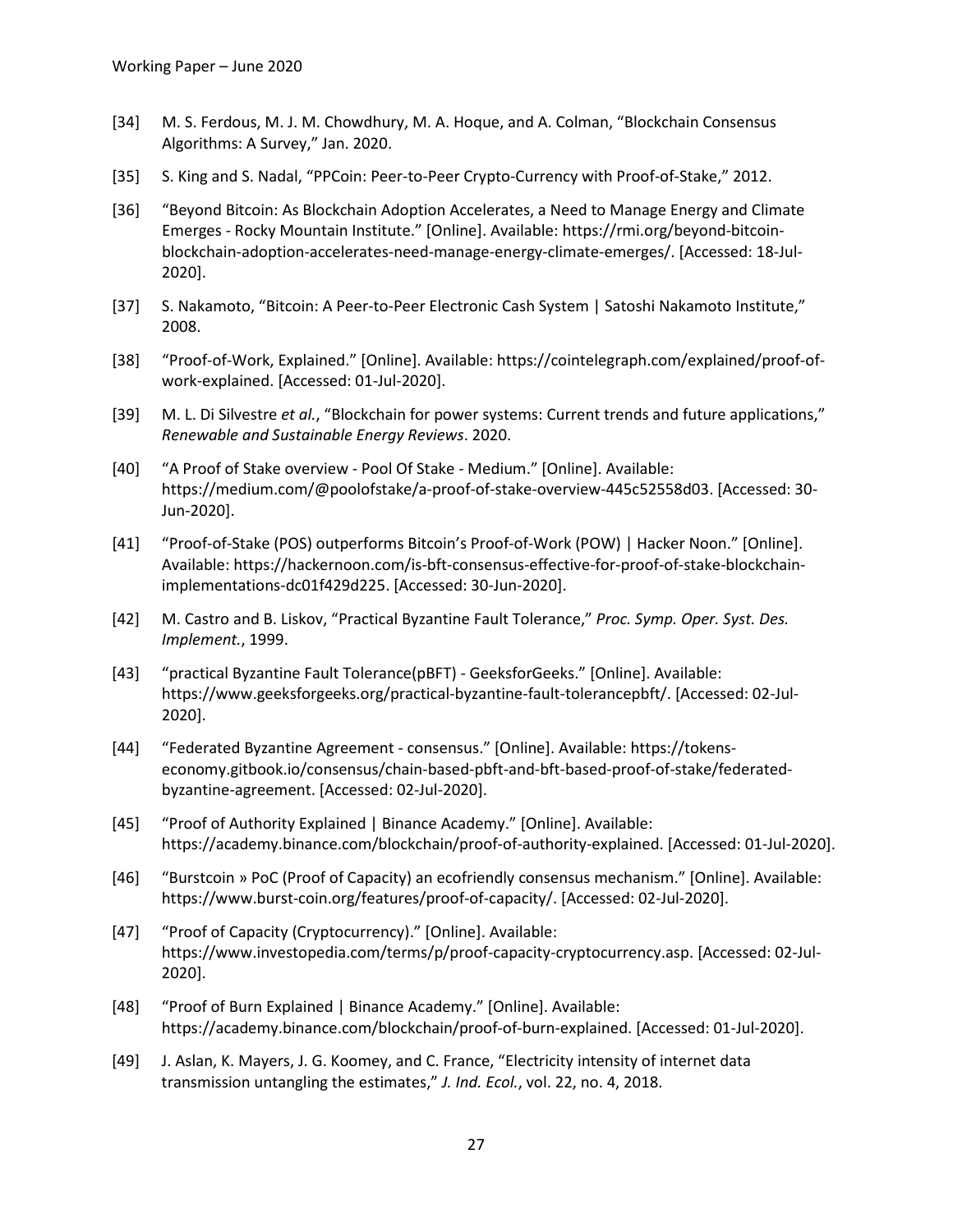- [50] J. Koomey, *Turning Numbers into Knowledge*. Analytics Press, 2017.
- [51] J. G. Koomey *et al.*, "Sorry, wrong number: The use and misuse of numerical facts in analysis and media reporting of energy issues," *Annu. Rev. Energy Environ.*, vol. 27, 2002.
- [52] M. Finkbeiner, A. Inaba, R. B. H. Tan, K. Christiansen, and H. J. Klüppel, "The new international standards for life cycle assessment: ISO 14040 and ISO 14044," *International Journal of Life Cycle Assessment*, vol. 11, no. 2. 2006.
- [53] E. Masanet, A. Shehabi, N. Lei, S. Smith, and J. Koomey, "Recalibrating global data center energyuse estimates," *Science (80-. ).*, vol. 367, no. 6481, 2020.
- [54] "Energy Web Chain Energy Web." [Online]. Available: https://www.energyweb.org/technology/energy-web-chain/. [Accessed: 01-Jul-2020].
- [55] "Deploy Ethereum Proof-of-Authority consortium solution template on Azure Azure Blockchain | Microsoft Docs." [Online]. Available: https://docs.microsoft.com/enus/azure/blockchain/templates/ethereum-poa-deployment. [Accessed: 01-Jul-2020].
- [56] "Slimcoin A Peer-to-Peer Crypto-Currency with Proof-of-Burn 'Mining without Powerful Hardware,'" 2014.
- [57] "Why Proof-of-Burn | Counterparty." [Online]. Available: https://counterparty.io/news/whyproof-of-burn/. [Accessed: 01-Jul-2020].
- [58] E. Masanet, A. Shehabi, N. Lei, H. Vranken, J. Koomey, and J. Malmodin, "Implausible projections overestimate near-term Bitcoin CO2 emissions," *Nat. Clim. Chang.*, no. Under review, 2019.
- [59] A. Shehabi, S. J. Smith, E. Masanet, and J. Koomey, "Data center growth in the United States: decoupling the demand for services from electricity use," *Environ. Res. Lett.*, vol. 13, no. 12, p. 124030, Dec. 2018.
- [60] N. Lei and E. Masanet, "Statistical analysis for predicting location-specific data center PUE and its improvement potential," *Energy*, vol. 201, 2020.
- [61] A. Andrae and T. Edler, "On Global Electricity Usage of Communication Technology: Trends to 2030," *Challenges*, vol. 6, no. 1, 2015.
- [62] C. Mora *et al.*, "Bitcoin emissions alone could push global warming above 2°C," *Nat. Clim. Chang.*, vol. 8, no. 11, pp. 931–933, 2018.
- [63] D. Malone and K. J. O'Dwyer, "Bitcoin Mining and its Energy Footprint," in *25th IET Irish Signals & Systems Conference 2014 and 2014 China-Ireland International Conference on Information and Communities Technologies (ISSC 2014/CIICT 2014)*, 2014, pp. 280–285.
- [64] H. McCook, "An Order-of-Magnitude Estimate of the Relative Sustainability of the Bitcoin Network (2014)." 2014.
- [65] H. McCook, "An Order-of-Magnitude Estimate of the Relative Sustainability of the BitcoinNetwork (2015)," 2015.
- [66] H. McCook, "The Cost & Sustainability of Bitcoin (August 2018)." 2018.
- [67] Digiconomist, "Bitcoin Energy Consumption Index," 2020. [Online]. Available: https://digiconomist.net/bitcoin-energy-consumption. [Accessed: 03-Jul-2020].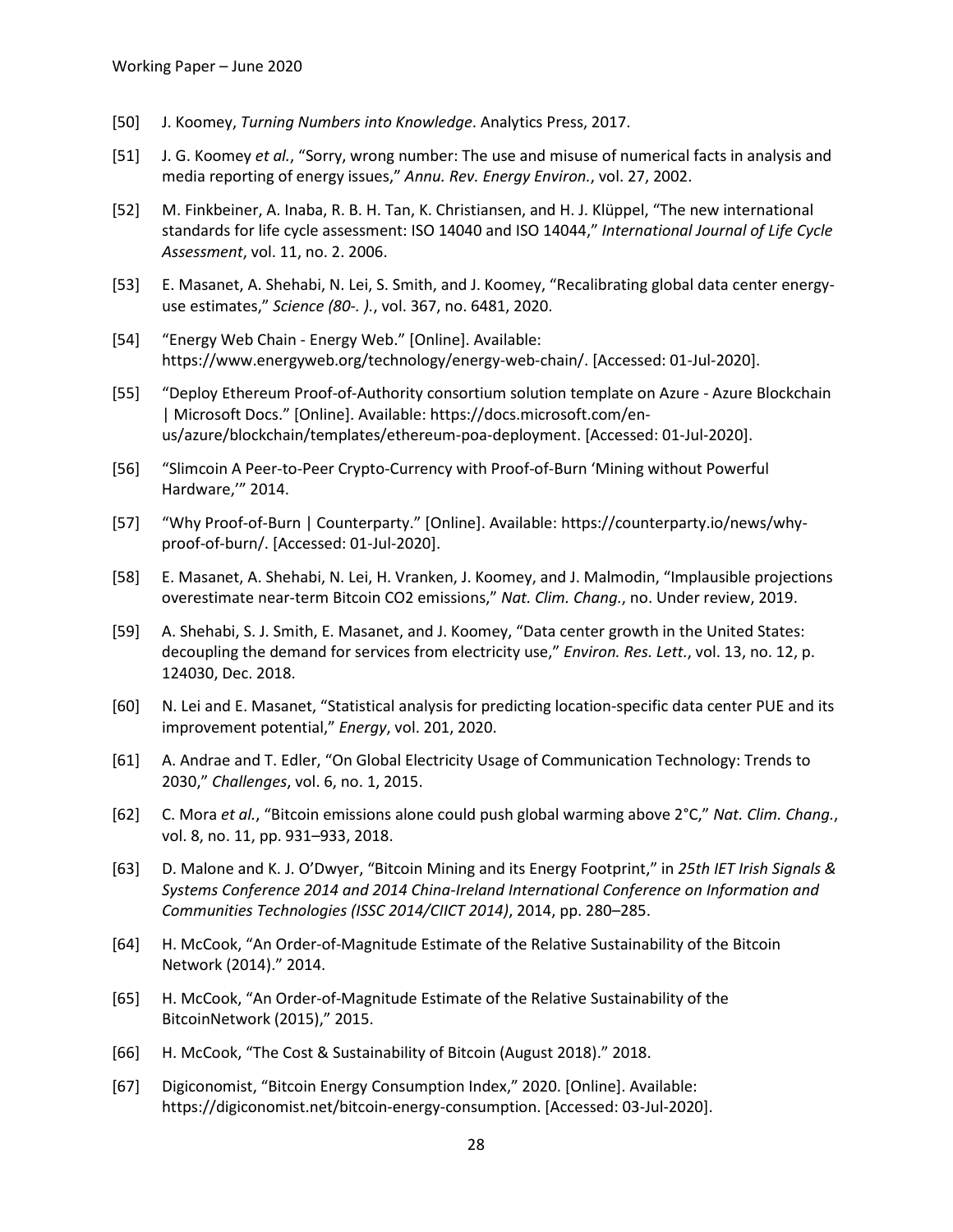- [68] A. de Vries, "Bitcoin's Growing Energy Problem," *Joule*. 2018.
- [69] M. J. Krause and T. Tolaymat, "Quantification of energy and carbon costs for mining cryptocurrencies," *Nat. Sustain.*, vol. 1, no. 11, pp. 711–718, 2018.
- [70] S. Köhler and M. Pizzol, "Life Cycle Assessment of Bitcoin Mining," *Environ. Sci. Technol.*, 2019.
- [71] M. Zade, J. Myklebost, P. Tzscheutschler, and U. Wagner, "Is bitcoin the only problem? A scenario model for the power demand of blockchains," *Front. Energy Res.*, 2019.
- [72] C. Stoll, L. KlaaBen, and U. Gallersdörfer, "The Carbon Footprint of Bitcoin," Cell, vol. 3, no. 0, pp. 1–15, Jun. 2019.
- [73] M. Bevand, "Electricity consumption of Bitcoin: a market-based and technical analysis," 2017. [Online]. Available: http://blog.zorinaq.com/bitcoin-electricity-consumption/. [Accessed: 03-Jul-2020].
- [74] M. Bevand, "Op Ed: Bitcoin Miners Consume A Reasonable Amount of Energy And It's All Worth It," 2017. [Online]. Available: https://bitcoinmagazine.com/articles/op-ed-bitcoin-minersconsume-reasonable-amount-energy-and-its-all-worth-it. [Accessed: 03-Jul-2020].
- [75] "Cambridge Bitcoin Electricity Consumption Index (CBECI)." [Online]. Available: https://www.cbeci.org/. [Accessed: 03-Jul-2020].
- [76] Sinan Kufeoglu and Mahmut Ozkan, "Energy Consumption of Bitcoin Mining," 24-May-2019. [Online]. Available: https://www.repository.cam.ac.uk/handle/1810/294129. [Accessed: 04-Jul-2020].
- [77] J. Li, N. Li, J. Peng, H. Cui, and Z. Wu, "Energy consumption of cryptocurrency mining: A study of electricity consumption in mining cryptocurrencies," *Energy*, 2019.
- [78] R. Cole and L. Cheng, "Modeling the energy consumption of blockchain consensus algorithms," in *Proceedings - IEEE 2018 International Congress on Cybermatics: 2018 IEEE Conferences on Internet of Things, Green Computing and Communications, Cyber, Physical and Social Computing, Smart Data, Blockchain, Computer and Information Technology, iThings/Gree*, 2018.
- [79] M. C. Kidwell *et al.*, "Badges to Acknowledge Open Practices: A Simple, Low-Cost, Effective Method for Increasing Transparency," *PLOS Biol.*, vol. 14, no. 5, p. e1002456, May 2016.
- [80] J. Koomey, C. Belady, and M. Patterson, "Assessing trends over time in performance, costs, and energy use for servers," 2009.
- [81] H. Fuchs *et al.*, "Comparing datasets of volume servers to illuminate their energy use in data centers," *Energy Effic.*, vol. 13, no. 3, 2020.
- [82] IEA, "Tracking Clean Energy Progress Transport," *Track. Clean Energy Prog.*, 2019.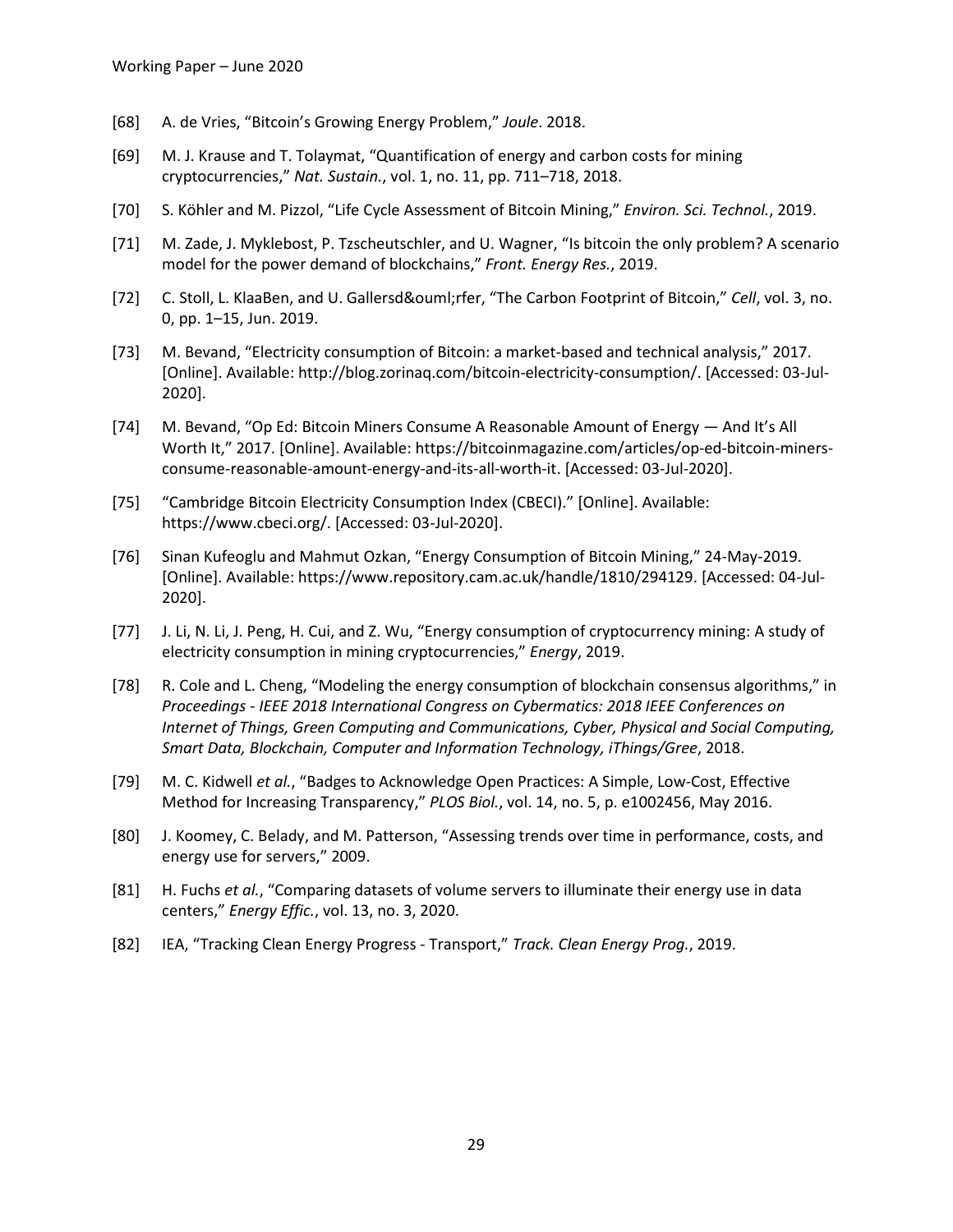# Appendix A. Detailed study evaluations.

The following tables summarize the rationale behind the chosen assessment ratings in Table 3 for each study. Where a simple "no" or "yes" is sufficient—e.g., whether a study considered locational variations—no further explanation is offered.

| <b>Study</b>      | <b>Explanations</b>                                                                    |
|-------------------|----------------------------------------------------------------------------------------|
| O'Dwyer           | No, only considered mining.                                                            |
| $[63]$            |                                                                                        |
| <b>McCook</b>     | No, only considered mining.                                                            |
| (2014, 2015)      |                                                                                        |
| $[64]$ , $[65]$   |                                                                                        |
| <b>McCook</b>     | Partial, considered a PUE value of 1.25.                                               |
| $(2018)$ [66]     |                                                                                        |
| Digiconomist      | Partial, in the economic approach, 60% of mining reward goes to operational            |
| $[67]$            | electricity cost was considered, which should incorporate the electricity used by      |
|                   | cooling/UPS.                                                                           |
| De Vires [68]     | Partial, in the economic approach, 60% of mining reward goes to operational            |
|                   | electricity cost was considered, which should incorporate the electricity used by      |
|                   | cooling/UPS.                                                                           |
| Krause [69]       | No, only considered mining.                                                            |
| Vranken [4]       | Partial, Vranken's final estimate is based on result integration from both top-down    |
|                   | and economic modeling approaches. In the economic approach, he considered              |
|                   | electricity cost as percentages of total cost of ownership, which should incorporate   |
|                   | the electricity used by cooling/UPS.                                                   |
| Mora [62]         | No, only considered mining.                                                            |
| Bevand [73],      | Partial, considered the PSU loss when deriving the efficiency for some types of mining |
| $[74]$            | rigs.                                                                                  |
| Köhler [70]       | Partial, considered PUE of 1.05, also considered the energy used by nonvalidating      |
|                   | nodes in the Bitcoin network (in their online supporting material).                    |
| Zade [71]         | No, only considered mining.                                                            |
| <b>CBECI</b> [75] | Partial, considered PUE values for several scenarios.                                  |
| <b>Stoll</b> [72] | Partial, considered different PUE values for small-scale (1.00), medium-scale (1.10),  |
|                   | and large-scale (1.05) mining facilities in the best guess estimate.                   |
| Li [77]           | No, only considered mining.                                                            |
| Küfeoglu          | No, only considered mining.                                                            |
| $[76]$            |                                                                                        |

#### Criterion 1 Properly include the full system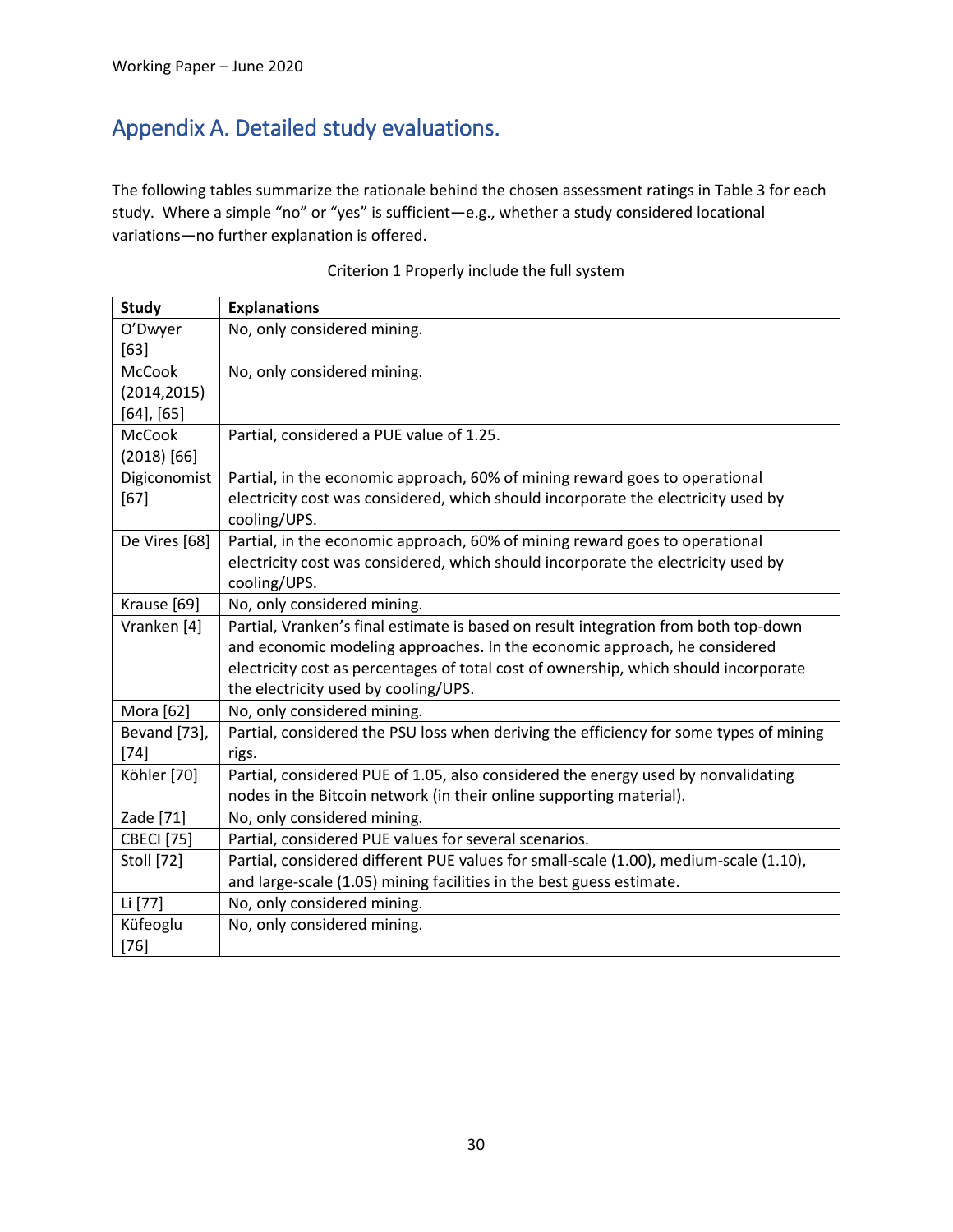| <b>Study</b>      | <b>Explanations</b>                                                              |
|-------------------|----------------------------------------------------------------------------------|
| O'Dwyer           | No, top-down approach was used.                                                  |
| $[63]$            |                                                                                  |
| <b>McCook</b>     | No, top-down approach was used.                                                  |
| (2014, 2015)      |                                                                                  |
| $[64]$ , $[65]$   |                                                                                  |
| <b>McCook</b>     | No, top-down approach was used.                                                  |
| $(2018)$ [66]     |                                                                                  |
| Digiconomist      | No, both top-down and economic approaches were used for Bitcoin mining, and only |
| $[67]$            | economic approach was used for Ethereum mining.                                  |
| De Vires [68]     | No, both top-down and economic approaches were used.                             |
| Krause [69]       | No, top-down approach was used.                                                  |
| Vranken [4]       | No, both top-down and economic approaches were used.                             |
| Mora [62]         | No, top-down approach was used.                                                  |
| Bevand [73],      | No, hybrid top-down approach was used.                                           |
| $[74]$            |                                                                                  |
| Köhler [70]       | No, top-down approach was used.                                                  |
| Zade [71]         | No, top-down approach was used.                                                  |
| <b>CBECI</b> [75] | No, hybrid top-down approach was used.                                           |
| <b>Stoll</b> [72] | No, both top-down and economic approaches were used.                             |
| Li [77]           | No, extrapolation approach based on direct measurement was used.                 |
| Küfeoglu          | No, hybrid top-down approach was used.                                           |
| $[76]$            |                                                                                  |

# Criterion 2 Build from the bottom up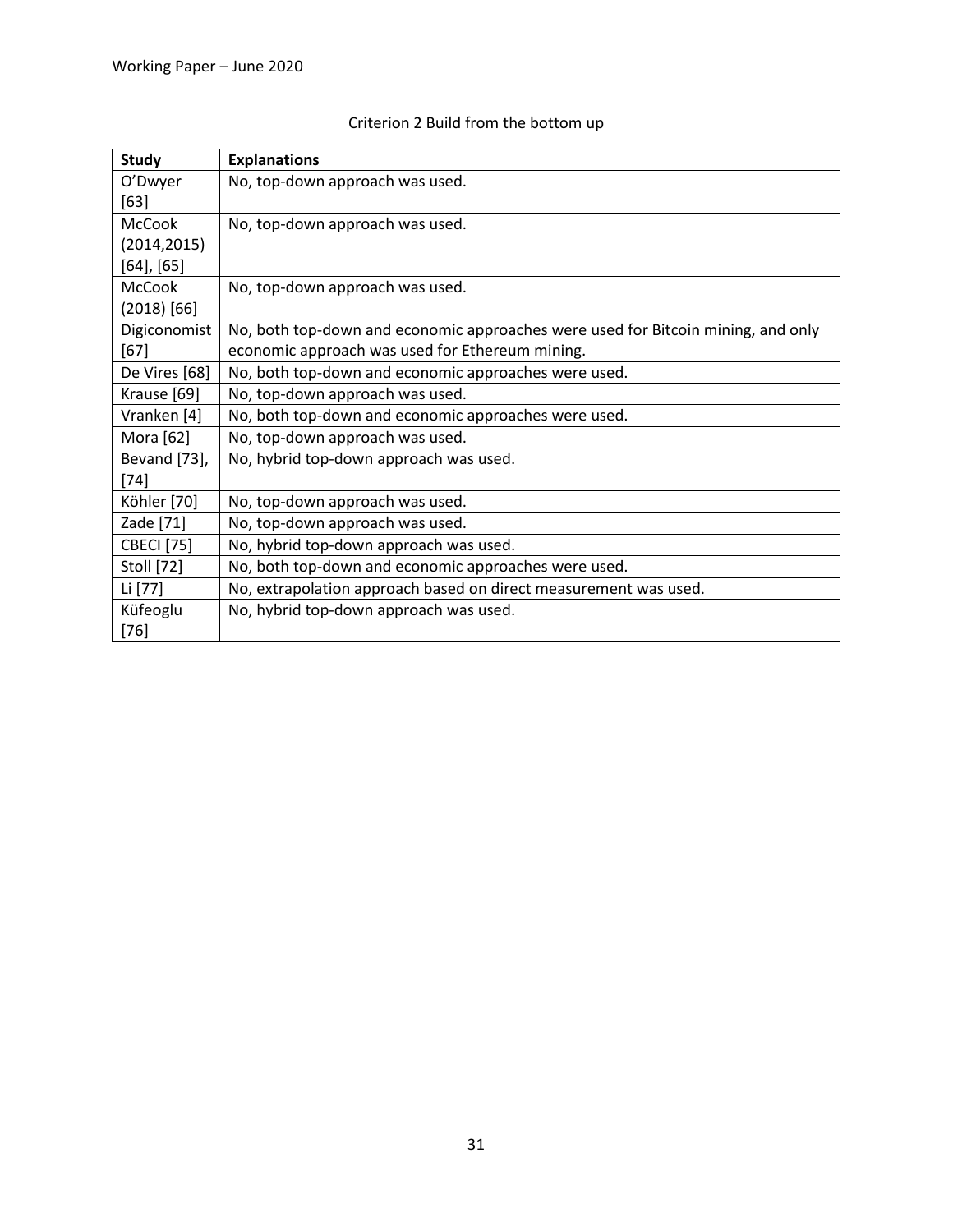| Study             | <b>Explanations</b>                                                |
|-------------------|--------------------------------------------------------------------|
| O'Dwyer           | No, rated power efficiency data was used.                          |
| $[63]$            |                                                                    |
| <b>McCook</b>     | No, rated power efficiency data was used.                          |
| (2014, 2015)      |                                                                    |
| $[64]$ , $[65]$   |                                                                    |
| <b>McCook</b>     | No, rated power efficiency data was used.                          |
| $(2018)$ [66]     |                                                                    |
| Digiconomist      | No, rated power efficiency data was used in the top-down approach. |
| $[67]$            |                                                                    |
| De Vires [68]     | No, rated power efficiency data was used in the top-down approach. |
| Krause [69]       | No, rated power efficiency data was used.                          |
| Vranken [4]       | No, rated power efficiency data was used in the top-down approach. |
| Mora [62]         | No, rated power efficiency data was used.                          |
| Bevand [73],      | No, rated power efficiency data was used.                          |
| $[74]$            |                                                                    |
| Köhler [70]       | No, rated power efficiency data was used.                          |
| Zade [71]         | No, rated power efficiency data was used.                          |
| <b>CBECI</b> [75] | No, rated power efficiency data was used.                          |
| Stoll [72]        | No, rated power efficiency data was used.                          |
| Li [77]           | Yes, measured data was used.                                       |
| Küfeoglu          | No, rated power efficiency data was used.                          |
| $[76]$            |                                                                    |

# Criterion 3 Use measured/surveyed data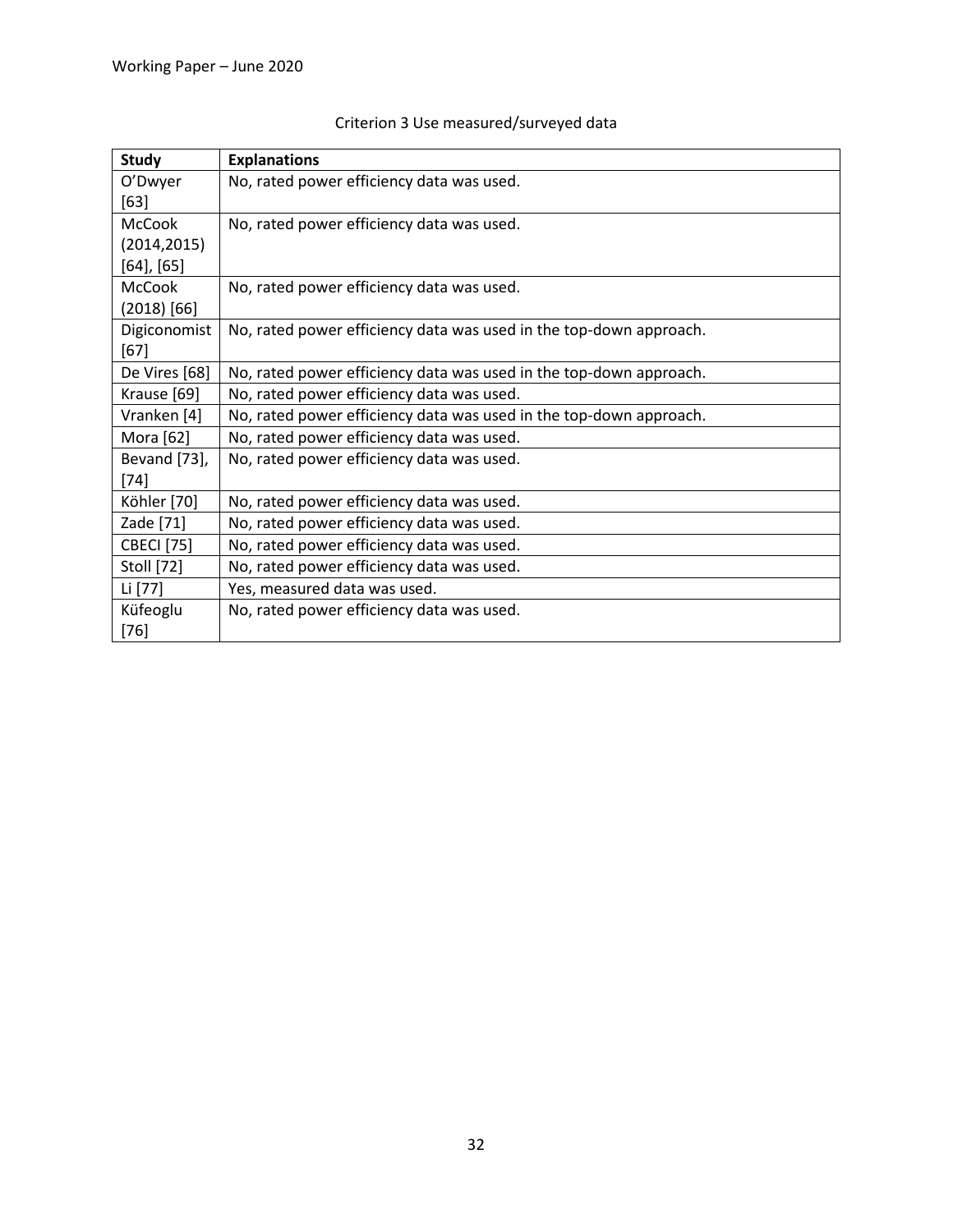| <b>Study</b>      | <b>Explanations</b>                                                                        |
|-------------------|--------------------------------------------------------------------------------------------|
| O'Dwyer           | Partial, the efficiency of a subset of the equipment considered during the studied time    |
| $[63]$            | is outdated.                                                                               |
| <b>McCook</b>     | No, an assumed equipment efficiency distribution was used for the power estimation         |
| (2014, 2015)      | given a specific day, and the single day power estimate was then scaled to the whole       |
| $[64]$ , $[65]$   | year.                                                                                      |
| <b>McCook</b>     | No, a single data point of equipment efficiency (limited sample) was used for the          |
| $(2018)$ [66]     | power estimation given a specific day, and the single day power estimate was then          |
|                   | scaled to the whole year.                                                                  |
| Digiconomist      | Partial, the time-series equipment efficiency sample considered for the lower bound        |
| $[67]$            | estimate is limited, and an unclarified moving average price of Bitcoin was used in the    |
|                   | upper bound estimate.                                                                      |
| De Vires [68]     | Partial, a single point of input (limited sample) was used for the power estimation        |
|                   | given a specific day.                                                                      |
| Krause [69]       | Partial, the energy efficiency trends of mining hardware for Ethereum, Litecoin, and       |
|                   | Monero were extrapolated based on the efficiency trends of Bitcoin mining rigs.            |
| Vranken [4]       | Yes.                                                                                       |
| Mora [62]         | No, outdated mining rig data were used in the study.                                       |
| Bevand [73],      | Yes.                                                                                       |
| $[74]$            |                                                                                            |
| Köhler [70]       | Partial, an unchanged mining rig distribution was used for the study period.               |
| Zade [71]         | Partial, appropriate mining rig efficiency trends were used in the historical analysis for |
|                   | Bitcoin and Ethereum electricity use, but extrapolation trends were used in the future     |
|                   | analysis.                                                                                  |
| <b>CBECI</b> [75] | Yes.                                                                                       |
| Stoll [72]        | Yes.                                                                                       |
| Li [77]           | Partial, limited samples were considered in the experiment.                                |
| Küfeoglu          | Yes.                                                                                       |
| $[76]$            |                                                                                            |

# Criterion 4 Use time-period appropriate technology data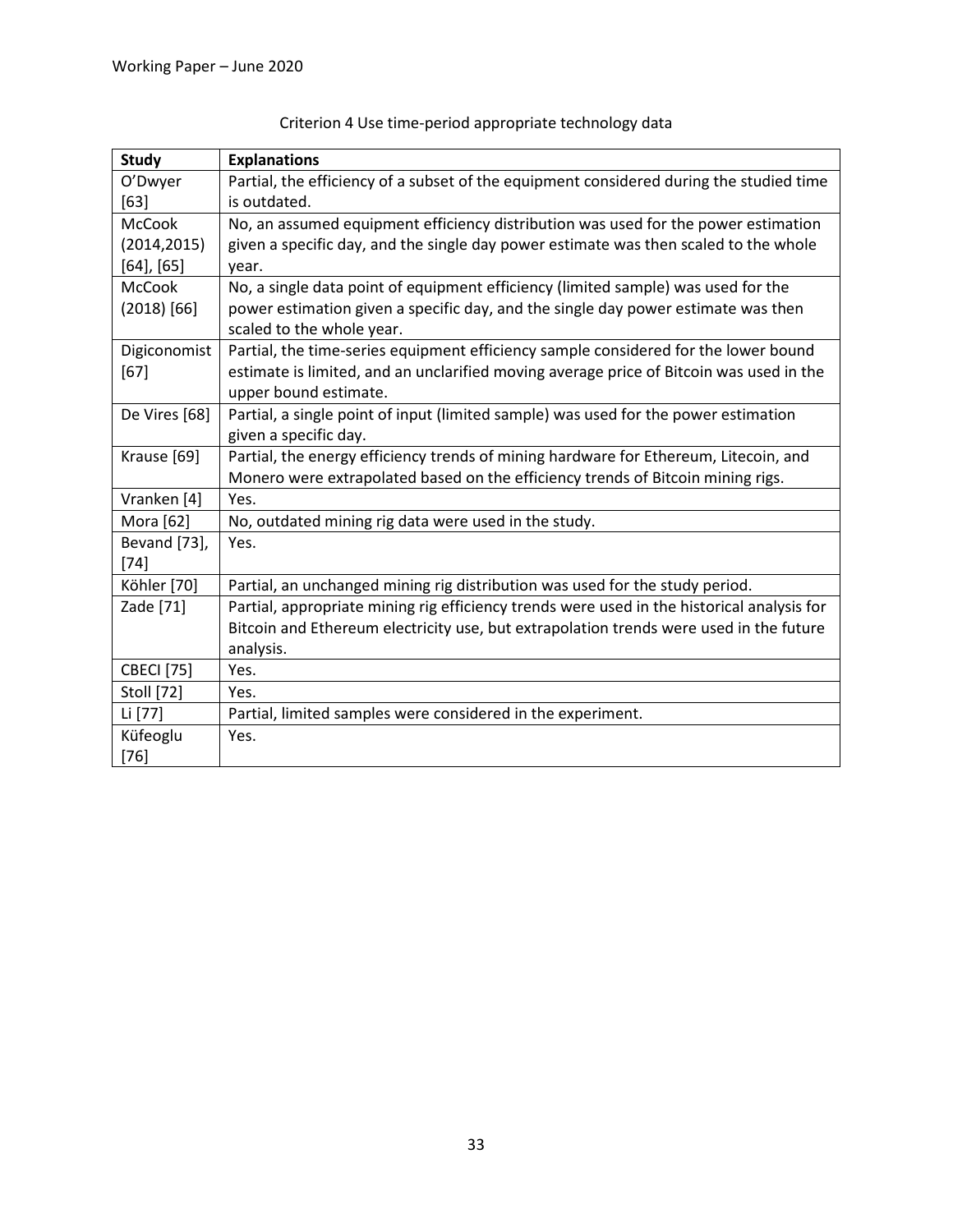| <b>Study</b>      | <b>Explanations</b>                                                                  |
|-------------------|--------------------------------------------------------------------------------------|
| O'Dwyer           | No, considered mining rig speed at full output.                                      |
| [63]              |                                                                                      |
| <b>McCook</b>     | No, considered mining rig speed at full output.                                      |
| (2014, 2015)      |                                                                                      |
| $[64]$ , $[65]$   |                                                                                      |
| <b>McCook</b>     | No, considered mining rig speed at full output.                                      |
| $(2018)$ [66]     |                                                                                      |
| Digiconomist      | No, considered mining rig speed at full output.                                      |
| $[67]$            |                                                                                      |
| De Vires [68]     | No, considered mining rig speed at full output.                                      |
| Krause [69]       | No, considered mining rig speed at full output.                                      |
| Vranken [4]       | No, considered mining rig speed at full output.                                      |
| Mora [62]         | No, considered mining rig speed at full output.                                      |
| Bevand [73],      | Partial, considered the situation of overclocking for some types of mining rigs.     |
| $[74]$            |                                                                                      |
| Köhler [70]       | No, considered mining rig speed at full output.                                      |
| Zade [71]         | No, considered mining rig speed at full output.                                      |
| <b>CBECI</b> [75] | No, considered mining rig speed at full output.                                      |
| Stoll [72]        | No, considered mining rig speed at full output.                                      |
| Li [77]           | Partial, the experiment result eliminated the influence of baseline power usage, but |
|                   | this is inappropriate.                                                               |
| Küfeoglu          | No, considered mining rig speed at full output.                                      |
| $[76]$            |                                                                                      |

# Criterion 5 Account for capacity utilization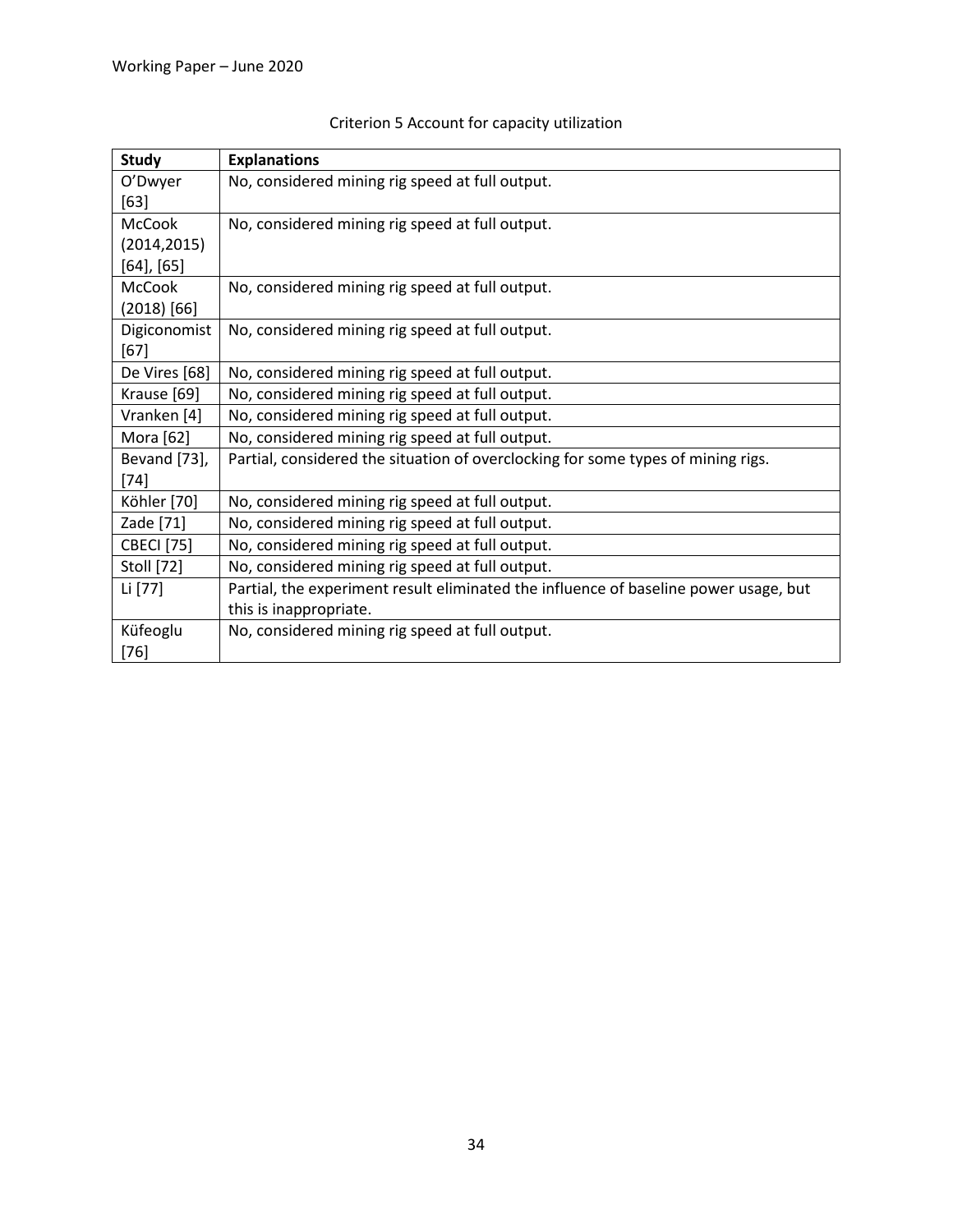| <b>Study</b>      | <b>Explanations</b>                                                                    |
|-------------------|----------------------------------------------------------------------------------------|
| O'Dwyer           | No.                                                                                    |
| $[63]$            |                                                                                        |
| <b>McCook</b>     | No.                                                                                    |
| (2014, 2015)      |                                                                                        |
| $[64]$ , $[65]$   |                                                                                        |
| <b>McCook</b>     | No.                                                                                    |
| $(2018)$ [66]     |                                                                                        |
| Digiconomist      | No.                                                                                    |
| $[67]$            |                                                                                        |
| De Vires [68]     | No.                                                                                    |
| Krause [69]       | Partial, the locational variation of grid mixes (for carbon emissions) was considered. |
| Vranken [4]       | No.                                                                                    |
| Mora [62]         | No.                                                                                    |
| Bevand [73],      | No.                                                                                    |
| $[74]$            |                                                                                        |
| Köhler [70]       | Partial, the locational variation of grid mixes (for carbon emissions) was considered. |
| Zade [71]         | No.                                                                                    |
| <b>CBECI</b> [75] | Partial, the locational dependent electricity prices can be self-adjusted.             |
| Stoll [72]        | Partial, the locational variation of grid mixes (for carbon emissions) was considered. |
| Li [77]           | No.                                                                                    |
| Küfeoglu          | Partial, the locational variation of electricity prices was considered.                |
| $[76]$            |                                                                                        |

### Criterion 6 Account for locational variations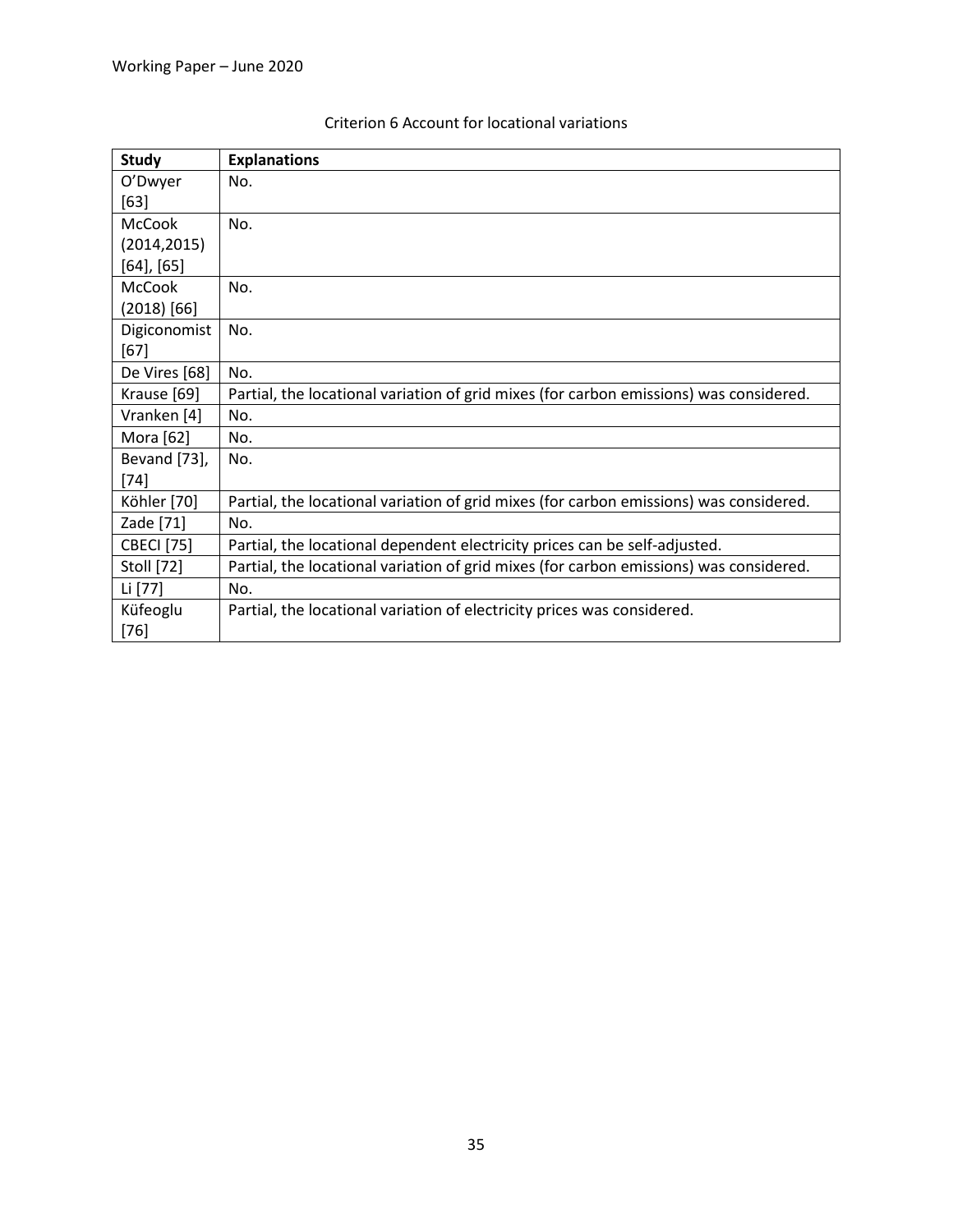| <b>Study</b>      | <b>Explanations</b>                                                                    |
|-------------------|----------------------------------------------------------------------------------------|
| O'Dwyer           | Partial, the uncertainty from mining rig efficiency was considered.                    |
| $[63]$            |                                                                                        |
| <b>McCook</b>     | No.                                                                                    |
| (2014, 2015)      |                                                                                        |
| $[64]$ , $[65]$   |                                                                                        |
| <b>McCook</b>     | No.                                                                                    |
| $(2018)$ [66]     |                                                                                        |
| Digiconomist      | Partial, the top-down approach was used to derive the lower bound estimate, while      |
| $[67]$            | the result from the economic approach was used as an upper bound estimate.             |
| De Vires [68]     | No, only point estimation was given. The economic approach was used in this study,     |
|                   | but it aims at deriving a plausible future electricity consumption of Bitcoin mining   |
|                   | instead of giving an upper bound estimate.                                             |
| Krause [69]       | Partial, the uncertainty of gird mixes on carbon emission was considered.              |
| Vranken [4]       | Partial, the study considered the uncertainty of Bitcoin mining electricity use from   |
|                   | different mining rig efficiency, and from various electricity cost as a percentage of  |
|                   | total cost of ownership.                                                               |
| Mora [62]         | No, an insufficient uncertainty estimation was performed [58].                         |
| Bevand [73],      | Partial, the uncertainty from mining rig efficiency was considered.                    |
| $[74]$            |                                                                                        |
| Köhler [70]       | Partial, a sensitivity analysis of electricity mixes on carbon emission was performed. |
| Zade [71]         | No, inadequate scenario design of the difficulty changes of blockchain network.        |
| <b>CBECI</b> [75] | Yes, considered uncertainties from several types of model input.                       |
| Stoll [72]        | Partial, the uncertainty from mining rig efficiency was considered.                    |
| Li [77]           | No.                                                                                    |
| Küfeoglu          | Partial, the uncertainty from mining rig efficiency was considered.                    |
| $[76]$            |                                                                                        |

# Criterion 7 Properly account for uncertainty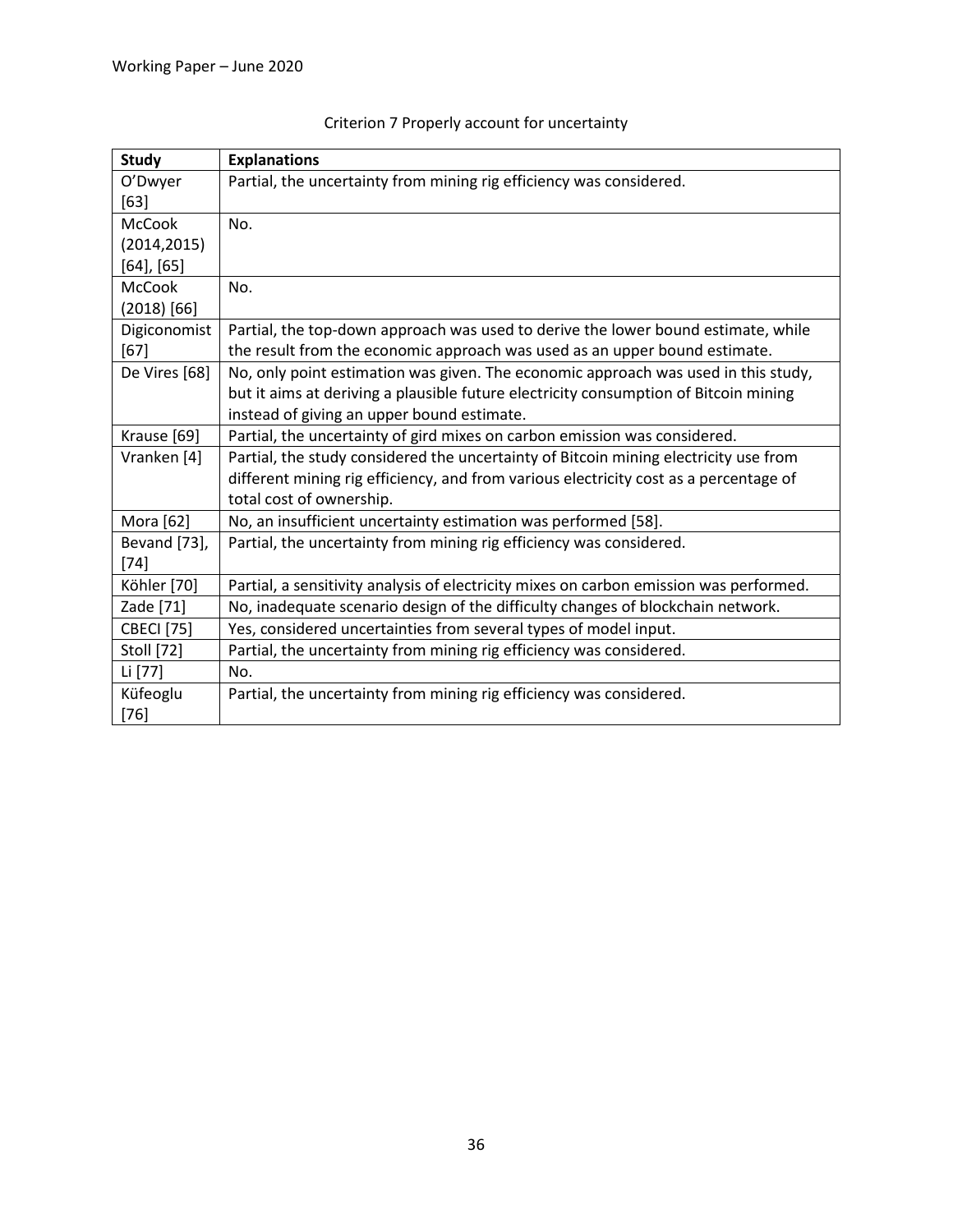| <b>Study</b>      | <b>Explanations</b>                                                                      |
|-------------------|------------------------------------------------------------------------------------------|
| O'Dwyer           | Partial, a constant efficiency range of mining rigs was used, but the study analyzed the |
| $[63]$            | profitability of different types of mining rigs (CPUs, GPUs, FPGAs, ASICs) over time.    |
| <b>McCook</b>     | No.                                                                                      |
| (2014, 2015)      |                                                                                          |
| $[64]$ , $[65]$   |                                                                                          |
| <b>McCook</b>     | No.                                                                                      |
| $(2018)$ [66]     |                                                                                          |
| Digiconomist      | Partial, in the lower bound energy estimate based on the top-down approach, the          |
| $[67]$            | changing of the most efficient hardware from Antminer S9, to Antminer S15, and then      |
|                   | to Antminer S17e was considered.                                                         |
| De Vires [68]     | No, a single day estimate for mid-March 2018 was considered in this study.               |
| Krause [69]       | Partial, the energy efficiency trends of mining hardware for Ethereum, Litecoin, and     |
|                   | Monero considered in this study were extrapolated based on the efficiency trends of      |
|                   | Bitcoin mining rigs.                                                                     |
| Vranken [4]       | Partial, this study mainly considered the power use of Bitcoin mining at Jan-2017,       |
|                   | however, a time series profitability analysis of mining rigs was conducted.              |
| Mora [62]         | No.                                                                                      |
| Bevand [73],      | Yes.                                                                                     |
| $[74]$            |                                                                                          |
| Köhler [70]       | No, a constant efficiency was used across the year of 2018.                              |
| Zade [71]         | Yes.                                                                                     |
| <b>CBECI</b> [75] | Yes.                                                                                     |
| Stoll [72]        | Yes.                                                                                     |
| Li [77]           | No, a constant efficiency was used during the range of time considered.                  |
| Küfeoglu          | Yes.                                                                                     |
| $[76]$            |                                                                                          |

# Criterion 8 Consider retrospective time series analysis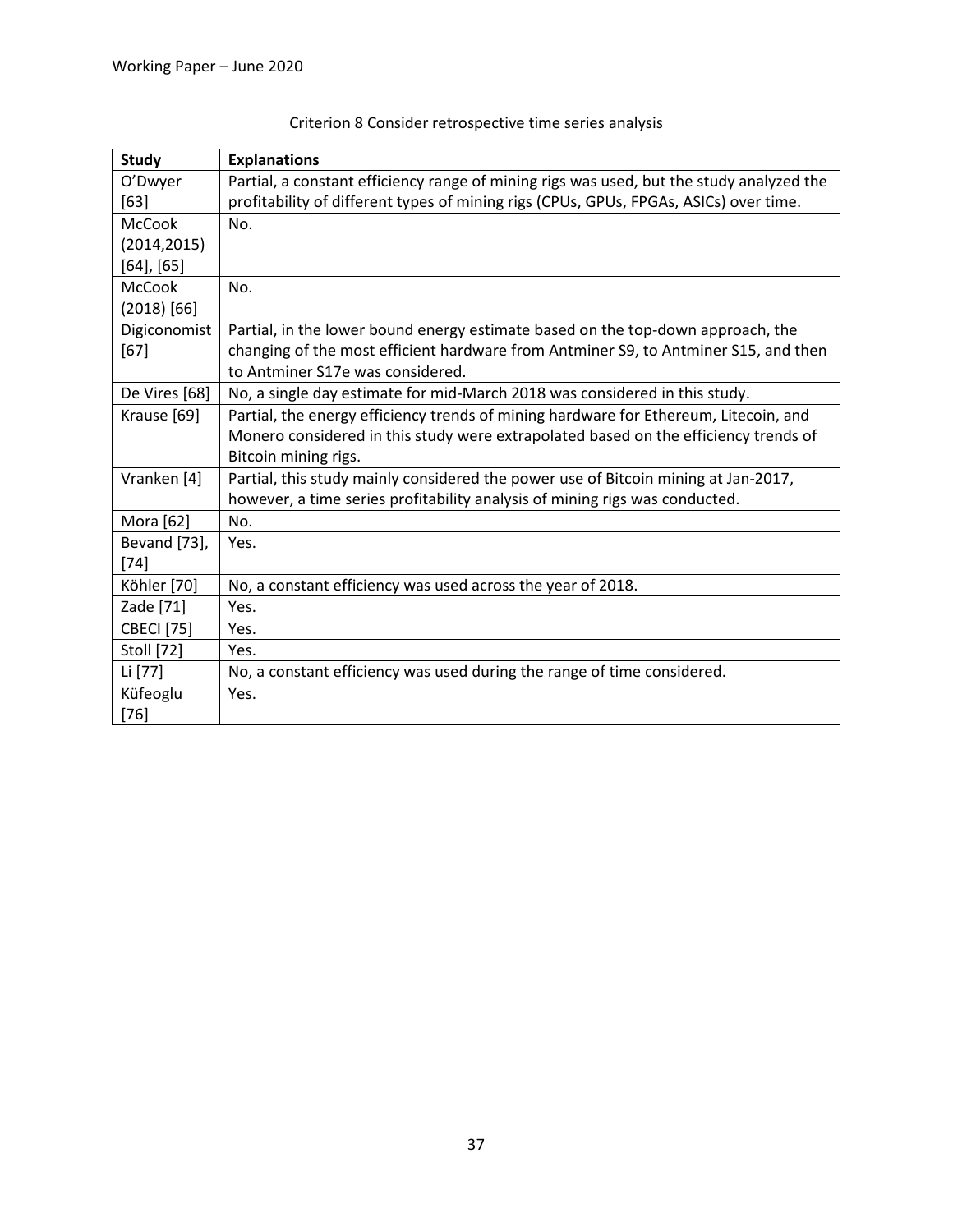| <b>Study</b>      | <b>Explanations</b>                                                                  |
|-------------------|--------------------------------------------------------------------------------------|
| O'Dwyer           | Yes.                                                                                 |
| $[63]$            |                                                                                      |
| <b>McCook</b>     | No, a single day estimate was scaled to the whole year.                              |
| (2014, 2015)      |                                                                                      |
| $[64]$ , $[65]$   |                                                                                      |
| <b>McCook</b>     | No, a single day estimate was scaled to the whole year.                              |
| $(2018)$ [66]     |                                                                                      |
| Digiconomist      | Partial, both top-down and economic approaches were used to derive the range of the  |
| $[67]$            | Bitcoin mining energy consumption, and the economic approach was used to estimate    |
|                   | the Ethereum network energy consumption. The economic approach used is a form of     |
|                   | extrapolation based on the price of the cryptocurrency.                              |
| De Vires [68]     | Partial, both top-down and economic approaches were used to derive the Bitcoin       |
|                   | mining energy consumption. The economic approach used is a form of extrapolation     |
|                   | based on the price of the cryptocurrency.                                            |
| Krause [69]       | Partial, the energy efficiency trends of mining hardware for Ethereum, Litecoin, and |
|                   | Monero were extrapolated based on the efficiency trends of Bitcoin mining rigs.      |
| Vranken [4]       | Yes.                                                                                 |
| Mora [62]         | No, future Bitcoin emissions were extrapolated using the number of transactions.     |
| Bevand [73],      | Yes.                                                                                 |
| $[74]$            |                                                                                      |
| Köhler [70]       | Yes.                                                                                 |
| Zade [71]         | No, future power used by Bitcoin and Ethereum mining were extrapolated based on      |
|                   | improper difficulty trends of Bitcoin and Ethereum network.                          |
| <b>CBECI</b> [75] | Yes.                                                                                 |
| <b>Stoll</b> [72] | Yes.                                                                                 |
| Li [77]           | No, the energy use and carbon emission of Monero mining in China were extrapolated   |
|                   | without supported reason.                                                            |
| Küfeoglu          | Yes.                                                                                 |
| $[76]$            |                                                                                      |

# Criterion 9 Avoid simplistic extrapolations